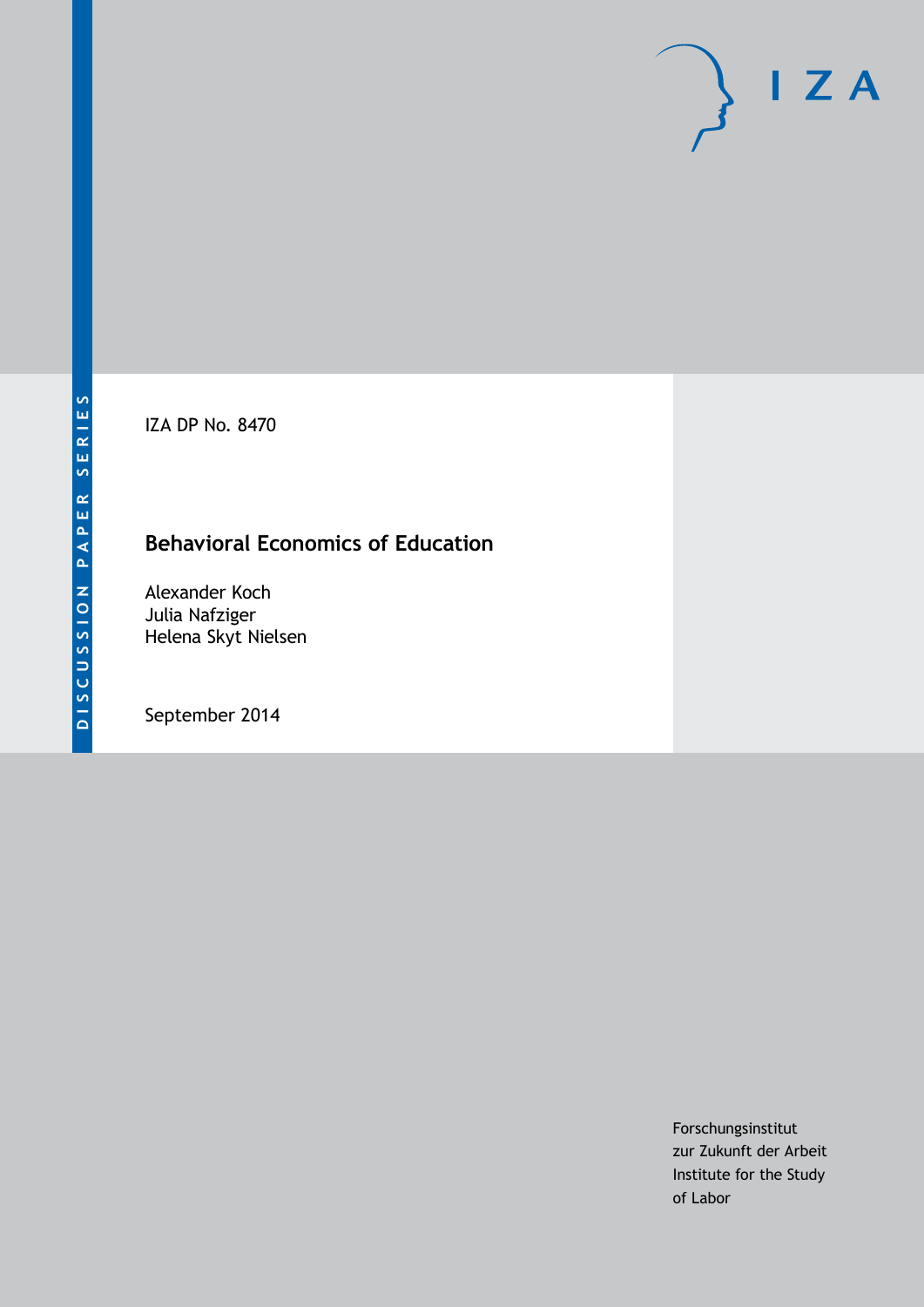# **Behavioral Economics of Education**

### **Alexander Koch**

*Aarhus University and IZA*

### **Julia Nafziger**

*Aarhus University*

### **Helena Skyt Nielsen**

*Aarhus University* and IZA

Discussion Paper No. 8470 September 2014

IZA

P.O. Box 7240 53072 Bonn Germany

Phone: +49-228-3894-0 Fax: +49-228-3894-180 E-mail: [iza@iza.org](mailto:iza@iza.org)

Any opinions expressed here are those of the author(s) and not those of IZA. Research published in this series may include views on policy, but the institute itself takes no institutional policy positions. The IZA research network is committed to the IZA Guiding Principles of Research Integrity.

The Institute for the Study of Labor (IZA) in Bonn is a local and virtual international research center and a place of communication between science, politics and business. IZA is an independent nonprofit organization supported by Deutsche Post Foundation. The center is associated with the University of Bonn and offers a stimulating research environment through its international network, workshops and conferences, data service, project support, research visits and doctoral program. IZA engages in (i) original and internationally competitive research in all fields of labor economics, (ii) development of policy concepts, and (iii) dissemination of research results and concepts to the interested public.

<span id="page-1-0"></span>IZA Discussion Papers often represent preliminary work and are circulated to encourage discussion. Citation of such a paper should account for its provisional character. A revised version may be available directly from the author.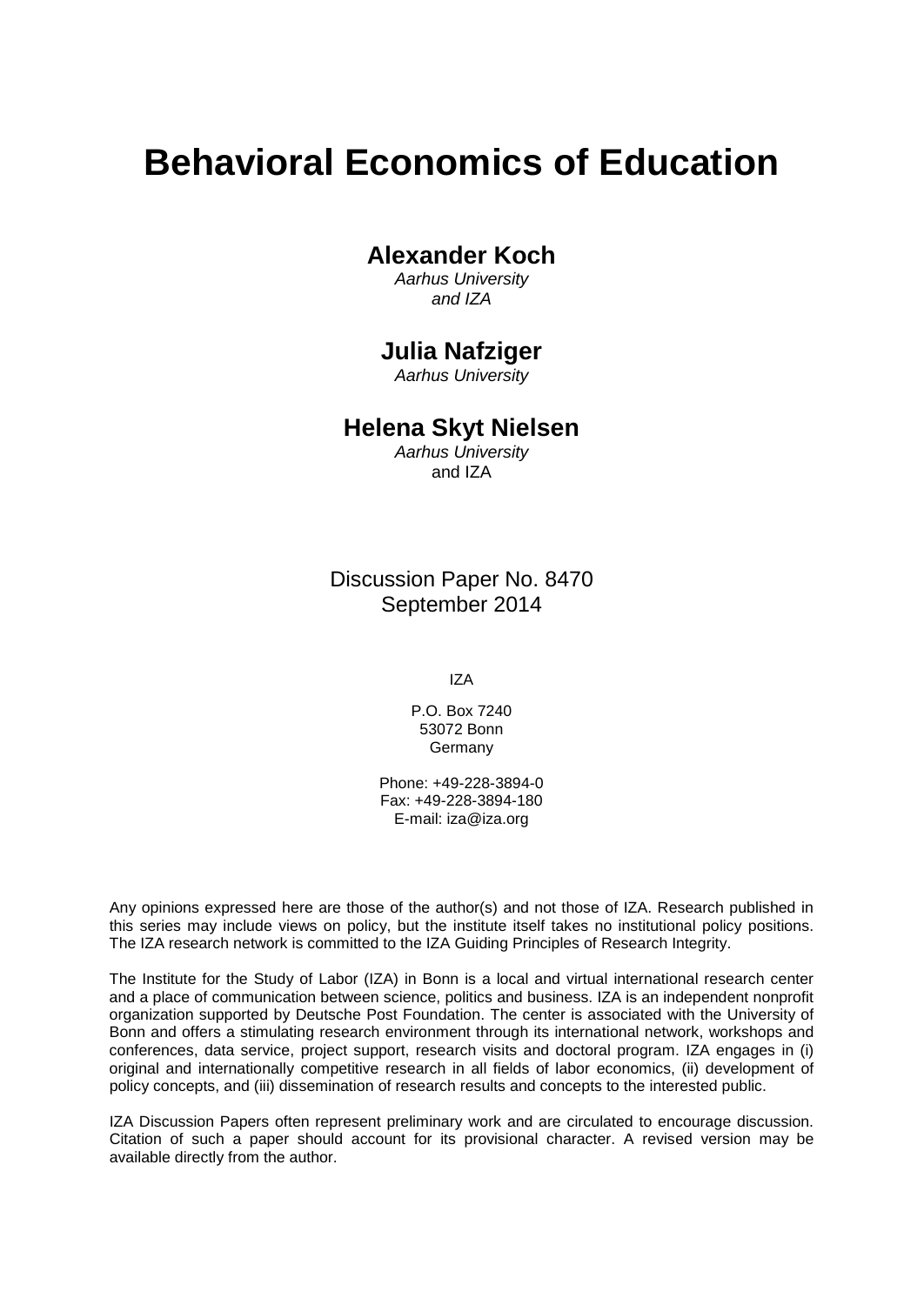IZA Discussion Paper No. 8470 September 2014

# **ABSTRACT**

# **Behavioral Economics of Education[\\*](#page-1-0)**

During the last decade knowledge about human behavior from psychology and sociology has enhanced the field of economics of education. By now research recognizes cognitive skills (as measured by achievement tests) and soft skills (personality traits not adequately measured by achievement tests) as equally important drivers of later economic outcomes, and skills are seen as multi-dimensional rather than one-dimensional. Explicitly accounting for soft skills often implies departing from the standard economic model by integrating concepts studied in behavioral and experimental economics, such as self-control, willingness to compete, intrinsic motivation, and self-confidence. We review how approaches from behavioral economics help our understanding of the complexity of educational investments and outcomes, and we discuss what insights can be gained from such concepts in the context of education.

JEL Classification: D03, I20

Keywords: educational decision making, schooling, non-cognitive skills, soft skills, behavioral economics

Corresponding author:

Helena Skyt Nielsen Department of Economics and Business Aarhus University Fuglesangs Allé 4 8210 Aarhus V Denmark E-mail: [hnielsen@econ.au.dk](mailto:hnielsen@econ.au.dk)

We thank two anonymous referees, Eric Bettinger, Emma von Essen, Leonie Gerhards, Kamilla Gumede, Maria Knoth Humlum, and Marianne Simonsen for helpful comments and discussions. Heidi Christina Thysen and Katrine Poulsgaard provided excellent research assistance. This research has been supported by TrygFonden's Centre for Child Research. The usual disclaimer applies.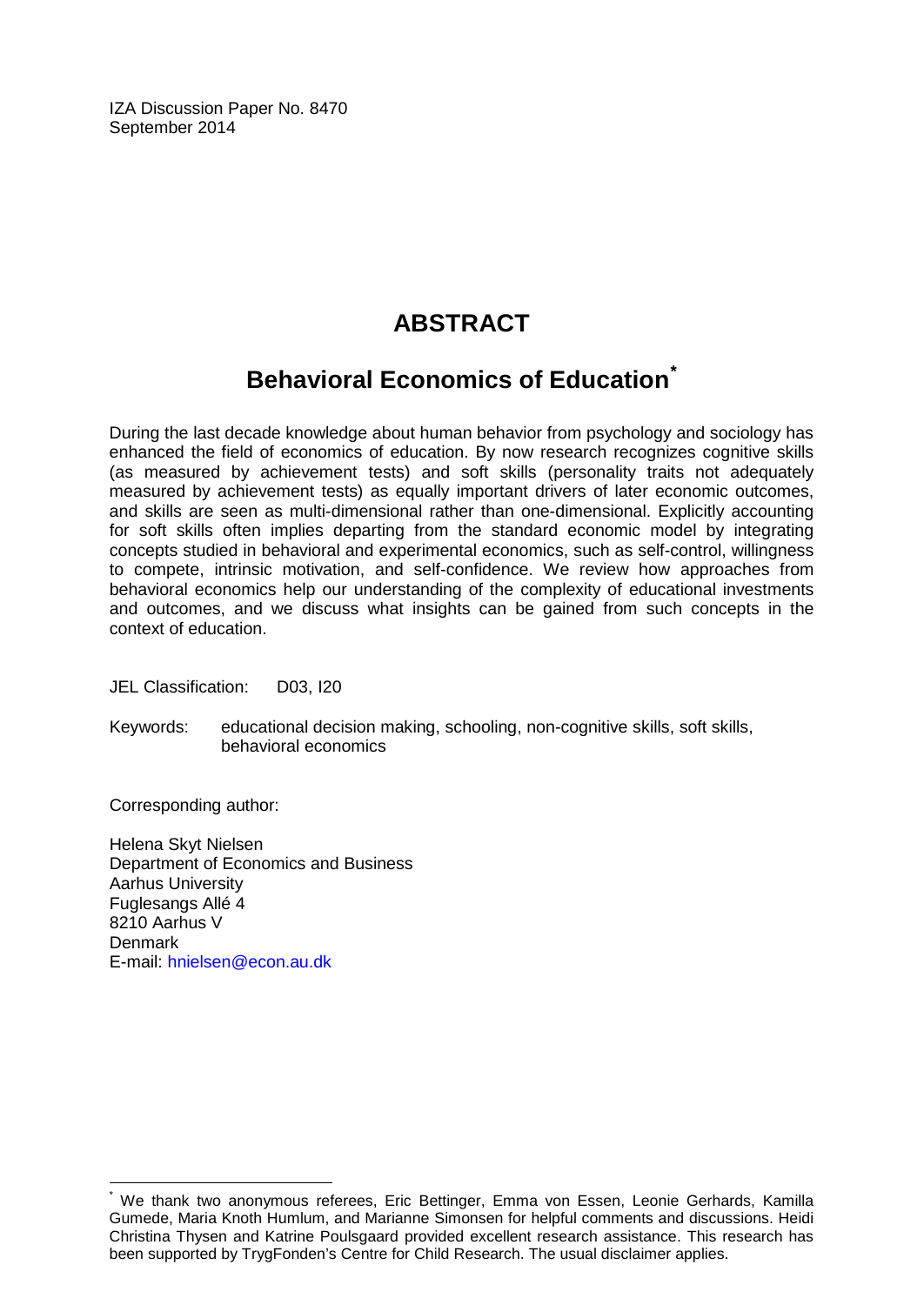#### **1. Introduction**

 $\overline{a}$ 

Deciding how much to invest in their education is one of the most important economic decisions people make during the course of their lives. Education improves a range of important individual outcomes such as life-time earnings (Heckman et al., 2006), health, absence of delinquency or good citizenship (Lochner, 2011). Yet, many of the observed education investment decisions and outcomes seem puzzling when viewed through the lens of a standard economic model. For example, a sizeable proportion of students drop out of education just at the point in time where the returns appear to be at their maximum (Oreopoulos, 2007; Heckman et al., 2006), a tendency to shy away from competitive settings makes many girls underperform on math tests or avoid math courses altogether although the future returns are substantial (Niederle and Vesterlund, 2010; Joensen and Nielsen, 2014), and systems for grading and ranking students have a robust effect on educational achievement even if one controls for ability (Jalava et al., 2014; Murphy and Weinhardt, 2013).

In this paper, we review how a range of concepts and questions studied in behavioral and experimental economics can enhance our understanding of the complexity of educational investments and outcomes and thereby help explain the puzzling empirical evidence described above.

Behavioral economics incorporates insights from psychology and sociology into standard economic theory to better understand human behavior.<sup>1</sup> It is often complemented by experimental evidence on actual behavior. Together these two fields suggest that people have non-standard preferences (such as preferences for fairness, time-inconsistent preferences and reference dependent preferences), they have non-standard beliefs (e.g. they are overly self-confident about their abilities or they hold self-serving beliefs) and they engage in non-standard decision making by responding to framing of choices or emotions (cf. DellaVigna, 2009).

As we argue, one needs reference to a range of these concepts to better understand educational outcomes. We need reference to self-control problems (time-inconsistent preferences) or selfconfidence in order to better understand why many people invest too little in education. We need reference to experimental evidence on differences in how people respond to competitive pressure to better understand why women are less likely to excel in math or apply for elite education. We need

<sup>&</sup>lt;sup>1</sup> For an overview of the field of behavioral economics see Rabin (1998) and DellaVigna (2009).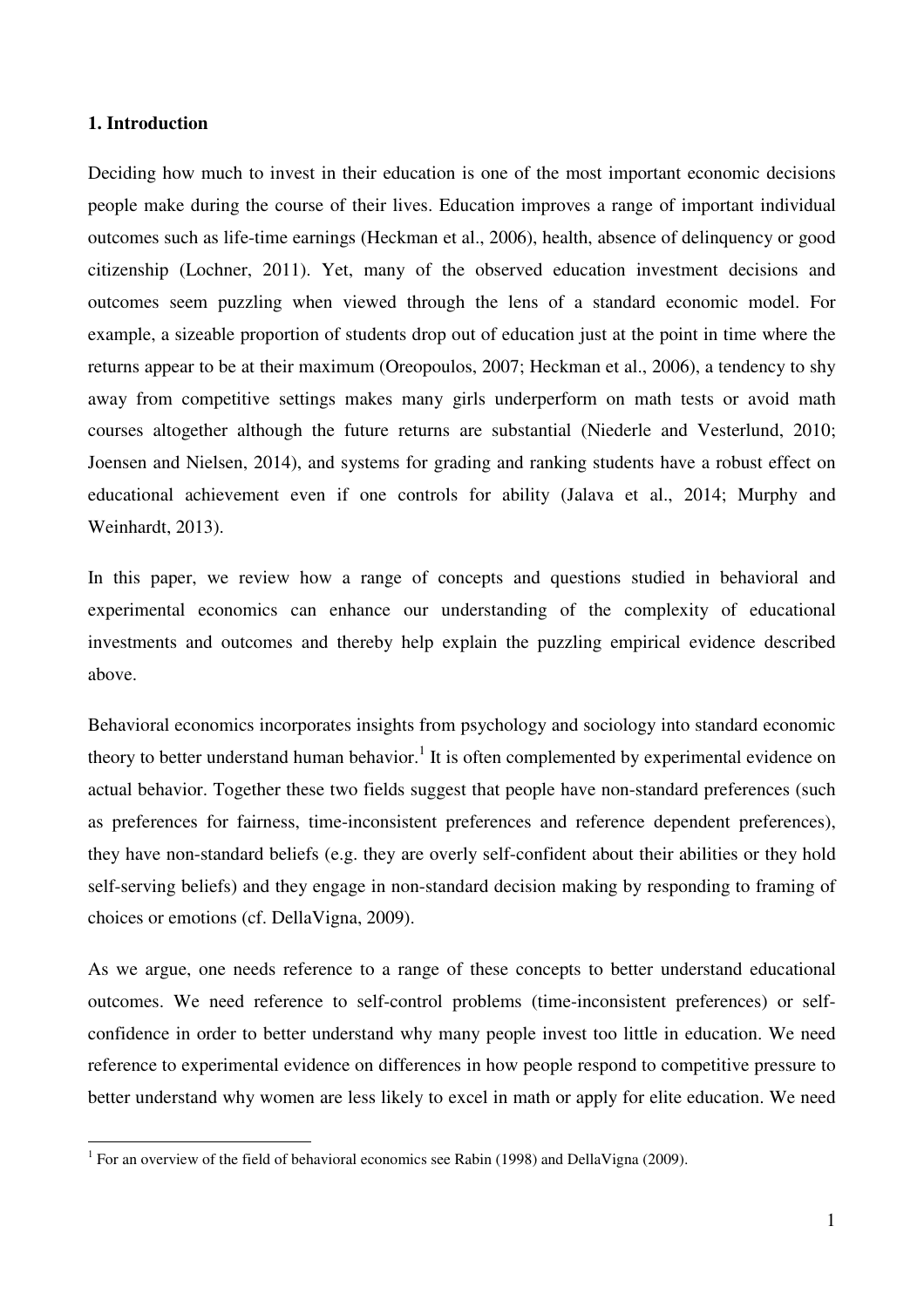reference to behavioral theories of motivation to better understand why relative rank in academic achievement within a class often influences academic outcomes independently from ability.

The concepts studied in behavioral and experimental economics are closely related to what is often referred to as "non-cognitive skills" or "soft skills" in the literature on economics of education.<sup>2</sup> Such soft skills encompass personality traits, goals, motivations, and preferences that are valued in the labor market, in school, and in many other domains (Heckman and Kautz, 2012). While the field of economics of education by now recognizes that cognitive skills (as measured by test scores) and soft skills have similar importance for educational achievements, soft skills are often treated as a black box summarized by a parameter in the utility or production function. As we outline in this review, applying models from behavioral economics and insights from laboratory and field experiments help us to better understand what is going on inside this black box, which in turn helps us to better understand investments into education.

The review provides a selected coverage of topics from behavioral and experimental economics. Compared to other review articles in behavioral economics, we do not structure this review along the most prominent "behavioral biases" such as reference dependent preferences, social preferences, time-inconsistent preferences, or non-standard beliefs. Rather we focus on those concepts from behavioral and experimental economics that seem particularly relevant for understanding investments into education. For example, there are several experimental studies that examine the development of social preferences in children.<sup>3</sup> Yet, (at least up to now) the impact of social preferences on educational investments outcomes has not been examined and thus we do not review this literature further here. Further, we focus on theoretical and experimental studies in combination with empirical evidence. In a complementary review, Lavecchia et al. (2014) survey intervention studies that are inspired by behavioral economics.

Combining the two lines of thinking embodied in the literatures on economics of education and behavioral economics offers many insights, as we argue. Yet there are some caveats: First, there is a

 $2^2$  They are also sometimes described as socio-emotional skills or meta-cognitive skills.

<sup>&</sup>lt;sup>3</sup> Children become fairer, and less spiteful as they become older (Fehr, Bernhard, and Rockenbach, 2008; Almås et al., 2010; Fehr et al., 2013). Sutter et al. (2010) distinguish different social preferences and observe that inequality aversion becomes less prevalent with age, while efficiency concerns become more important for boys and maximin preferences more important for girls. Parochialism first becomes significant in the teenage years (Fehr et al. 2013). Further, trust increases from early childhood to early adulthood (Sutter and Kocher, 2007). Belot and van de Ven (2011) show the importance of friendship ties by establishing that children are biased in favor of their friends.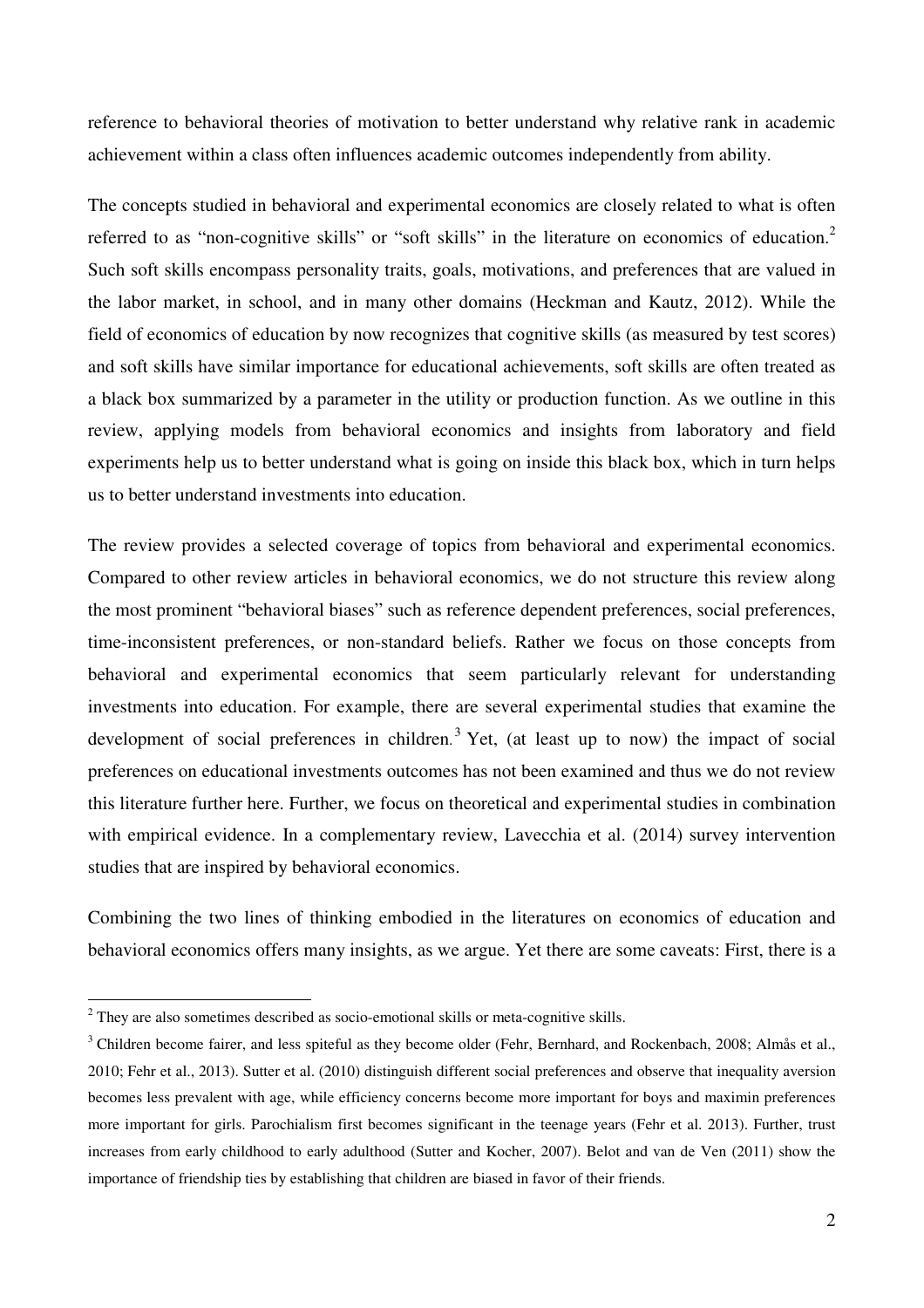caveat regarding the use of experiments to gain insights into the economics of education. While much of the empirical research in the educational literature is conducted using large panel data sets and well-defined population models, most lab and field experiments use convenience samples, low stakes and rely on the experimental random assignment method. In addition, the tasks in the lab are sometimes artificial compared to real world decision making. Although there is some replication of the main results with more representative samples, high stakes, and in field settings (see Falk and Heckman, 2009, for a discussion), additional research is needed. Further, the results from experimental economics mostly shed light on short run effects (e.g., how extrinsic incentives affect motivation) because long run effects cannot easily be observed in the laboratory or even field experiments. Second, there is a caveat about using behavioral economics, which relies on the same techniques and models as standard economic theory. Its aim is to enrich standard economic theory with more realistic assumptions about human behavior – based on insights from psychology or sociology. Thereby, it comes with its own set assumptions. And these assumptions also have to be validated empirically. As a consequence, many models in this field still are evolving (e.g. see the discussion of how models of reference dependent preferences progressed in Barberis, 2013). Thus, while we think that insights from behavioral and experimental economics can enhance our understanding of educational decision making, care should be taken when interpreting and applying the results.

The remainder of the paper unfolds as follows. Section 2 briefly describes how economics of education often models student achievement as outcomes of an education production function (Hanushek, 1979; Todd and Wolpin, 2003) that depends on individual skills and abilities, as well as the history of family inputs, school and pre-school inputs, and in some cases also peer inputs. We then review evidence on the importance of soft skills for educational achievement and we outline how researchers have applied soft skills in the field of economics of education. Noting that many of the factors of interest are closely related to the concepts studied in behavioral and experimental economics, we review in section 3 relevant articles from these fields. Section 4 links back to the education production function by describing how concepts from behavioral and experimental economics relate to the three components in education production. Section 5 discusses policy implications and lessons for future research.

### **2. Soft skills in economics of education**

#### *2.1. Background: education production*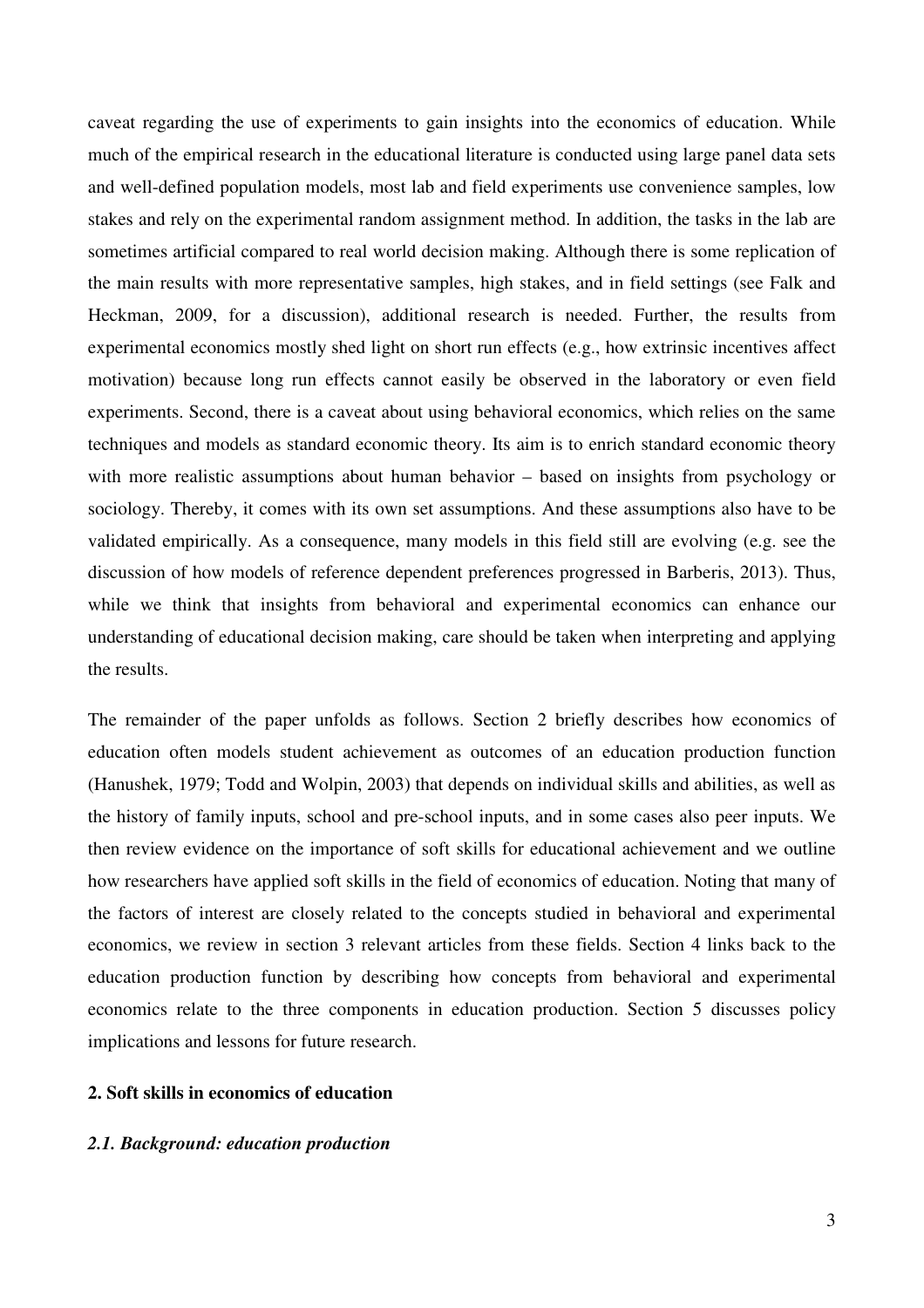Coleman (1966) was one of the first to study the relationship between the inputs into the educational process and student performance. Since then much research has been devoted to the statistical analysis of this relationship, which led to a formalization of the education production function by Hanushek (1979) and Todd and Wolpin (2003). This approach relates outcomes of the education production process - student achievement (*A*) as measured e.g. on standardized tests or attained education - to the student's individual skills and abilities  $(\mu)$ , as well as to family  $(F)$ , school  $(S)$ , and peer inputs  $(P)$ . Let time period 0 be the period prior to school entry and let time periods 1 and 2 be the first and second years of school. Then the achievement production may be described as follows:

(1) 
$$
A_1 = g_0(F_0, \mu); A_2 = g_1(S_1, P_1, F_1, F_0, \mu)
$$

 $\overline{a}$ 

The components *F* and *S* are thought of as investment responses defined by a family decision rule and a school decision rule, respectively. For instance family input in time period  $0, F_0$ , is a function of family resources, *W*, and student ability,  $\mu$ , while  $F_1$  would also depend upon student achievement at school entry,  $A_1$ . In comparison to the model presented by Todd and Wolpin (2003), we have detached peer inputs, *P*, from the other inputs, although it is clearly decided upon by the family and/or the school and would often be considered a part of the family or school input in this  $model.<sup>4</sup>$ 

The component related to a student's individual skills and abilities  $(\mu)$  is often thought of as stemming from an initial endowment or learning capacity. Empirical studies typically assume that unobserved ability is a single, time invariant factor that can be differenced out in a panel, or they employ proxies such as parental cognitive ability.

The family inputs component of education production  $(F)$  is a function of the family's permanent economic and mental resources (*W*). It includes time and money investments by the family as well as child development activities from the time of conception onwards. Already Coleman (1966) noted that families play a strong role in shaping adult outcomes. Heckman (2008) states that "the accident of birth is a major source of inequality" and he reports descriptive evidence which suggests that growing up in an intact family with an educated mother is a strong predictor of positive adult outcomes. Investigating the causal impact of parental education on childrens' education Holmlund et al. (2011) find that almost half of the intergenerational correlation is causal. However, it remains

<sup>&</sup>lt;sup>4</sup> Recently, it has been shown that it may be difficult to manipulate peer groups to actually improve outcomes (Carrell et al., 2013).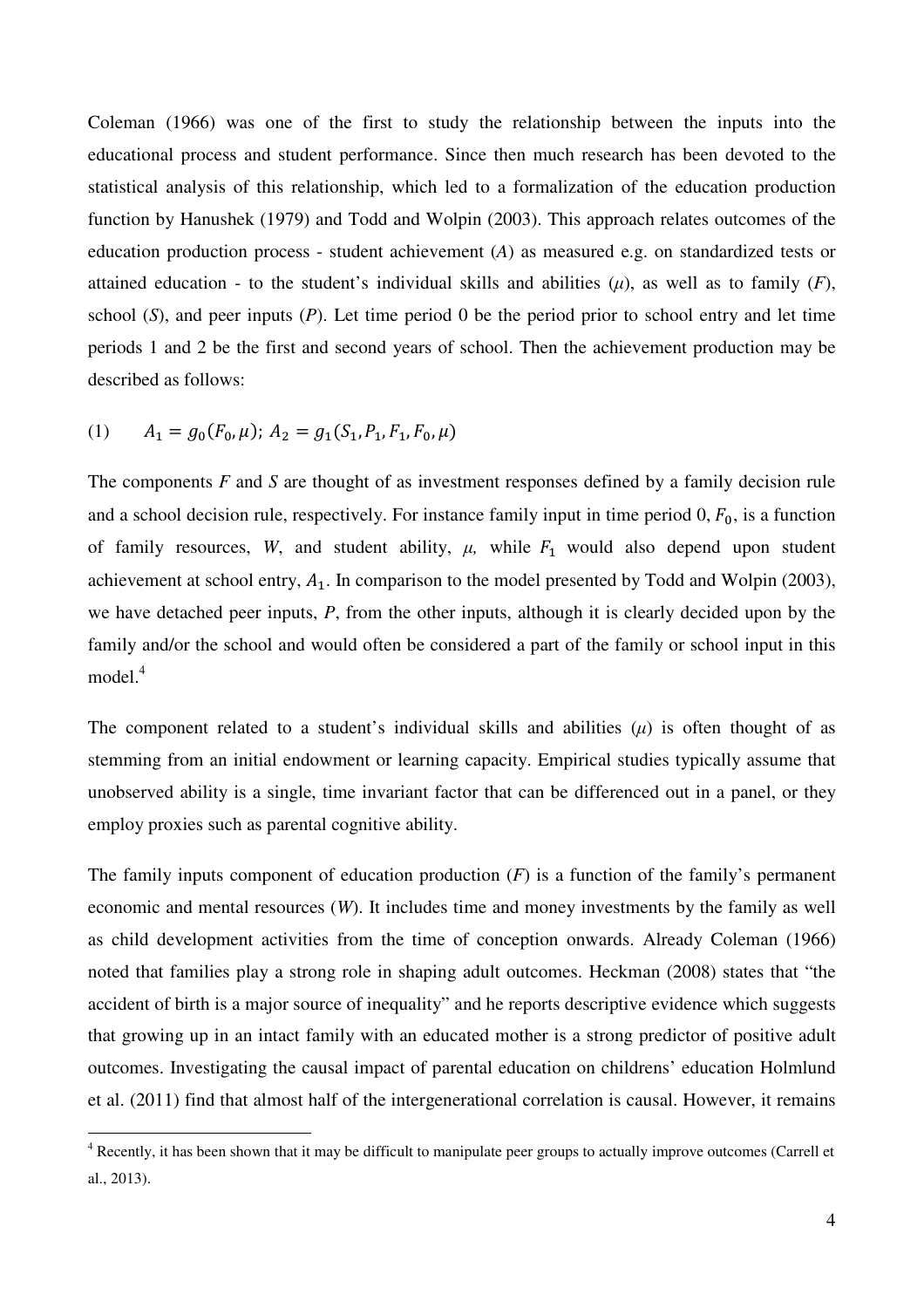an open question to what extent this effect is caused by higher income or by other influences related to parental education such as parenting style, patience or role model effects. The literature thus far suggests that one should judge the quality of the family environment not only on the amount of resources available but more broadly based on the quality of parenting, which may also encompass transmission of self-control, self-regulation, self-confidence, risk attitudes, patience, trust, altruism, or motivation (an issue to which we return in section 4.1.).

The school inputs component of education production (*S*) captures school and pre-school resources. Various studies consider the impact of school resources -- the most studied and arguably the most important of which are class size and teacher quality -- on educational achievement. According to Hanushek (2006) research provides little indication of a consistent relationship between resources available to schools (reflected among other things in class size) and student achievement. Others disagree, however. Krueger (2003) and Heinesen (2010) find substantial class size effects on educational achievement. Recently Fredriksson et al. (2013) documented persistent long-run effects of reduced class size in Sweden. Interestingly, these were driven by impacts on "non-cognitive skills". When it comes to teacher quality, there is a wide consensus that teachers are an important part of the school environment. Students seem to benefit from good teachers and to suffer from bad teachers. Jackson (2013) shows that some teachers are effective at improving students' cognitive skills while others are effective at improving their "non-cognitive skills", and that both types of skills are equally important for important adult outcomes (income, college attendance, and whether a student is arrested). However, it is largely unknown what constitutes a good teacher, since formal qualifications, certificates and experience of teachers do not have much explanatory power (Hanushek and Rivkin, 2006). Overall, both when it comes to the importance of class size and importance of teachers, research suggests that their effects on soft skills of students have to be accounted for in order to understand the impact on educational achievement.

The peer effects component of education production  $(P)$  is a function of the quality of a student's peer group. Hanushek (2006) and Sacerdote (2011), for example, argue that peer groups are as important for student outcomes as other inputs in the production function, although the validity of these results is sometimes questioned (Angrist, 2014). While linear-in-means models only find moderate effects of having high ability peers in the class, nonlinear models often reveal substantial effects (e.g. Lavy et al., 2012). Peer effects on behavioral outcomes -- such as drinking, crime, drug use or teen pregnancy -- are larger than those on academic outcomes -- such as test scores (see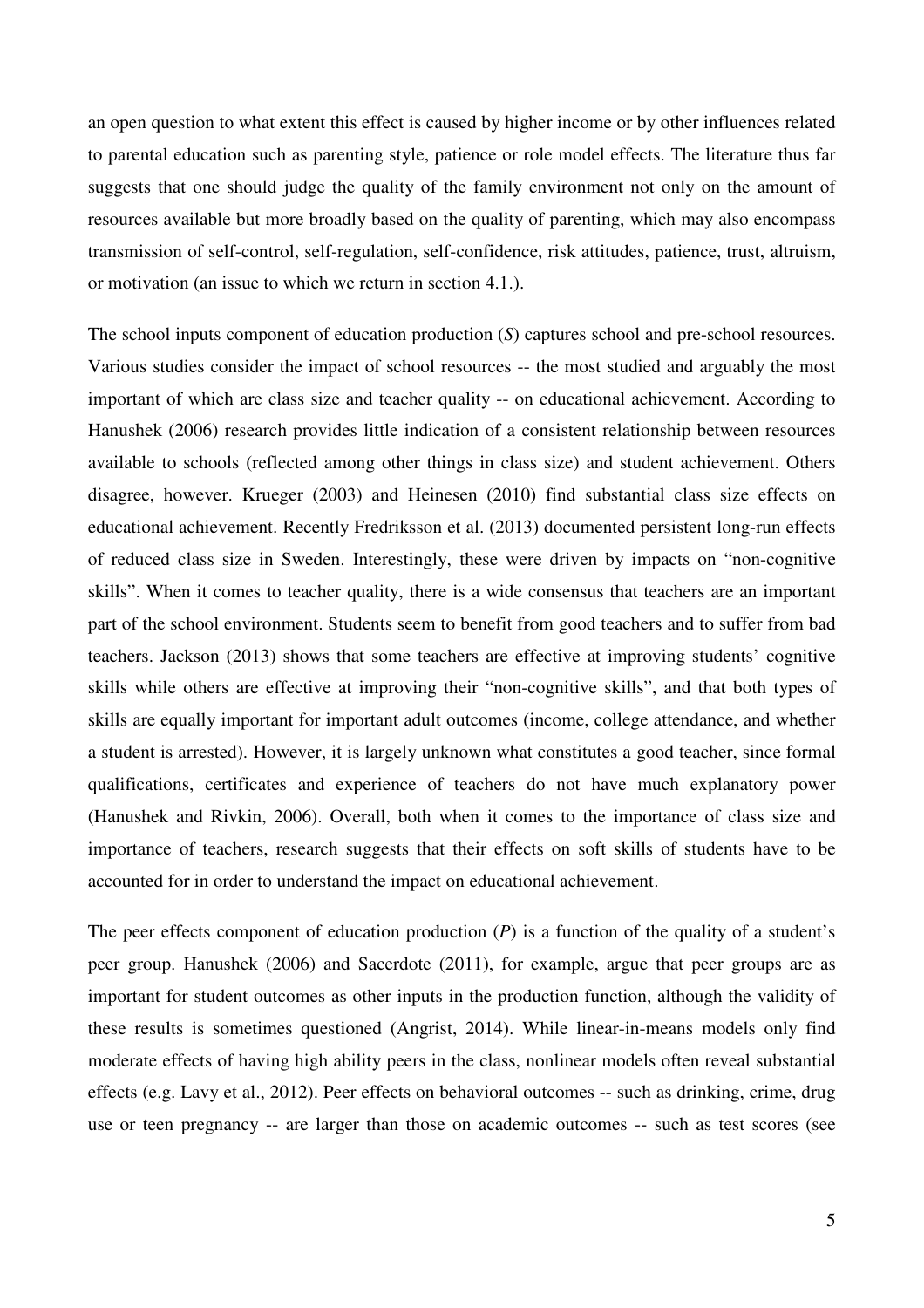Sacerdote, 2011), and recent studies suggest that disruptive peers are detrimental to both student behavior and academic achievement (Eriksen et al., 2014; Figlio, 2007).

To summarize, for all the components in the education production function, family inputs, school inputs and peer inputs, it is evident that research in economics of education increasingly refers to soft skills in order to make sense of observed behavior, and we now elaborate in more detail on such attempts.

#### *2.2. Soft skills in economics of education*

 $\overline{a}$ 

There are various channels through which education influences individual outcomes such as lifetime earnings, but until recently the literature has focused mainly on the cognitive skill channel. For example, a higher level of education might improve earnings because it impacts cognitive skills directly (Cunha and Heckman, 2007), because it signals higher cognitive skills (Spence, 1973), or because it plays a direct role in revealing cognitive skills to the labor market through the vitae which typically includes information about grades, major and college attended (Arcidiacono et al., 2010).

In the last decade, however, researchers increasingly recognized the importance of soft skills for educational achievement and investments. For example, Eckstein and Wolpin (1999) discuss lacking motivation and Oreopoulos (2007) discusses self-control problems as reasons for highschool dropout. In the same vein, Heckman and Rubinstein (2001) report that a test certifying that the test taker has American or Canadian high-school-level academic skills (the General Educational Development Test) is a mixed signal. On the one hand, it signals that the individual possesses the cognitive skills to fulfill high school. But on the other hand, it signals that the individual lacks the soft skills needed to complete an ordinary high-school education for which the person would have earned an ordinary high-school diploma.<sup>5</sup>

A body of research provides specific evidence on the impact that soft skills have on educational achievement. A number of papers highlight the role of patience and self-control. Shoda et al. (1990) find that the ability to delay gratification at the age of 4 relates to academic competence in adolescents, and Duckworth and Seligman (2005) observe that self-discipline is a better predictor

 $<sup>5</sup>$  Bowles et al. (2001) demonstrate the importance of soft skills for employment decisions. They emphasize the results</sup> of a survey where employers were asked to rate the importance of a range of characteristics of applicants for nonsupervisory or production jobs for their hiring decisions. "Attitudes" ranked much higher than "years of schooling", "score on tests given by the employer" or "academic performance".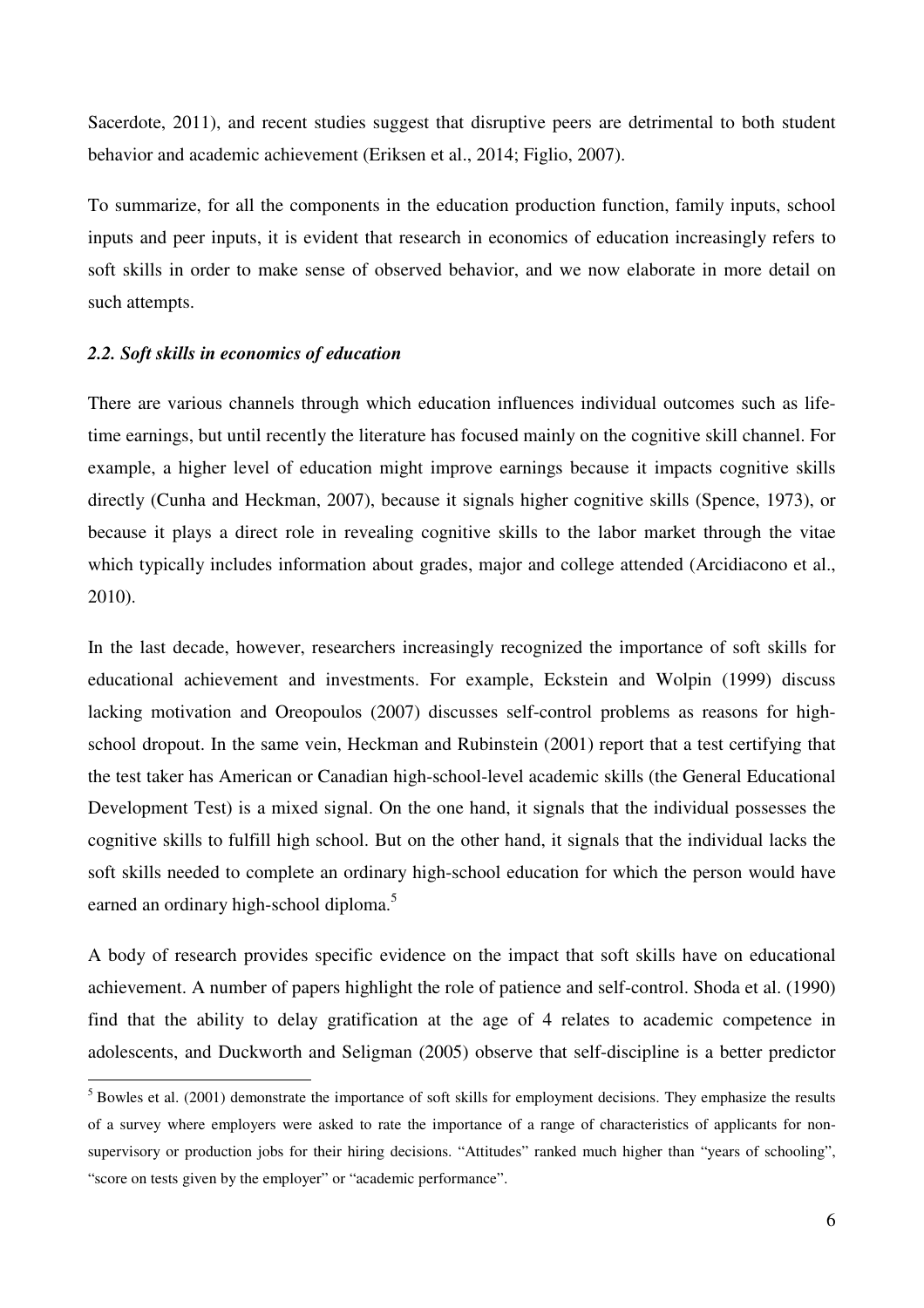than IQ of academic performance<sup>6</sup> in adolescents. In a recent study, Lindahl et al. (2014) find a negative correlation between impatience and school performance (such as grades and the highest completed school level). Similarly, the predictive power of personality traits (such as the Big Five) for educational achievement is comparable to the one of IQ and achievement tests (Almlund et al., 2011). Personality traits even influence the level of education for individuals with a very high IQ as Gensowski (2013) shows.

Not only do soft skills influence educational achievement, but education and the educational environment also affect soft skills. Next to the family and peers, pre-school and school play an important role in shaping soft skills (see, e.g., Cunha et al., 2006; Cunha and Heckman, 2007; Datta Gupta and Simonsen, 2010). For example, the Perry Preschool Program, an intervention aimed at socially disadvantaged children, did not have a lasting effect on IQ. Nevertheless, the treatment group outperformed the control group on a range of individual outcome measures later in life – suggesting that the program affected soft skills that were relevant for life-time success (for the effects of the Perry Preschool Program, see e.g., Heckman et al., 2010).

To summarize, there is a large body of evidence suggesting that soft skills play an equally important role for education investments and outcomes as cognitive skills do. Education research in economics<sup>7</sup> has started to incorporate a broader set of skills by allowing for multidimensional endowments and skills in modeling the inputs to and outputs of education production and by parameterization of preferences (e.g. Almlund et al., 2011).<sup>8</sup> Yet these approaches most often treat soft skills as a black box. As we argue in the next section, behavioral and experimental economics can contribute to refine our understanding of what soft skills are and how they influence education investments and outcomes.

#### **3. Soft skills and investments seen from the perspective of behavioral economics**

Several of the soft skills are related to a range of concepts and questions studied in behavioral and experimental economics, such as willingness to compete, self-control problems (time-inconsistent preferences), intrinsic motivation, or self-confidence. In the following, we discuss the insights that

<sup>&</sup>lt;sup>6</sup> Measures of educational performance include final grades, school attendance, standardized achievement-test scores, and selection into a competitive high-school program.

 $<sup>7</sup>$  For a meta-analysis of studies in psychology that examine the factors that influence educational achievement see</sup> Hattie (2008).

<sup>8</sup> Thus *A* from eq. (1) increasingly includes soft skills.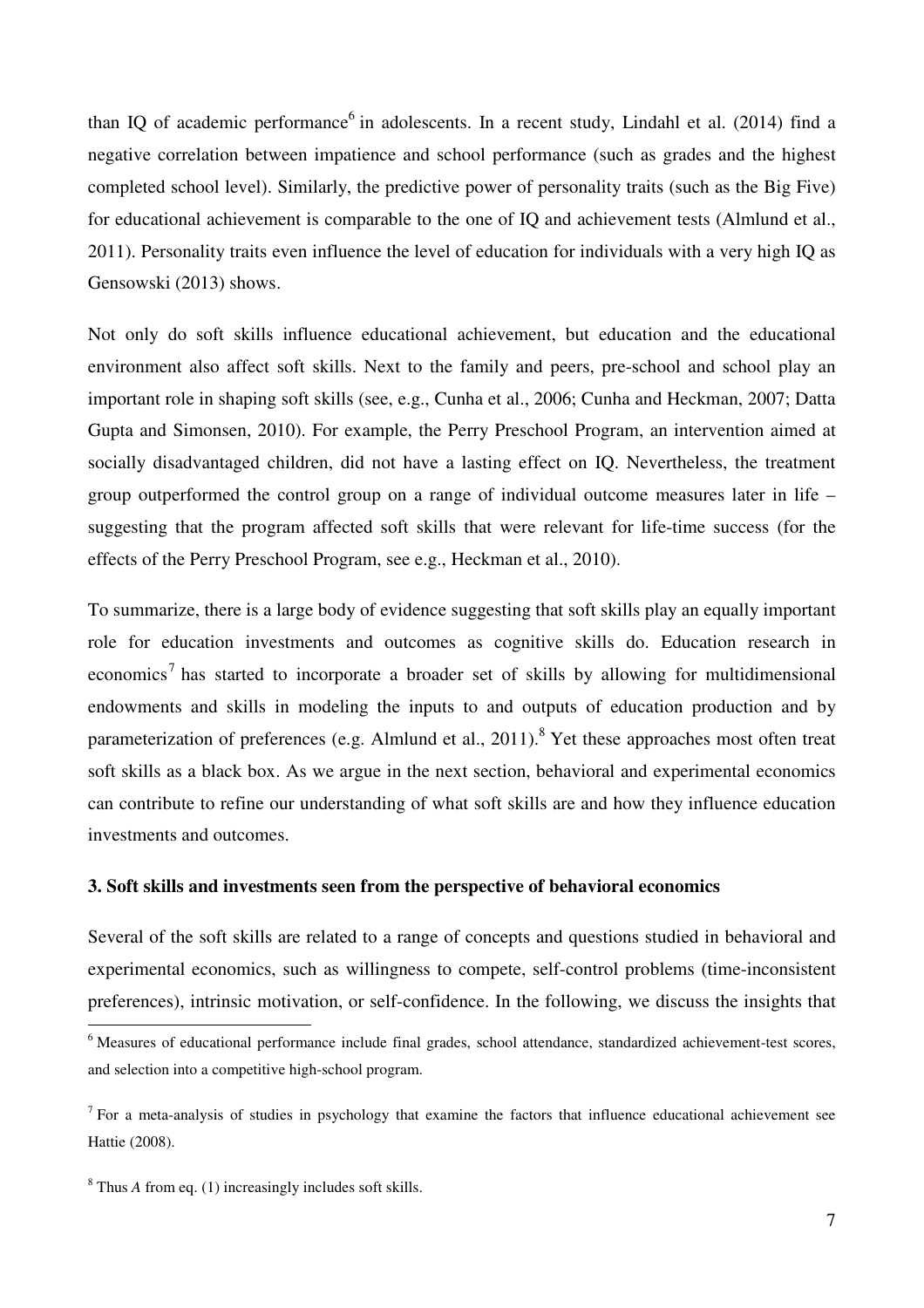behavioral and experimental economics provide on soft skills and how these influence investments into education. Thereby, we make an attempt to further open the black box of soft skills in education investments.

#### *3.1. Competition and gender differences*

 $\overline{a}$ 

The picture that emerges from the large literature on gender differences in academic performance is that girls tend to get better grades and boys tend to do better on standardized tests (Duckworth and Seligman, 2006). In particular, more boys than girls obtain high test scores in mathematics (e.g., Pope and Sydnor, 2010). <sup>9</sup> Next to mechanisms that cause gaps in self-discipline and grading biases, gaps in individual responses to competitive pressure can possibly explain this observation. We start by outlining the experimental evidence on a gender gap in competitiveness, before we discuss the consequences of this gender gap for educational choices and performance.

*Evidence* Gneezy et al. (2003) were the first to provide experimental evidence on the gender gap in responses to competitive pressure. They observe a gender gap in performance in a tournament, but not in a non-competitive situation. Not only does the performance of men and women differ in competitive situations, men and women also differ in their selection into competitive situations. Niederle and Vesterlund (2007) and Datta Gupta et al. (2013) examine this selection. They observe that women "shy away from competition". In contrast to Gneezy et al. (2003), Datta Gupta et al. (2013) however do not observe a clear gender gap in performance.

What drives this gender gap in competitiveness? When does it arise and when not? A range of studies suggest that gender stereotypes, the group composition and cultural differences matter for how individuals respond to competition.<sup>10</sup> Regarding gender stereotypes, Dreber et al. (2013), for instance, find that adolescent boys and girls are equally likely to self-select into competition for a verbal task but that a gender gap exists for a mathematical task. In the same vein, Pope and Sydnor

<sup>&</sup>lt;sup>9</sup> Specifically, the pattern appears to be one of rough gender equality in average test scores, but differences at the extremes. For example, in a meta-analysis of 100 studies Hyde et al. (1990) find only a small and insignificant average standardized difference in math test scores between boys and girls. But the math test scores of boys consistently have larger variance (e.g., Hedges and Nowell, 1995).

 $10$  An additional line of inquiry is to scrutinize how early the gender gap emerges. However, here the results are still not conclusive. Dreber et al. (2011) find no gender difference in the performance in reaction to competition for school children aged 7-10 for tasks such as running, skipping rope and dancing, while Sutter and Rützler (2010) find a gender gap in the willingness to compete already at the age of 3 for the task of running among Austrian children.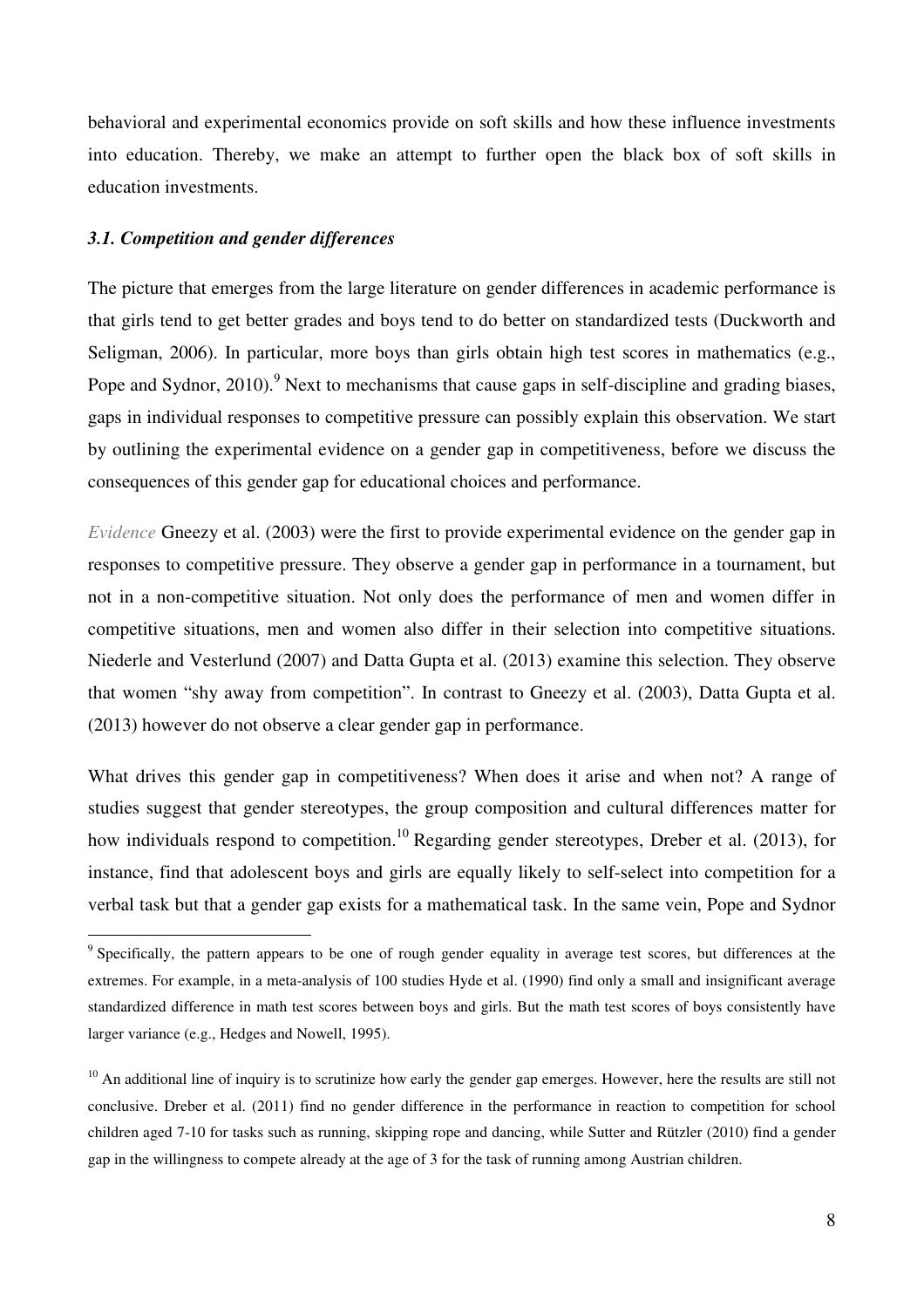(2010) find large variation across U.S. states in gender disparities in math and science tests, where boys stereotypically do better, and in tests of reading, where girls stereotypically do better. Interestingly, some states appear to be more gender-equal across *all* subjects, whereas gender disparities in other states conform more to the gender stereotypes. State differences in gender attitudes measured by a question<sup>11</sup> from the General Social Survey (GSS) explain to which extent test scores conform to gender stereotypes, with states with stronger gender attitudes also having larger gender gaps in test scores. Observing that the genetic and hormonal differences across genders should not depend on the state one is born in, the authors argue that their results point to differences across states in the social forces that reinforce stereotypes.

Next to the gender stereotypes, group composition matters. For example, girls from single sex schools are more eager to engage in competition than girls from co-educational schools (Booth and Nolen, 2012). Further, the gender gap in willingness to compete arises in some cultures, but not in others. Andersen et al. (2010) probe such cultural differences and find that in the patriarchal Indian villages there is no gender gap in the selection into competition at the age of 7, but a gap exists at the age of 15, while in the matrilineal villages no gender gap emerges at all. In contrast, Cárdenas et al. (2012) find a gender gap regarding the selection into competition in Sweden but not in Colombia – even though Sweden is usually viewed as more gender equal than Colombia.

*Consequences* Some of the results discussed above indicate that females and males perform differently under competitive pressure. To the extent that educational activities and education programs are viewed as competitive, gender differences in competitiveness hence may be an important factor behind gender differences in educational choices. Niederle and Vesterlund (2010), for instance, argue that an individual's response to competitive pressure is a soft skill that influences test scores over and above influences of ability. They argue that gender differences in this soft skill in part explain why more boys than girls excel in math. Math may be seen as a competitive discipline because answers are either right or wrong and because math is highly predictive of future earnings. Further, math teaching and test-taking most often take place in a mixed-sex environment against the backdrop of the stereotype that boys excel in math but girls excel in language and reading. In line with the stereotype, girls at the top of the ability distribution tend to underestimate their own relative math skills. In such a context, a substantial fraction of girls

 $11$  "Is it much better for everyone involved if the man is the achiever outside the home and the woman takes care of the home and family?"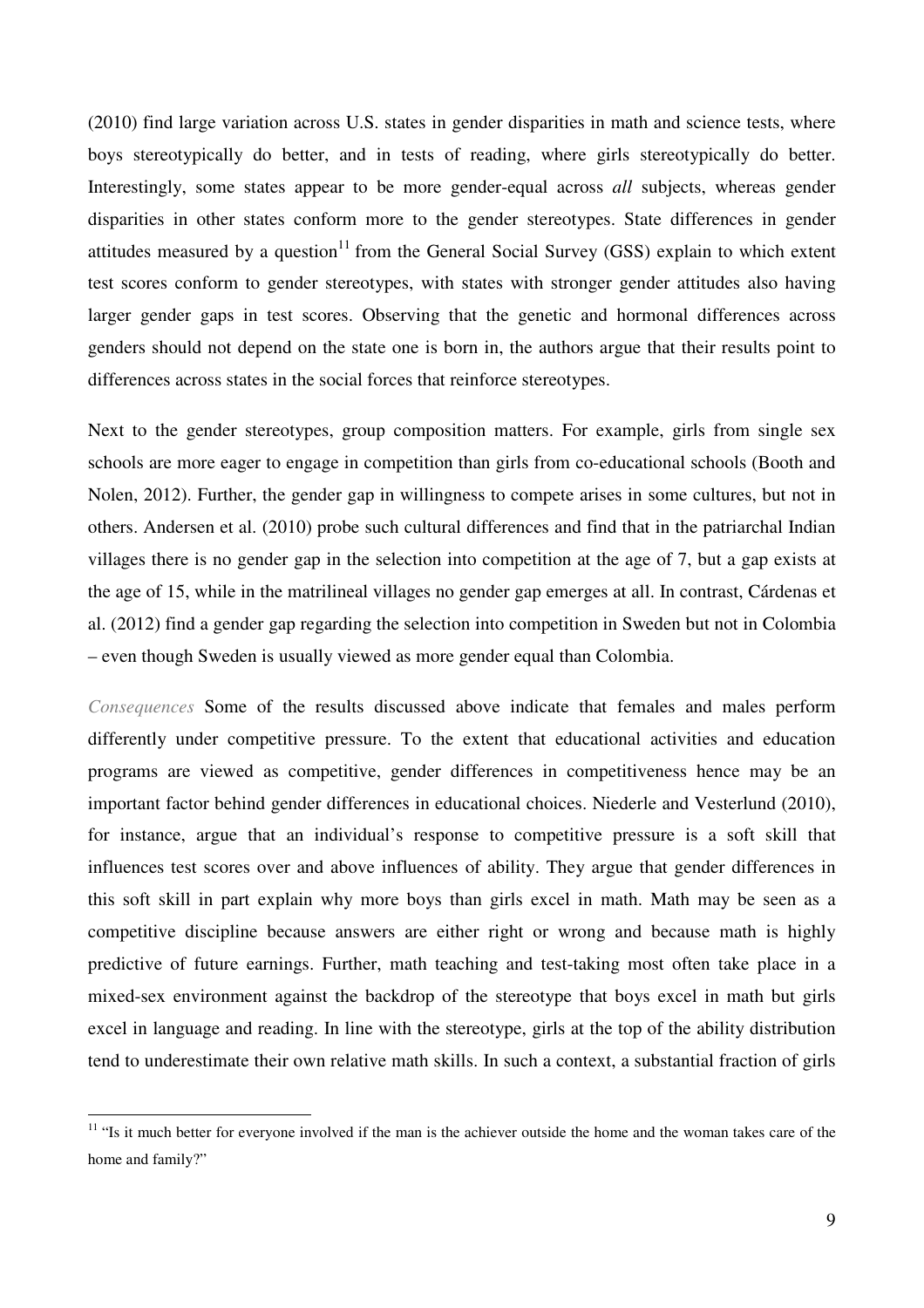may avoid competition against males. Altogether, there hence is a risk that test scores magnify or distort gender differences in skills and especially so for math skills.

There is ample evidence suggesting that the abovementioned mechanisms play a role in generating gender gaps in educational choices and academic performance.

The impact of single-sex education on academic performance is investigated by Eisenkopf et al. (2014). During the period 2001-2008, a group of 808 female students entering a Swiss high school were randomly assigned to a four year single-sex or co-educational high school program. The authors document that females taught in single-sex classrooms outperform those attending coeducational program by 7-10 % in math while there was no performance difference in German. The effect is largest for females with high ex-ante math abilities. Based on a supplementary survey, the authors find that a plausible mechanism for the finding is improvement of self-assessed math ability and academic self-concept in math.

The relative performance of men and women in highly competitive exams is investigated in three studies using data from entrance exams for university programs (Ors et al, 2013; Jurajda and Münich, 2011; Pekkarinen, 2014). They all observe a gender gap. Ors et al. (2013) uses data from the entrance examinations for the MSc at a French elite university (HEC, Paris). They contrast performance on the entrance examinations with how the same cohort does in less competitive situations, using data from final high-school examinations and first-year exams at HEC. Comparing students with the same educational background they find that men outperform women on the competitive entrance examinations, even though women do better on the non-competitive highschool examinations and in the first year non-mathematical courses. As a consequence, men are more likely to enter the competitive programs even though they have inferior ex-ante abilities compared to women. Jurajda and Münich (2011) observe a cohort applying to Czech universities. Similar to Ors et al. (2013) they observe a gender gap in performance for the university entry examinations to the very competitive programs, although women do equally well in the entrance examinations for the less competitive programs. Pekkarinen (2014) studies gender differences in performance at university entry examinations for Business and Economics programs in Finland. When he controls for the fact that female applicants have higher ex-ante ability and that they apply to lower quality universities than males, he finds that females are less likely to gain entry than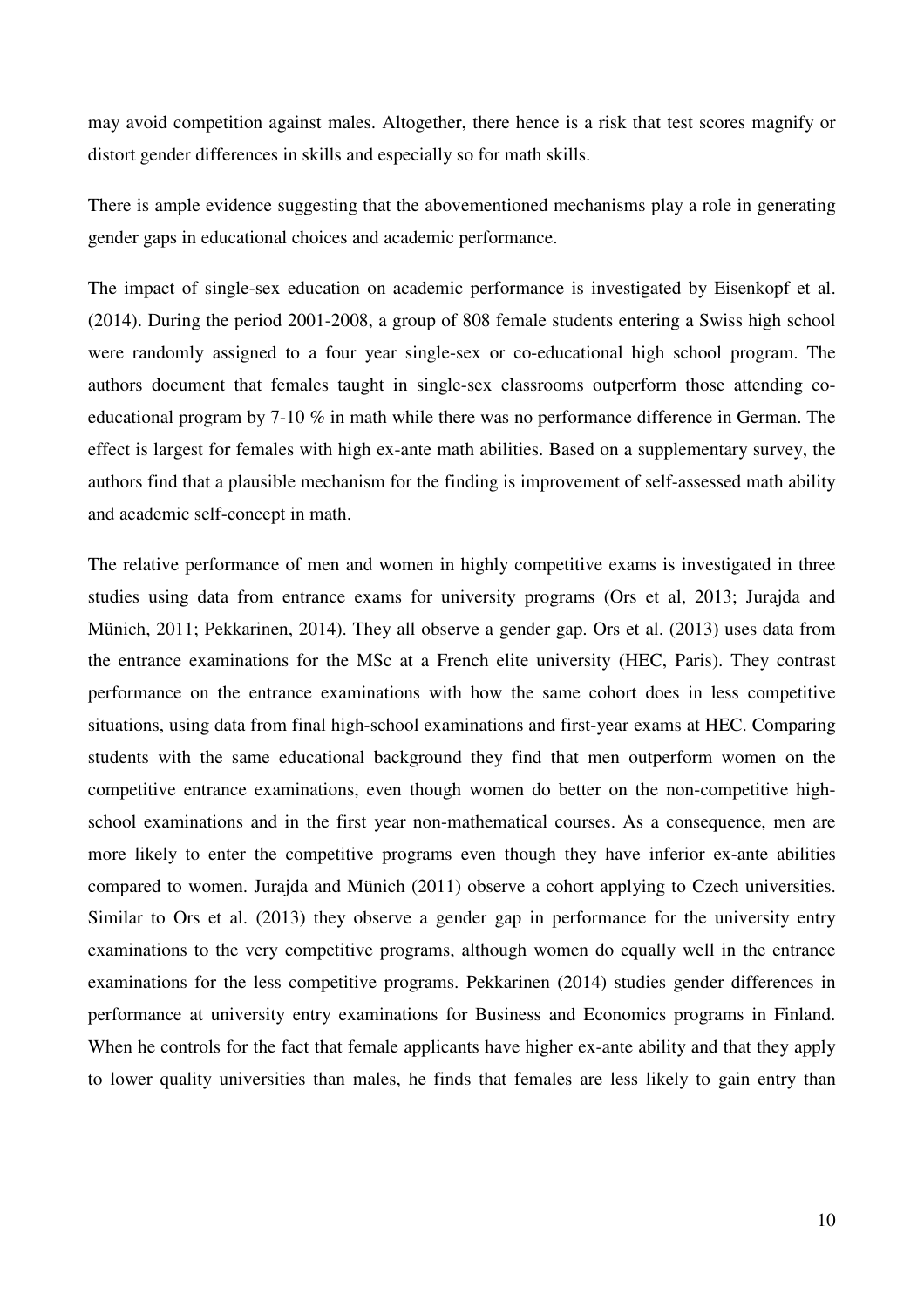males. Further, he shows that females deviate more from an optimal answering strategy than males by answering too few items on the test. $12$ 

Two other studies examine the consequences of differences in the willingness to compete (elicited with experimental tasks) for the choice of high school and college major. Buser et al. (2014) observe that both gender and the willingness to compete relate to the choice of the high-school profile among Dutch school children. Women enroll in less prestigious profiles than men and competitiveness accounts for 18 percent of the gender gap (controlling for grades and mathematical ability). In contrast, Reuben et al. (2013) do not observe any relation between willingness to compete and the choice of college major among a sample of undergraduate students at NYU. Expected future earnings however do relate to competitiveness, as well as a measure of overconfidence. The different results of these two studies could possibly be explained by the different subject pools. While Buser et al. (2014) consider Dutch secondary school students on a pre-university track, Reuben et al. (2013) consider students who are already admitted to a private elite university and who hence are part of a selected sample with some tolerance for being in a competitive environment.

To sum up, there is evidence that some females shy away from competitive settings -- in particular in environments where males most often dominate or excel. In an education context, this may explain why women tend to avoid elite education and educational paths that are heavy on math. These behavioral patterns may also explain some of the gender differences in education and labor market outcomes.

#### *3.2. Self-control*

 $\overline{a}$ 

Decisions about investments into one's education involve trading off costs right now (such as boredom and fatigue from studying, or foregone current earnings) against benefits that are often far into the future (such as higher future earnings). From behavioral economics we know people facing such intertemporal trade-offs often exhibit time-inconsistent preferences. They are more patient when thinking about decisions in the distant future than when they actually have to make such

 $12$  Related to these studies, Zhang (2013) examines how experimentally elicited measures of willingness to compete relate to taking a competitive entrance exam in China. She finds that more competitive adolescents are more likely to take the exam, but does not find any gender differences.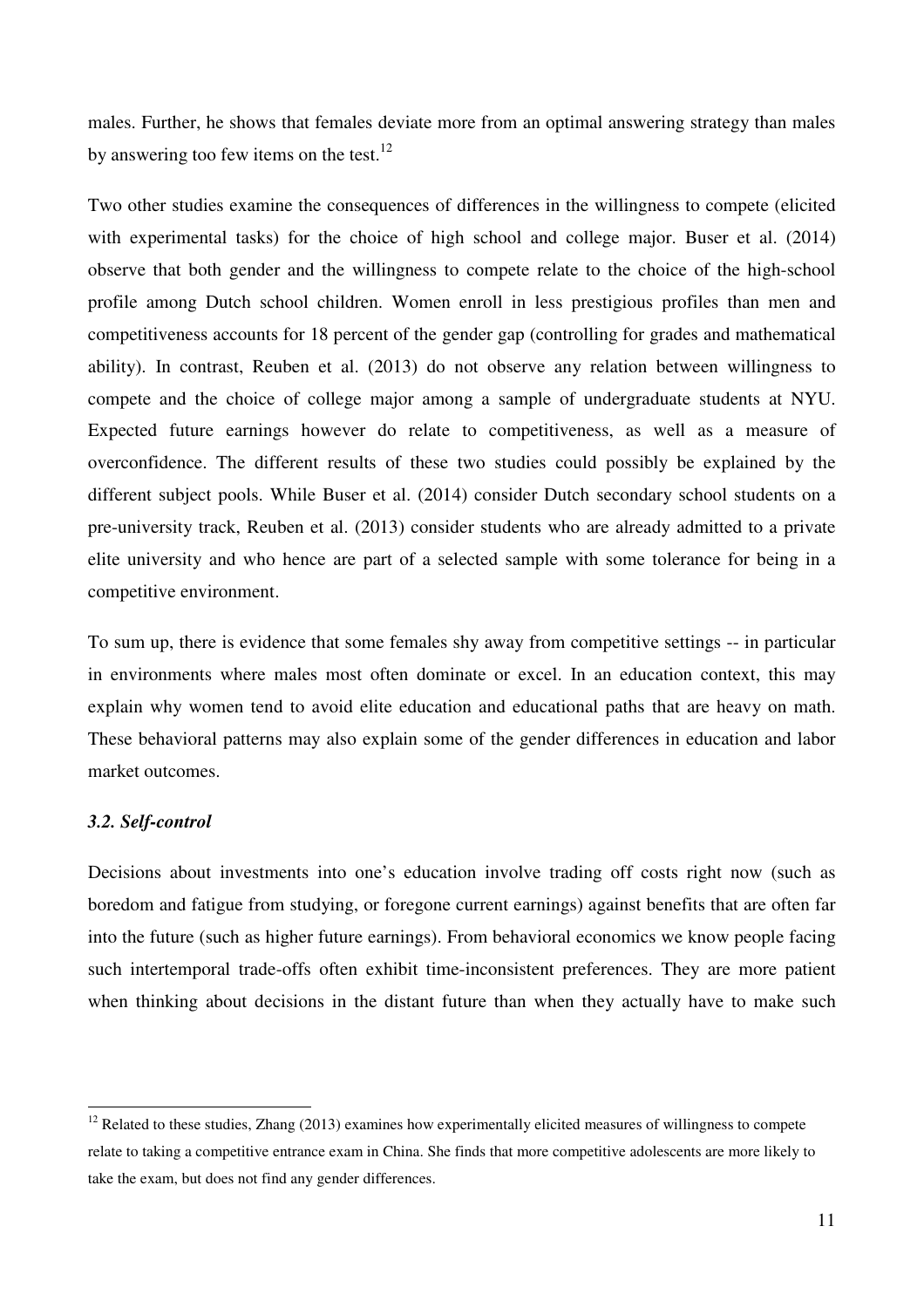decisions right now. This phenomenon is often modeled by assuming a present bias, i.e. an additional discount factor applied to any payoff that lies in the future (Laibson, 1997).<sup>13</sup>

As a consequence of the present-bias, people face the problem of wanting one thing but later doing another thing unless they can exert self-control. In the context of education, for example, a nonnegligible fraction of students provide insufficient study effort or procrastinate on important tasks like exam preparation even though they later regret it (see, e.g., Solomon and Rothblum, 1984; Steel, 2007). As a consequence grades, for instance, do not just depend on intellectual aptitude but also on being able to sustain effort and concentration over extended periods of time in spite of fatigue, boredom or other distractions.

Not only are there individual differences in such a present bias, but also there is heterogeneity in awareness of having such a bias. For example, O'Donoghue and Rabin (1999) distinguish between naïve individuals who erroneously think they have time-consistent preferences and sophisticated individuals who are aware of their present bias. (Types in between, who underestimate the extent of their present bias, are referred to as partially naïve). This distinction has important consequences for behavior. For example, sophisticates make use of commitment devices to regulate their behavior to avoid the impulsive choices that naïves will make. And this distinction is also important for informing policy, because low study effort can result either because students are naïve about their present-bias, which for example could be addressed through better feedback by teachers, or because of a lack of possibilities for committing to study effort, which for example could be addressed by offering supervised homework sessions after school.

In the following, we first briefly discuss experiments that elicit time-(inconsistent)-preferences in settings relevant for education and then review how time-(inconsistent)-preferences are related to educational decisions and achievement, such as drop-out, grades and disciplinary referrals. Notice, however, that the concepts are not always defined as rigorously in some of the experiments as in the theoretical models described above.<sup>14</sup>

<sup>13</sup> 13 Here the overall utility at date  $t$ ,  $U_t$  $U_t$ , is given by:  $U_t = u_t + \beta \sum_{s=t+1}^T \delta^{s-t} u_s$ , where  $u_t$  refers to the per-period utility. While  $\delta$  captures the standard exponential discount factor,  $\beta$  captures the individual's present bias. The present bias implies that the discounting between the present and the future is higher than between any future time periods.

<sup>&</sup>lt;sup>14</sup> Some experiments do not aim at eliciting time-preferences, but rather confront subjects with some tempting task or use survey measures such as the (brief) self control scale by Tangney et al. (2004). Other experiments only elicit a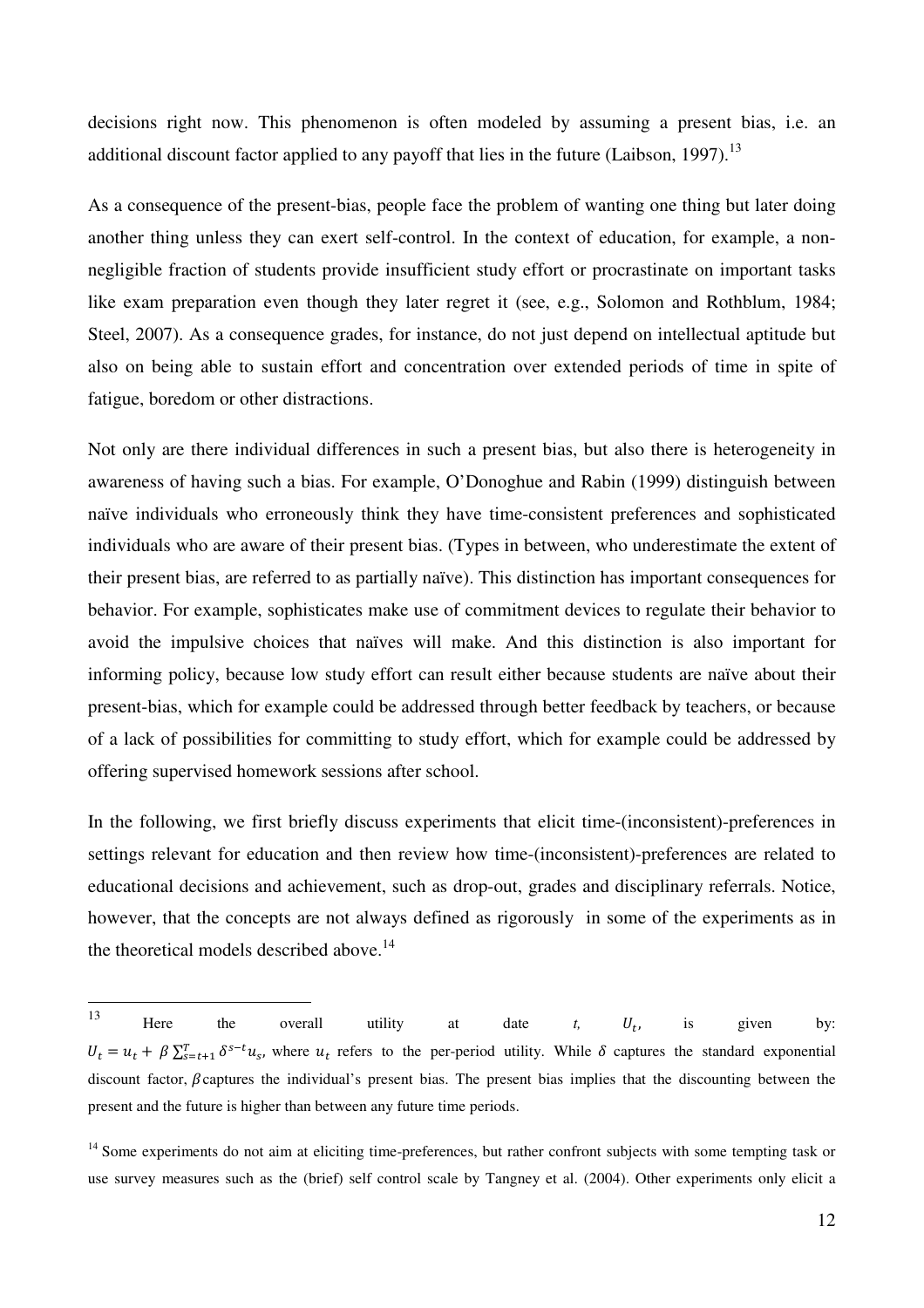*Evidence* The famous delay-of-gratification study by Mischel et al. (1972) documented that many children are not able to resist the temptation of a sweet for a few minutes, despite large returns to waiting. Such patterns of substantial impatience and heterogeneity in levels of patience emerge also from a range of lab or field experiments that elicit time-preferences in educational settings using behavioral measures or survey measures of patience and/or self-control (e.g., Ariely and Wertenbroch, 2002; Bettinger and Slonim, 2007; Wong, 2008; Castillo et al., 2011; Sutter et al., 2013; Lindahl et al., 2014; Bisin and Hyndman, 2014). There is also some evidence that boys are more impatient and exert less self-discipline than girls (Duckworth and Seligman, 2006).

*Consequences* Patience is a predictor of academic success. Shoda et al. (1990) find that the ability to delay gratification at the age of 4 correlates with higher scores on the U.S. Standardized Aptitude Test (SAT). A number of other studies examine the relationship between grades and timepreferences. A recent example is Lindahl et al. (2014), who find a negative correlation between impatience and school performance (such as grades and the highest completed school level). Novarese and Di Giovinazzo (2013) observe that educational achievement can be predicted based on how prompt a student is at enrolling at university. They argue that one can interpret later enrollment as a measure of procrastination. Duckworth and Seligman (2006) argue that gender differences in patience and self-control, with boys being more impatient, may explain why girls tend to get better grades than boys despite similar performance on aptitude tests. By design aptitude tests should not be very sensitive to preparation, whereas school grades to a large extent reflect behaviors associated with patience, such as putting in consistent effort throughout a school term, timely home-work and exam preparation and the ability to resist distractions.

Time-preferences can also help explain major educational decisions, such as dropping-out as Oreopoulos (2007) argues. He investigates the effect of compulsory schooling laws in the US, Canada and the UK on school attainments, earnings, health, employment, poverty and happiness. The optimality of dropout decisions is evaluated from the perspective that the benefits from dropping out must equalize the costs from doing so. Oreopoulos (2007) finds that school attainment, health, employment and happiness are positively affected by laws imposing another year of compulsory schooling on "would-be-dropouts". Further, he finds that lifetime wealth

broad measure of patience (" $\beta \delta$ ") and do not test for time-inconsistent preferences and self-control problems (" $\beta$  < 1"), while others elicit both preference parameters separately. Thus, some experimental work cannot distinguish whether impatient behavior is due to low  $\delta$  and  $\beta = 1$  (time-consistent preferences) or due to moderate  $\delta$  and  $\beta < 1$  (timeinconsistent preferences).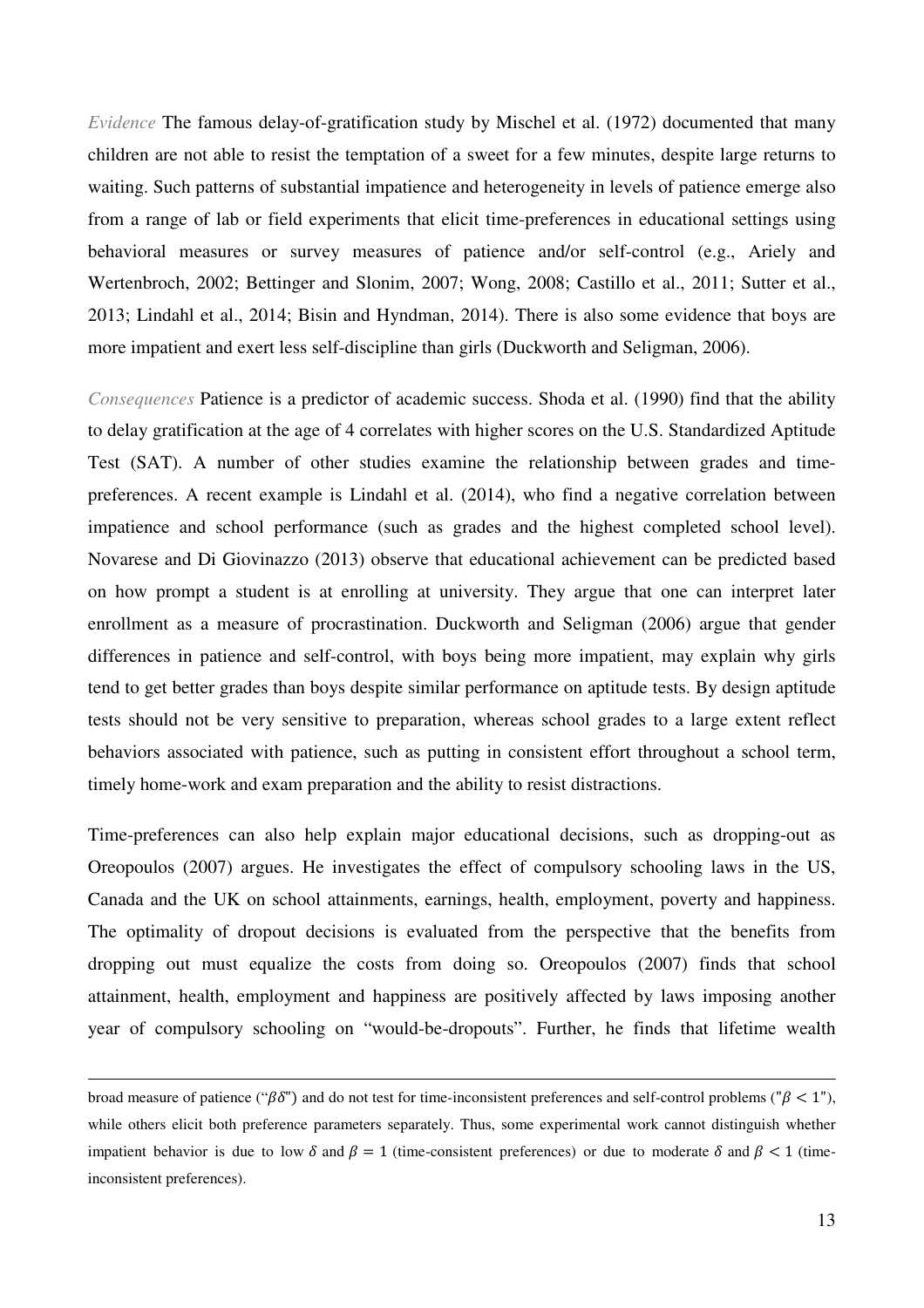increases by 15% with another year of compulsory schooling. These large returns to education imply that the financial costs from dropping out are generally higher than the benefits. Oreopoulos (2007) discusses that it is unlikely that "high-school aversion" is able to explain drop out decisions and he suggests that a major explanation of drop-out decisions are self-control problems faced by adolescents. In conjunction with the arguments of Duckworth and Seligman (2006), gender differences in patience and self-control could thus help explain why over the last few decades women have had higher average years of schooling than men (for the US see, e.g., Charles and Luoh, 2003) and why more women attend college than men (e.g., Goldin et al., 2006).

Patience also affects conduct at school. Castillo et al. (2011) investigate how time preferences relate to race and disciplinary referrals. The latter variables have previously been shown to predict outcomes such as dropping out of school and life income. They find that black children are more impatient than white children. Further, black children get more disciplinary referrals than white children on average and boys get more disciplinary referrals than girls on average. Their estimations reveal a positive relation between the discount rate and the number of disciplinary referrals, even when controlling for gender and race. Sutter et al. (2013) elicit time-preferences, as well as risk and ambiguity attitudes from 661 children aged 10-18 years. Higher ability students (measured by their math grade), and more risk-averse children are more patient. The authors relate these preferences to discipline at school, savings, as well as health-related risk-behavior and outcomes (smoking, drinking alcohol, body mass index). All of these are predominantly associated with impatience and not with risk preferences: More impatient children have worse disciplinary conduct at schools, lower savings, and worse health outcomes.

Self-control problems affect adult students as well, although they to some extent may be more aware of the challenges and may be better able to compensate. Ariely and Wertenbroch (2002) conduct a field experiment within an executive-education course at MIT with 99 participants. Within this course participants have to write three papers. Participants are assigned to one of two treatments. In the first, participants are given fixed, evenly spread deadlines. In the second condition, participants could choose their deadlines freely (but once a deadline is set it is binding). Ariely and Wertenbroch  $(2002)$  observe that participants do impose deadlines on themselves<sup>15</sup> and that deadlines help to improve task performance. However, performance is worse compared with

<sup>&</sup>lt;sup>15</sup> Note that this is contrary to what the standard economic model would predict. A rational agent with time-consistent preferences would not without any compensation give up flexibility, because it may be needed, e.g., if illness causes an unforeseen delay.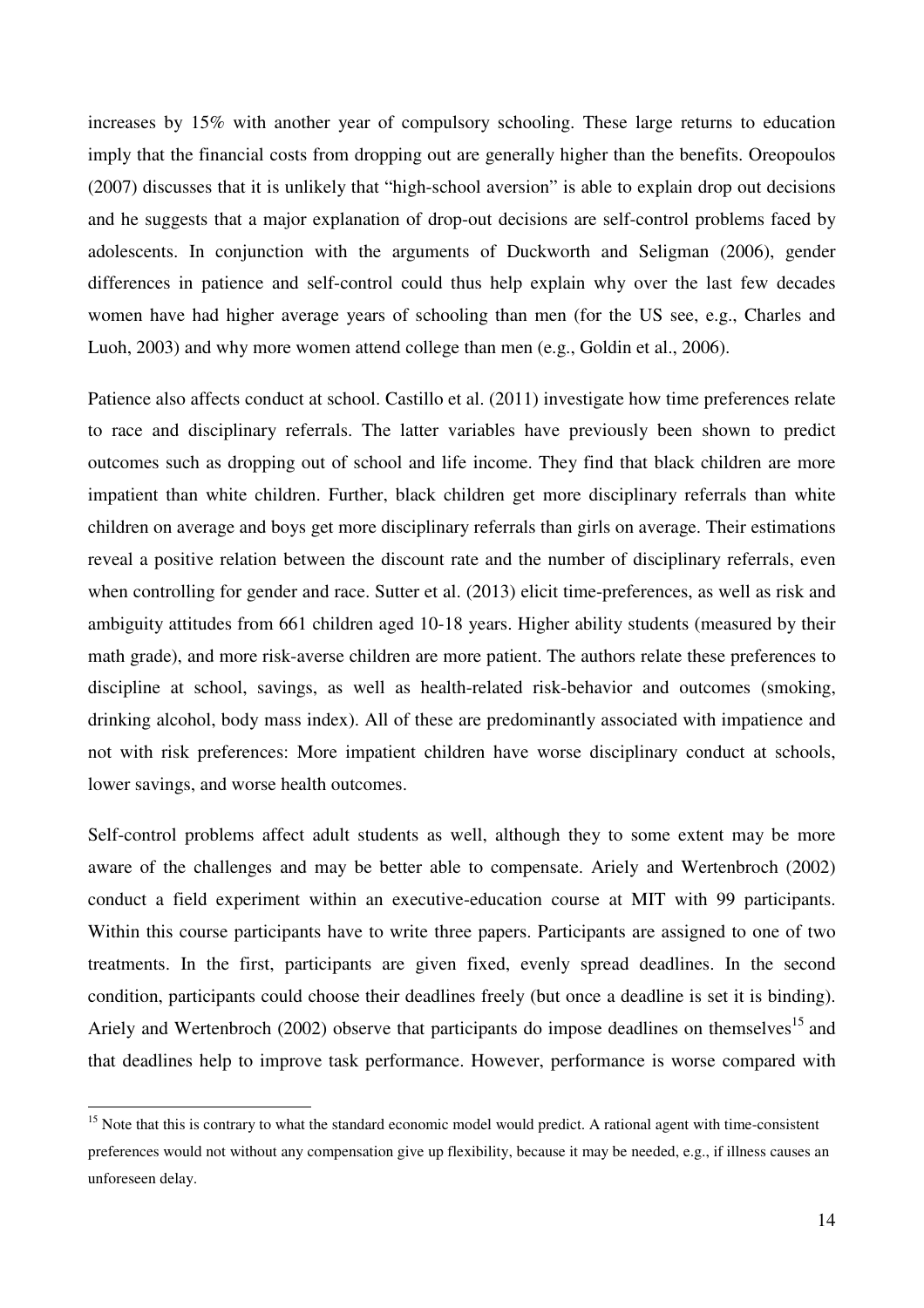the treatment where students are given evenly spread deadlines, suggesting that students do not optimally set deadlines. These results indicate that students have self-control problems, but only have limited awareness of the extent of their self-control problems.<sup>16</sup> In contrast, Burger et al. (2011) do not find a positive effect of exogenously given, evenly spread deadlines on the completion rates of an academic task (studying a certain number of hours in exchange for a fixed payment). The latter results indicate that the reduced flexibility that a deadline brings along might counterbalance the positive effect it has on overcoming motivation problems. Bisin and Hyndman (2014) report a similar finding: self-set deadlines do not improve task completion rates, even though students show a demand for such commitment devices. They discuss that next to present-bias other factors, such as students' overconfidence and lacking perseverance, are at play. Thus, overall, the effectiveness of (exogenously set) commitment devices in the educational context is mixed. While there seems to be a clear demand for such devices, they do not always improve performance. Further research is needed to better understand when such commitment devices are effective in an educational context and when not.

Often there is no need to impose external commitment devices, because internal commitment devices like goals, self-rewards, or mental accounts can help to overcome self-control problems. A large literature in psychology examines how and when exogenously set goals affect task performance (for a review see Locke and Latham, 1990). Recently, theoretical studies in behavioral economics have taken up these ideas to study how people endogenously set their goals and how such self-set goals help to overcome self-control problems (Koch and Nafziger, 2011; Hsiaw, 2013). The key idea is that goals induce reference standards. Loss aversion then makes substandard performance psychological painful and thereby motivates people to stick to their goals. Yet, for severe self-control problems people might rather give up. Koch and Nafziger (2014) extend these ideas to ask how people evaluate their goals when facing multiple tasks: in narrow mental accounts (e.g. by setting a daily study goal), or in broad mental accounts (e.g. a weekly study goal). They

<sup>&</sup>lt;sup>16</sup> Wong (2008) also investigates how aware students are of possible self-control problems. Wong (2008) finds that most students suffer from time-inconsistency and divides them into three sub-groups: the naïves (who do not anticipate their delay in preparing for the exam), partial naïves (who anticipate some delay, but not as big a delay as the actual delay), and sophisticates (who fully anticipate their delay). Most students are classified as partially naïve. Further, his results indicate that both predicted and unpredicted delays are negatively associated with students' performance at the mid-term exam.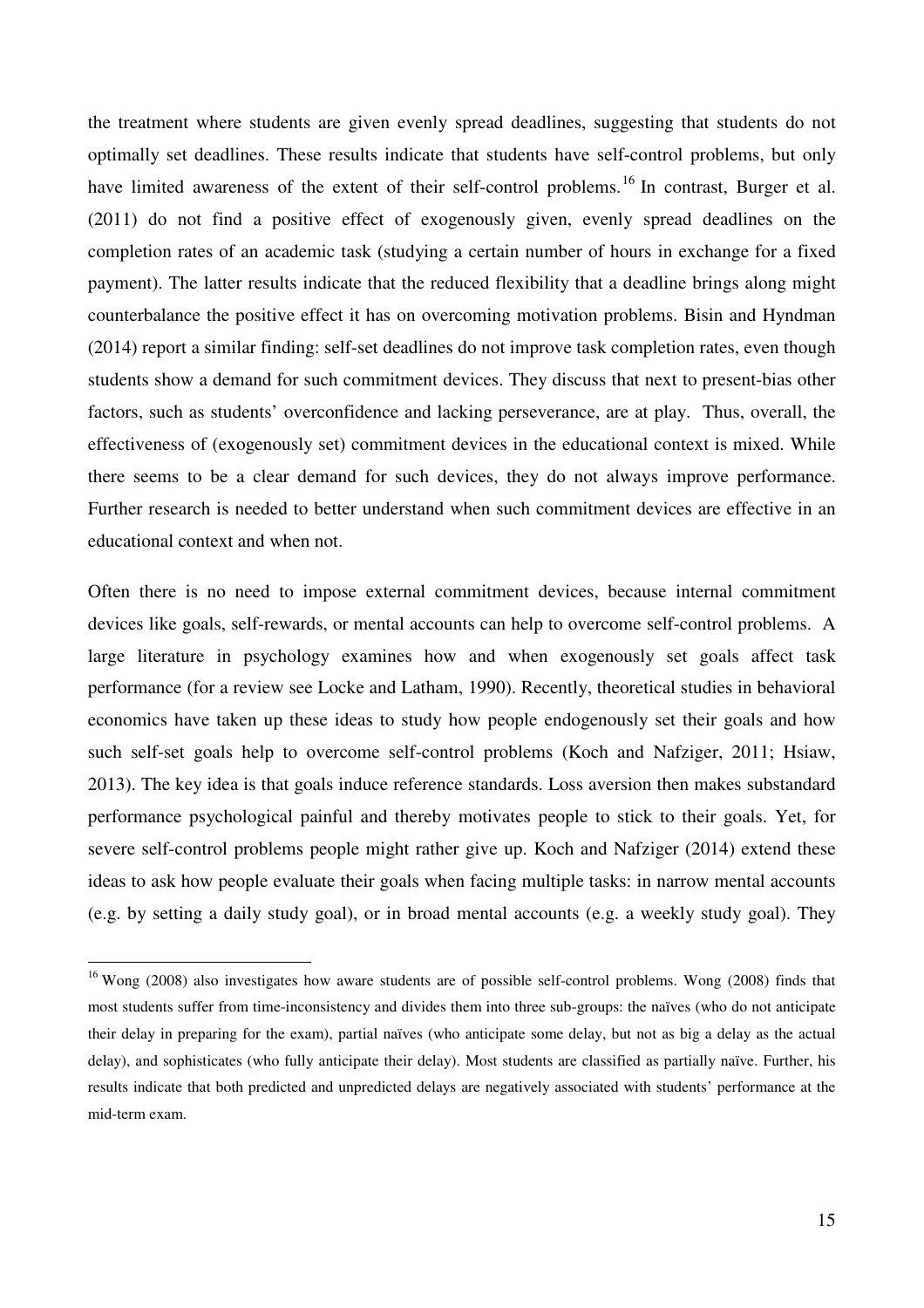show that when facing routine tasks or when facing repeatedly the same task (such as studying on two subsequent days), students should set narrow (daily) goals, while for tasks where the outcomes are more uncertain people should adopt broad goals. Koch et al. (2014) study how self-rewards complement goal setting.

To summarize, there is ample evidence linking impatience and self-control problems to educational decisions (such as drop-out) and low educational achievement (such as worse grades and disciplinary referrals). But at least for some adult students, there seems to be some awareness of self-control problems that translates into a demand for external commitment devices such as deadlines for course work that can help to overcome the self-control problem, or the use of selfregulatory strategies such as goal setting that offer internal commitment. Understanding commitment is a major theme in behavioral economics (for a recent survey see Bryan et al., 2010). Understanding better the effectiveness of commitment devices in an educational context can provide further insights into how to improve educational outcomes by targeting self-control issues.

#### *3.3. Extrinsic and intrinsic motivation*

So far we have pointed out that self-control problems or reluctance to compete can lead to underinvestment in education and low educational achievement. We now turn to one possible solution to such underinvestment problems – namely the provision of incentives for educational attainment. We start reviewing evidence from lab and field experiments on the effectiveness of extrinsic rewards for educational achievement. There is a large literature in economics that considers the design of extrinsic rewards in an educational context. As our focus is on behavioral economics, we only briefly review this literature here and focus more on studies that discuss the effects and design of rewards from a behavioral angle. Then we discuss possible pitfalls of providing extrinsic incentives.

*Extrinsic motivation* In the school context, extrinsic incentives can stem either from monetary or non-monetary rewards, or from grades and ranking. We first discuss the effects of rewards before we turn to the effects of grades and relative rank within a class on educational performance. Gneezy et al. (2011) survey field experiments that examine the role of extrinsic incentives in schools. Firstly, they conclude from the surveyed articles that incentives work well in increasing attendance and enrollment (e.g., Angrist et al., 2006; Behrman et al., 2005). Secondly, they summarize that incentives have mixed results on effort and achievement (e.g., Bettinger, 2012; Fryer, 2011; Rodriguez-Planas, 2014; Levitt et al., 2012). Thirdly, they conclude that incentives seem to work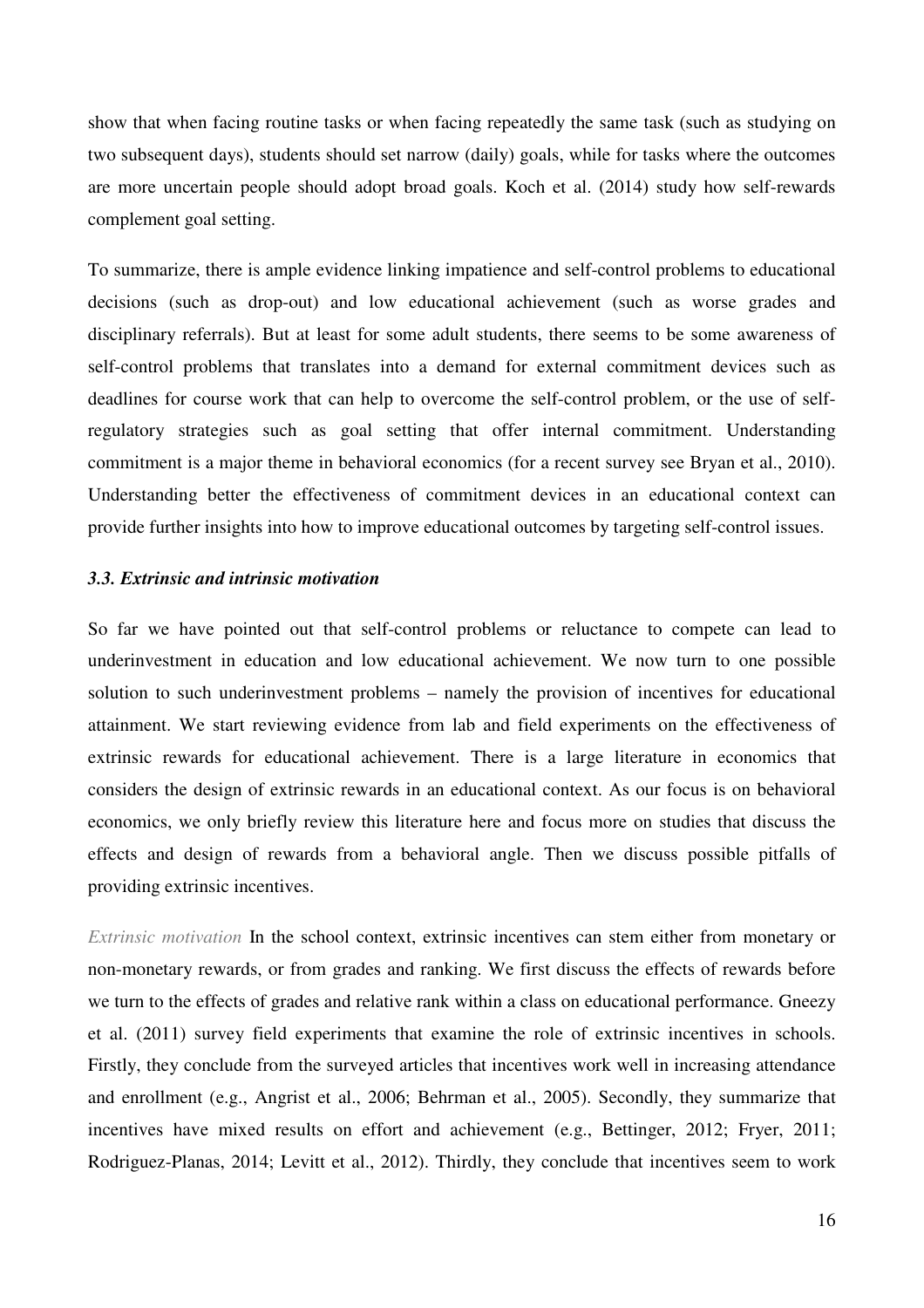for some students but not for others and that gender and ability play a role here (e.g., Angrist and Lavy, 2009; Leuven et al.,  $2010$ .<sup>17</sup>

Levitt et al. (2012) conduct a field experiment which introduces rewards for performance on a lowstakes standardized test. A reward is triggered when a student improves compared to the previous test. Building on ideas from behavioral economics, they investigate whether different framings and timings of rewards have an impact on test scores. Further, they investigate whether there is a difference between the effect of financial and non-financial incentives. They find that immediate high financial incentives (\$20) and non-financial rewards (a trophy) improve performance, while low financial rewards (\$10) do not. However, if the former type of rewards is delivered with a delay, they also do not have any impact. Levitt et al. (2012) also find that, contrary to their initial hypothesis, it does not matter whether the reward is framed as a gain (you get \$10) or a loss (you start with \$10 that you need to repay if performance is substandard). Elementary school students turn out to be more responsive to incentives than secondary students, who are especially responsive to non-financial incentives.

Though not explicitly a reward, a desire to obtain good grades or high test scores is what motivates many students. One reason, of course, is that grades and test scores have a direct impact on later education and labor market opportunities. But grades also affect students' status - and status is a powerful motivator of human behavior (Frank, 1985). Status is obtained from achieving a high rank on some dimension that is considered important by one's peers or society as a whole. Dubey and Geanakoplos (2010) investigate in a theoretical model how grading systems motivate students who are sensitive to status ranking. They find that absolute grading (grades depend on passing a performance target) always motivates students better to provide effort than relative grading (rankbased or grading on a curve) if students are disparate in their abilities. The optimal grading system is not fine grained (such as providing percentage scores 100, 99, …) but turns out to contain some coarseness and a pyramidal structure. Specifically, grades should lump together larger bands of performance, and the best grade should occur less frequently than the second best grade and so on. Even if students are homogeneous in their abilities, absolute grading still motivates students better to provide effort than relative grading if a weak assumption about the density of the exam scores is

 $17$  Leuven et al. (2010) find that incentives had a positive effect on able students, but a negative impact on the less able students, and Angrist and Lavy (2009) find that incentives had an impact on girls, but not on boys.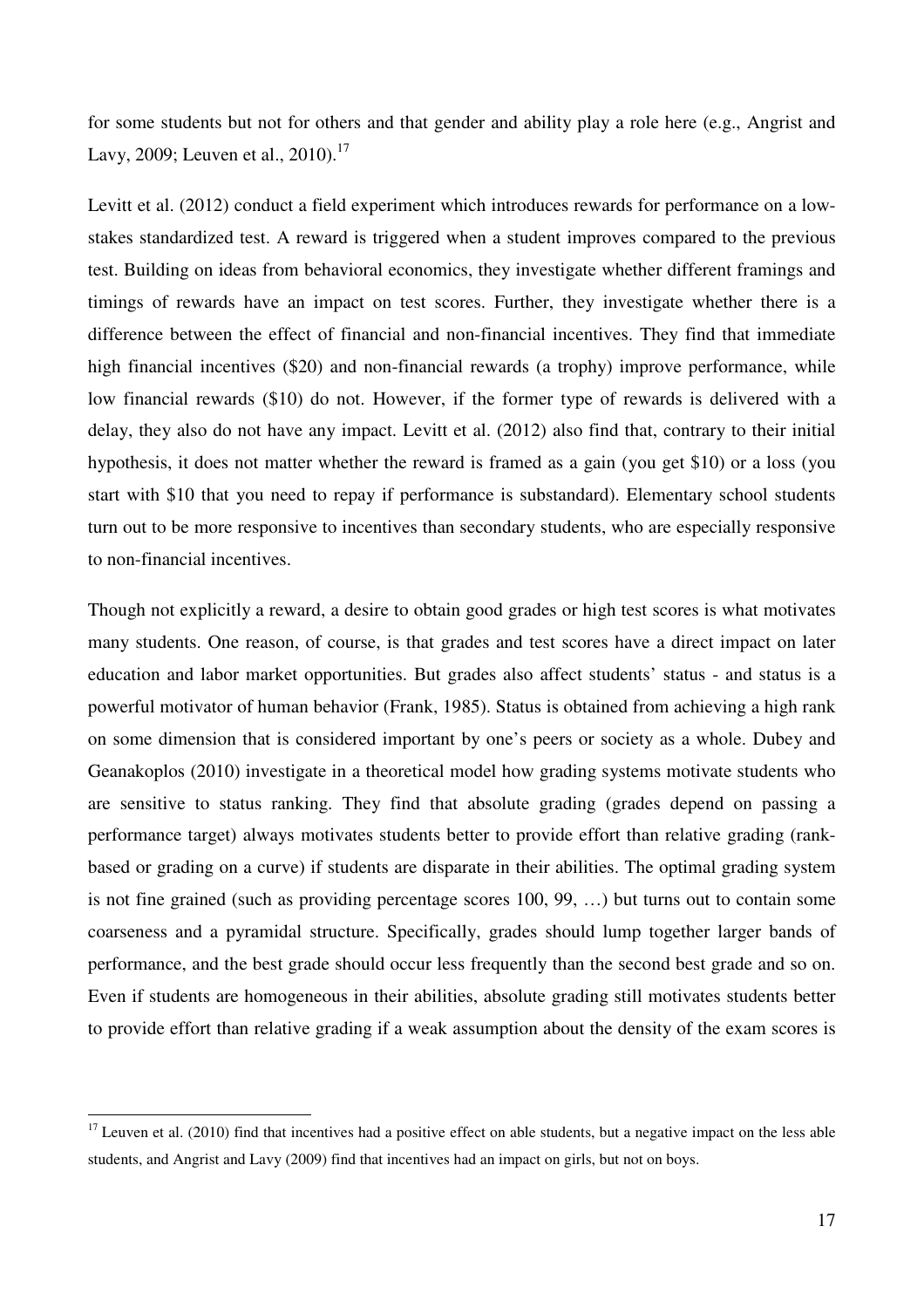satisfied. In this case, either fine or coarse grading can be optimal, depending on the detailed shape of the distribution of the exam scores.

Two papers build on the theoretical work by Dubey and Geanakoplos (2010) on grading schemes. Jalava et al. (2014) conduct a field experiment in Swedish primary schools to examine the effects of different grading schemes (such as rank based, or absolute grading) and of a non-monetary prize on students' test scores. They find that all these extrinsic rewards, except for absolute grading increase performance relative to the control group which did not receive any incentives. These results are in contrast to some of the theoretical predictions of Dubey and Geanakoplos (2010) – indicating that the incentive effects of grades might not only stem from status concerns. Using administrative data on the entire student population in England, Murphy and Weinhardt (2014) investigate the importance of a student's rank. Consistent with the theoretical assumption of Dubey and Geanakoplos (2010), they show that rank matters. Specifically, having a high rank in one's class at age 11 in primary school, has a large and robust effect on secondary school achievement at age 14, even after controlling for prior test scores and school and pupil effects. Specifically, their study exploits the fact that pupils with similar performance in a national test often have quite different relative rankings within their respective classes. As grades depend on both ability and effort, a high rank can influence subsequent performance by providing feedback to the student about her ability or by affecting the students' motivation to provide effort. The authors argue that the positive effect of being highly ranked is not driven by learning about ability but rather by pupils developing a more positive self-concept, which in turn influences their cost of effort for subsequent educational investments. We turn to such sources of intrinsic motivation next.

*Self-confidence as a source of intrinsic motivation* Much of the analysis of educational investments focuses on extrinsic benefits from higher achievement, neglecting intrinsic motivation such as curiosity and a joy of learning. Self-confidence and self-esteem play a key role in building up such intrinsic motivation. Benabou and Tirole (2002) provide the first formal theoretical model in economics investigating the maintenance and enhancement of self-confidence. They suggest that an overly positive view of one's ability may be an important motivational factor, because ability and effort are complementary factors in (educational) production. Specifically, they show that it is optimal for individuals with self-control problems to selectively process information about their ability as a way to build up self-confidence.<sup>18</sup> Greater self-confidence makes students believe that

 $^{18}$  Eil and Rao (2011) provide experimental evidence for selective information processing. In their study participants took an IQ test, were given objective feedback and then their beliefs about their ability were elicited. In response to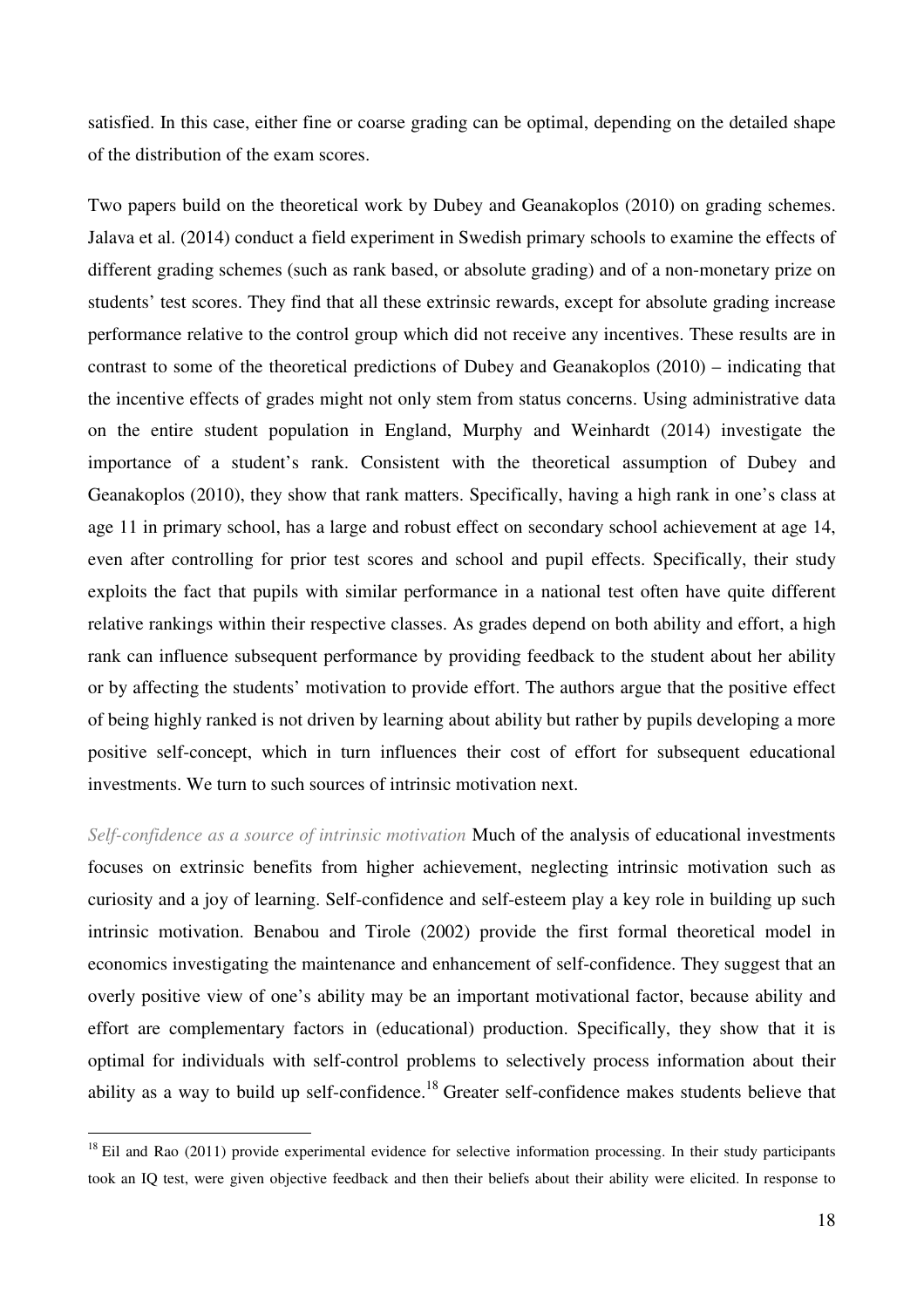their effort will be very productive, which in turn enhances their motivation to study. This positive motivation effect can compensate for negative motivation effects stemming, e.g., from self-control problems. An implication of this finding is that educators or parents may strategically give distorted feedback in order to boost students' self-confidence.

Wang and Yang (2003) and Filippin and Paccagnella (2012) further apply these ideas. Wang and Yang (2003) theoretically investigate the notion of self-confidence in an economic model of education where students care both about their grades and about their own perception of their ability. The grading system determines how much information a grade conveys about ability and thereby influences self-confidence, which in turn affects the choice of effort through the complementarity described above. If students care primarily about their perceived ability then strong competition induced by relative grading may actually lead to low effort, even from high ability students. Competition limits the number of good grades, making it less likely that a student gets favorable feedback about her ability if she works hard. To protect a prior positive self-image a student can put in low effort, which makes the grades relatively uninformative about ability and allows the student to maintain her self-image no matter what happens.

Filippin and Paccagnella (2012) explore in a theoretical model how a small initial difference in selfconfidence can result in diverging patterns of human capital accumulation, even when students start off with the same level of initial ability. Among other things, their model can explain how "social heritage" can arise through self-confidence, consistent with empirical studies that show selfconfidence to correlate with socio-economic background (see, e.g. Chowdry et al., 2011; Gregg and Washbrook, 2011; Chevalier et al., 2009). The theoretical results thus highlight how important early and accurate feedback on cognitive skills may be for disadvantaged children in particular.

*Interaction of intrinsic and extrinsic motivation* One may be tempted to see extrinsic rewards as a substitute for lacking self-confidence, and thus view them as a tool for evening out diverging patterns of human capital accumulation when they arise. However, from psychology it is known that the positive effect of a short-term raise of extrinsic motivation by rewards (or punishments)

favorable feedback, participants took into account the signal precision of the feedback and processed information quite closely to the Bayesian benchmark, with a small optimistic bias. In contrast, processing of unfavorable feedback was noisy and did not take into account the signal precision, which meant that unfavorable information was discounted on average.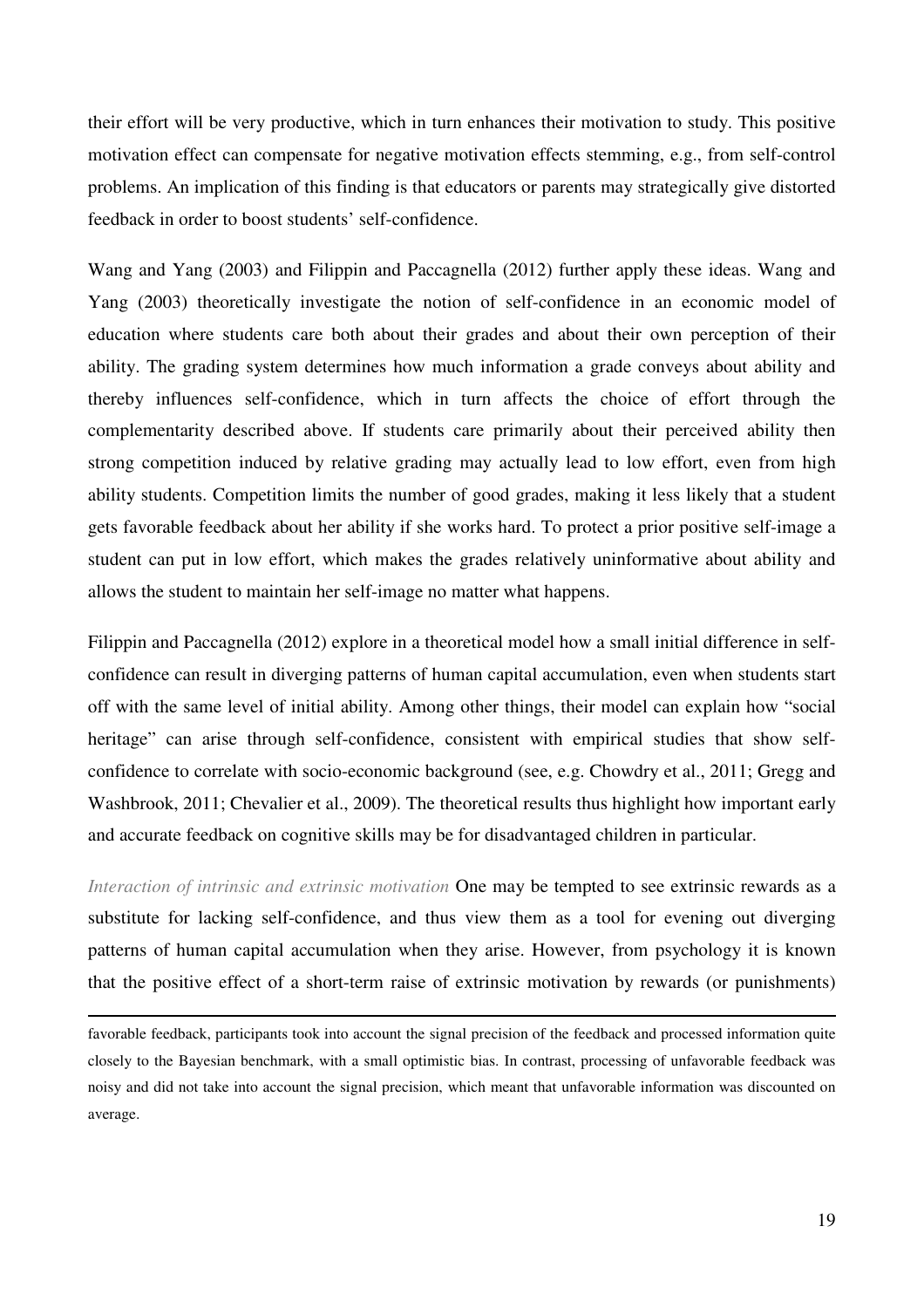might prove costly due to the possibility of a "crowding out" of self-confidence and intrinsic motivation in the long run. $^{19}$ 

Benabou and Tirole (2003) examine such motivational crowding out in a theoretical principal-agent model. We discuss here one of their interpretations, where the agent is a child and the principal a teacher or the parents. The child has imperfect knowledge about his ability. Self-confidence refers to the belief that the child has about the probability of succeeding in a task where effort and ability are complements. The principal, say the parents or a teacher, has knowledge about the ability of the child to succeed in the task and wants the child to pursue the task. But the child will pursue the task and resist distractions, say read a book or study for an exam rather than watch TV, only if it has high enough self-confidence that it will succeed in the task. Of course, in the short run the parents can motivate the child to do so by giving a reward for success. The reward influences the motivation of the child through two channels: First, the reward increases the direct payoff that the child has from succeeding in the task. Second, the reward affects the self-confidence of the child via an inference process, where the child takes the reward as a signal of the parents' knowledge of her ability. Here a large reward is bad news for the child, because it understands that the parents would offer a lower reward if the child were more able. That is, a higher reward reduces the selfconfidence of the child and thereby its intrinsic motivation, which in turn lowers the effort once the reward is no longer given. In other words, short-term motivation through extrinsic rewards may crowd out long-term intrinsic motivation.

#### **4. The influence of the environment on soft skills and investments into education**

 $\overline{a}$ 

In the previous section, we discussed some of the insights that behavioral economics can offer on the nature of soft skills and the channels through which these skills influence investment decisions that individuals make about their own education. We now turn to the other investment components

 $19$  There are many experiments in psychology which confirm this. Deci (1971) was the first of them. Deci, Koestner and Ryan (1999), for example, provide a meta-analysis of existing experiments confirming that external rewards crowd out intrinsic motivation, while Cameron et al. (2001) reach the opposite conclusion. Cameron and Pierce (2002) suggest that the pessimistic views on external rewards come from a historical context where all external influences were seen as harmful. They critically assess the evidence and conclude that positive reinforcement and rewards can be used to obtain desired behavior and to maintain interest, and that they are possibly very effective in contemporary Western cultures if designed wisely. The focus in the economics literature is different (for a survey see Gneezy et al. 2011). Rather than choosing side in this controversy, researchers study the conditions under which such trade-offs occur, see e.g. Gneezy and Rustichini (2000) or Benabou and Tirole (2003).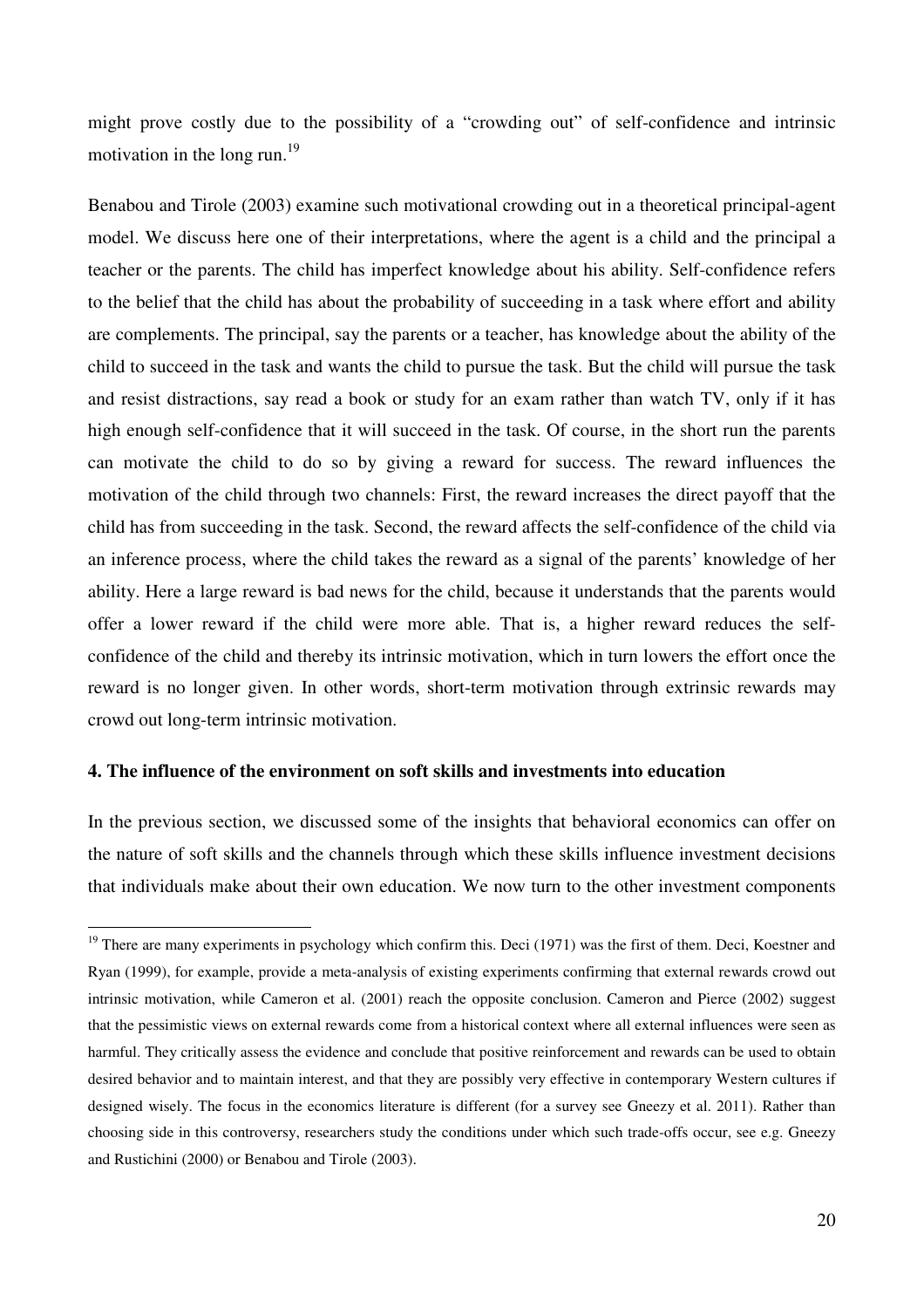highlighted in the education investment function – namely those of the child's family, schools and peers - and examine how they influence soft skills.

#### *4.1. Family inputs*

A conclusion from recent research on family inputs is that the intergenerational correlation is strong and that it is likely related to the broader quality of family environment rather than just education and income. As Dohmen et al. (2012) put it: "Children may end up with similar outcomes to their parents partly because they inherit similar attitudes and thus make similar choices in life." In line with this, they observe a correlation between the risk and trust attitudes of children and their parents. In the same vein, Kosse and Pfeiffer (2012, 2013) report that impatience and self-control of children and their mothers are correlated. Bauer et al. (2012) find that children of parents with low education are less altruistic, more selfish, and more likely to be spiteful than those from high socioeconomic status backgrounds, while Almås et al. (2014) find that children from low-income or loweducation families are more reluctant to engage in competition than their counterparts from high socio-economic status families, even after controlling for confidence, risk- and time preferences, social preferences, and psychological traits. In contrast, Anger (2011) observes that personality traits (measured by the Big 5) and locus of control are to a lesser extent transmitted from parents to children than IQ, and they find no evidence that the socio-economic background plays a role in the transmission process of personality traits.

Which channels affect the transmission of soft skills and preferences from parents to children? Is it the parental environment or the genes that shape the preferences of children? Evidence for transmission through parental environment comes from Zumbuehl et al. (2013). They show that the risk and trust attitudes of kids and their parents are more similar for those parents who invested most in the upbringing of their children. Benjamin et al. (2012) review articles in genoeconomics which estimate the relative importance of genetic and environmental factors for preferences and conclude that genetic factors explain a non-negligible share of individual variation.

Taken together, the emerging evidence from behavioral economics on the intergenerational transmission of soft skills and preferences suggests that the family environment plays a big role in shaping the preferences and soft skills of children which, in turn, influence educational investments. The transmission of skills is strongly linked to the parents' education and socio-economic background as well as their investments in the children.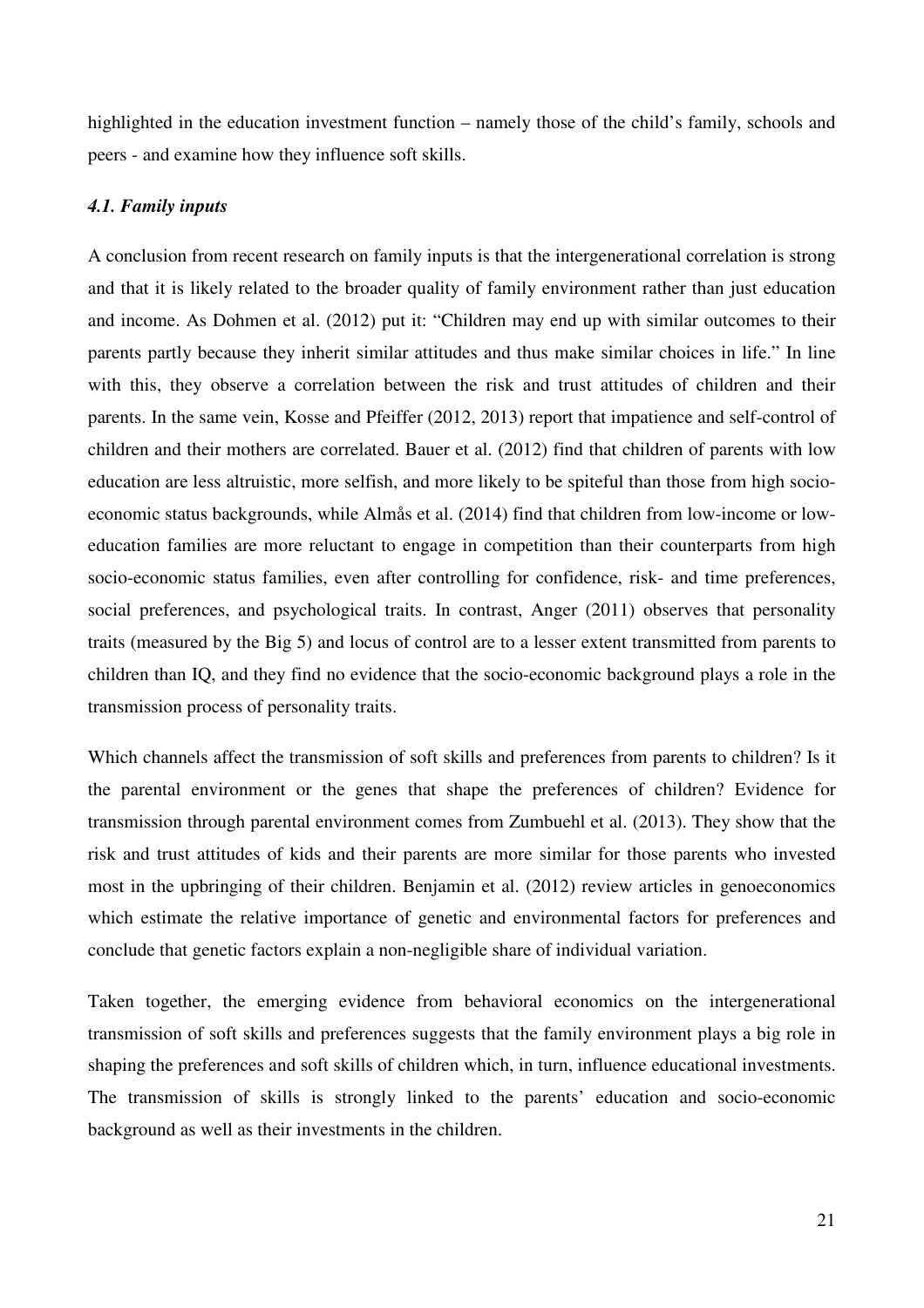#### *4.2. School inputs*

A conclusion from the recent research on the role of school inputs in education production is that soft skills are crucial for understanding the influence of class size and teacher quality on individual outcomes (see section 2). Research in behavioral economics provides a key to understanding these influences.

One of the puzzles in the literature is why better school resources are not robustly associated with better educational outcomes. Akerlof and Kranton (2002) point out that a pupil's motivation may depend on the social setting that the school creates and the extent to which the student accepts or rejects the ideals of the school. To integrate evidence from sociology with economic analysis they propose a model where a student mainly derives motivation from his or her identity. Next to choosing how much effort to exert in school, which determine the pecuniary benefits from later returns to skills, students also make a choice to what "social category" they want to belong (this may include gender, racial or ethnic designations). When adopting a social category, students aim to conform as much as possible to the ideal characteristics and behavior of this chosen social category. Schools on the other hand create an image of what the ideal characteristics and behavior of a student are. For example, schools may choose to promote a single social category. For some of the students however the characteristics of the promoted social category may clash with their background. To preserve their self-image these students reject the school's ideal and put in low effort despite what on the surface looks like attractive returns to investing effort into acquiring skills.

Akerlof and Kranton (2002) argue that schools can help avoid such outcomes by being more inclusive and avoiding to push a narrow ideal. Offering a wide range of classes and curricula may be one way to achieve this aim. Such a strategy allows more students to identify with the school and become engaged. The drawback of such an inclusive approach is that the school is not as able to promote skills. The assumption the authors make in their analysis is that any attempt to promote a particular skill, such as proficiency in math or English, will make the school less inclusive by favoring a particular social group. That is, schools face a trade-off between investing into a more inclusive school identity (which is closer to the students' social backgrounds) and investing into teaching important skills (which narrows the range of students who can identify with the school). Akerlof and Kranton (2002) go on to theoretically derive the optimal ideal(s) the school ought to promote and the optimal fraction of resources that a school should devote to create a school identity as a function of how diverse the student population is. One of their key results shows that higher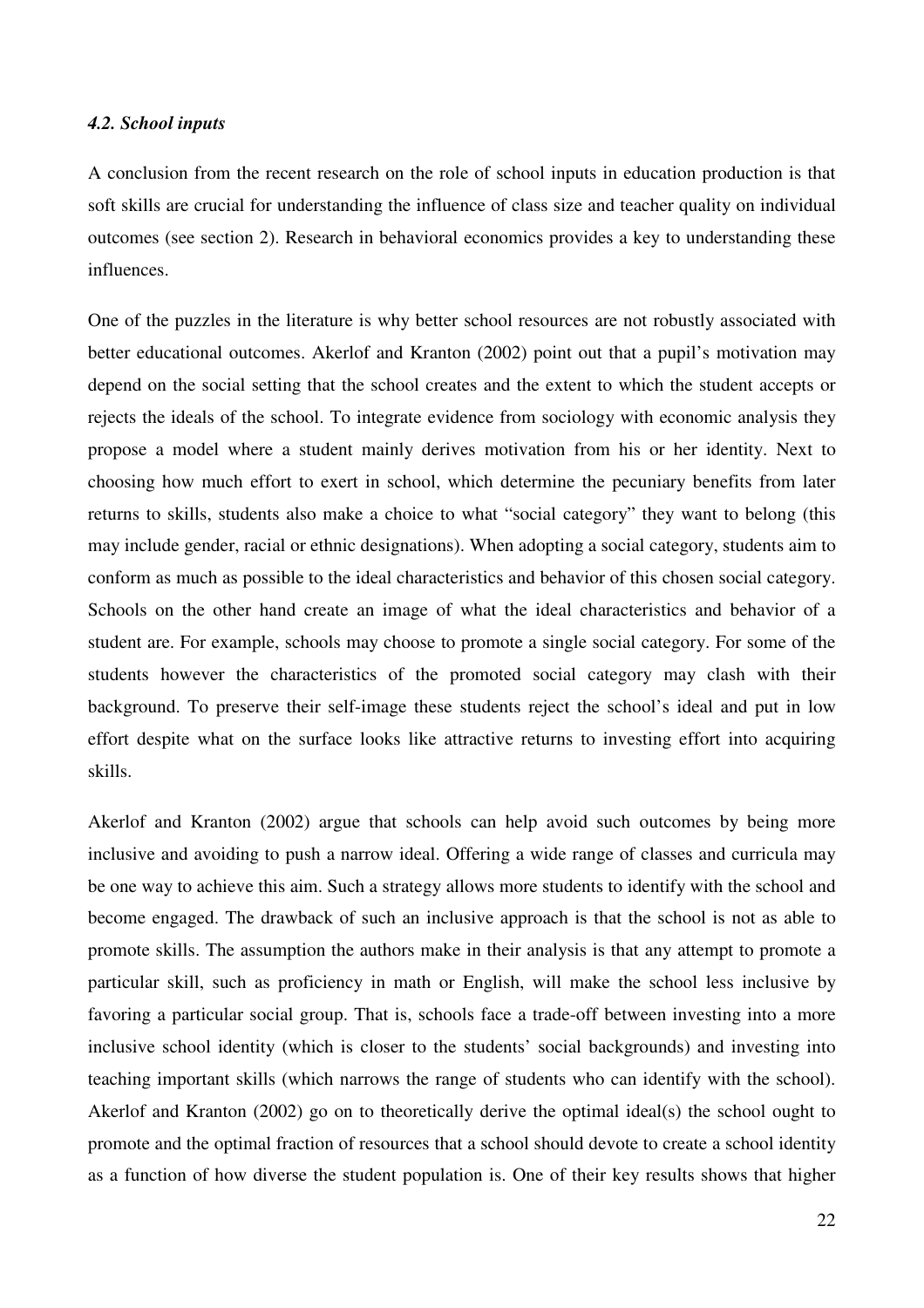investments by schools into teaching skills need not always lead to higher educational achievement, because students may not identify with the school.

Akerlof and Kranton (2002) make an important first step by incorporating concepts from sociology into a school's investment decisions, but still treat as a black box how school investments affect skill teaching. Incentives for teachers are one important channel how school's investment decisions influence the quality of teaching. Incentives affect both teachers' effort, but also the selection of teachers. We will not attempt to summarize the large literature on the design and effects of incentives in the workplace, but just note that many of the incentive schemes that have been proven to be optimal in theory are seldom found in reality (for an overview of some puzzles see Prendergast,  $1999$ ).<sup>20</sup> To explain several of the puzzles that emerged, researchers have started to include ideas from behavioral economics into contract theory (Koszegi, 2014 provides an overview of this literature). Many of the insights gained from these models apply also for teachers. For example, non-standard preferences (such as reference-dependent preferences or social preferences) can explain why organizations pay voluntary bonuses, offer very simple wage schemes, or why we observe wage compression and wage stickiness. As teachers are often intrinsically motivated, the same trade-offs as mentioned in the student context apply. In the following, we review a number of studies that explicitly address teachers' incentives from a behavioral perspective.

Fryer et al. (2012) examine in a field experiment the impact of teachers' incentives on students' performance. They explicitly rely on insights from behavioral economics – namely framing and loss aversion - to design incentive schemes for teachers. They randomize teachers into two treatments. In the "gain" treatment, teachers receive an end-of-the-year bonus if their students' performance improves sufficiently. In the "loss" treatment, teachers receive a transfer in the beginning of the year and they have to return this payment at the end of the year if their students do not improve sufficiently. Fryer et al. (2012) observe that the loss treatment leads to a significant improvement in students' math test scores, while the gain treatment does not have any significant impact on test scores.

Besley and Ghatak (2006) address the issue that the introduction of rewards not only affects the motivation of current teachers, but also affects who selects to become a teacher. In a theoretical model, they ask how schools that are competing with each other can attract good teachers. Teachers are thought to be both intrinsically and extrinsically motivated, where intrinsic motivation depends

 $20$  Neal (2011) examines the design of incentive schemes in educational contexts.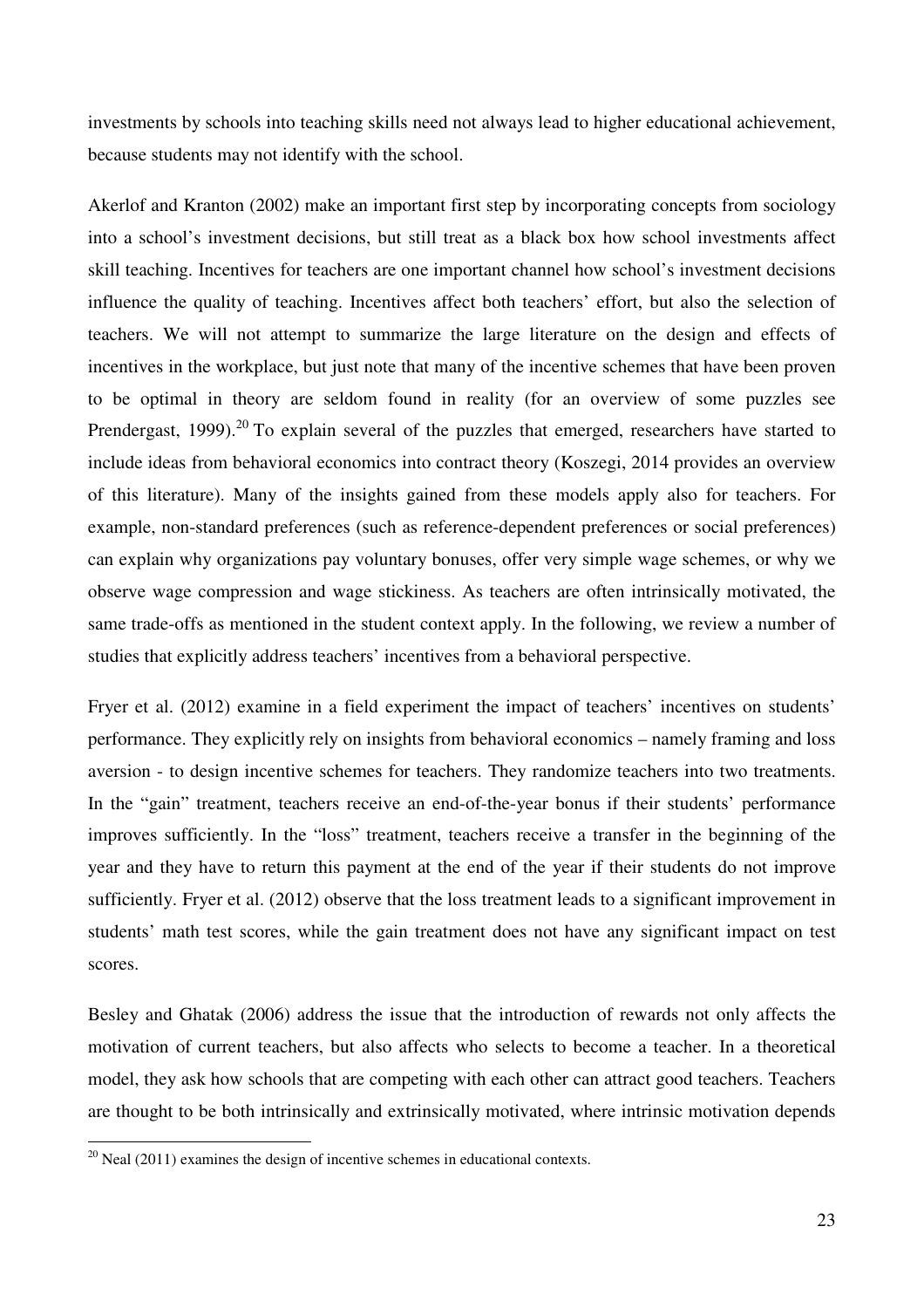on the match between the teacher and the school. For example, teachers may like to teach certain kinds of students or have preferences over the way in which students are taught. The quality of schooling experienced by the students can be high or low, with the probability of high quality increasing with the effort that a teacher puts in. There are two types of teachers, good or bad teachers, and two types of schools, good or bad. Everyone prefers to be matched with a good type. A teacher experiences a non-pecuniary payoff whenever delivered schooling turns out to be of high quality, which captures the teacher's intrinsic motivation. Good teachers are more motivated at good schools than bad teachers at good schools, who are as motivated as good teachers at bad schools, and both are more motivated than bad teachers at bad schools. There are not enough good teachers around so that every school can hire a good teacher. Bonus pay for high quality schooling not only influences teachers' incentives, but also the sorting of teachers across schools. Bad schools need to pay a bonus to attract good teachers, whereas good schools have the advantage that they match the "mission preferences" of good teachers. Besley and Ghatak (2006) show that it is not always optimal for these schools to implement incentive pay. Thus, competition for teachers leads to bonus pay for teachers in low-quality schools but not necessarily in high-quality schools.

Dohmen and Falk (2010) provide some evidence on sorting into the teacher profession. They use data from the German Socioeconomic Panel to examine the characteristics of teachers. Teachers in Germany, like other public sector employees, have a secure job with a fixed performance unrelated pay. In this sense, the environment studied by Dohmen and Falk (2010) is orthogonal to the competitive environment outlined by Besley and Ghatak (2006). Dohmen and Falk (2010) find that those who select into the teacher job are, relative to the comparison group, more risk-averse, more trusting, less negatively reciprocal and less conscientious, the latter of which the authors interpret as a relatively low work attitude. $21$ 

In sum, behavioral economics provides insights into how schools can affect the work norms of students and teachers and how school characteristics and compensation schemes affect sorting of teachers and teaching quality.

#### *4.3. Peers*

 $21$  A recent field experiment by Ashraf et al (2014) offers interesting insights into how workers with intrinsic motivation select into the health care profession. They find that making career incentives salient leads to an increase in qualified applicants with stronger career ambitions but that this does not displace applicants with pro-social preferences. Though not about teachers, some of the conclusions from the study may be portable to the education context.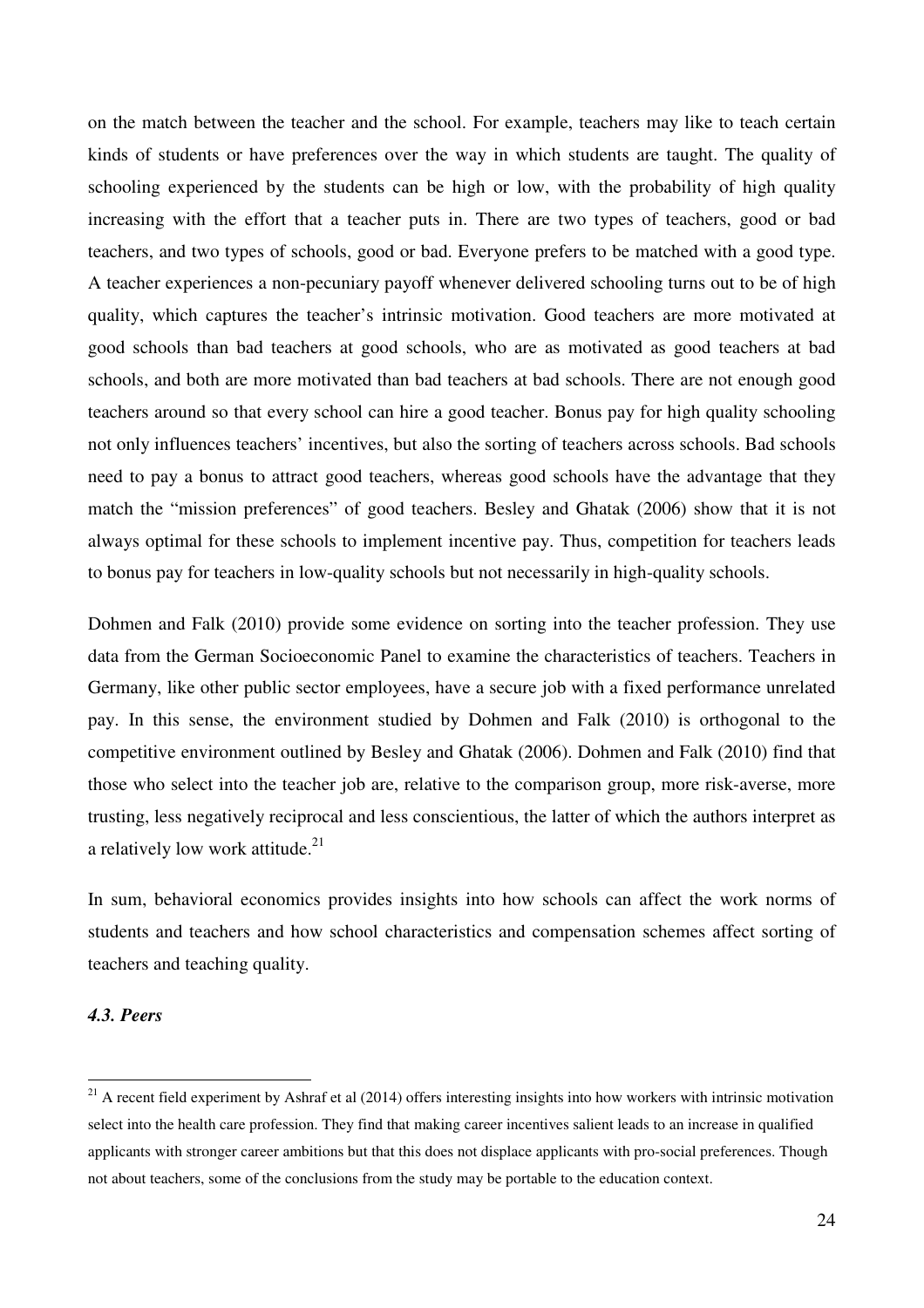In section 2, we saw that peer influences were particularly strong when considering behavioral outcomes such as drinking, crime, drug use, teen pregnancy and disruptive behavior. In the following, these observations are connected to the insights from behavioral economics about the importance of peers when it comes to soft skills.

How does a peer affect a person struggling with a self-control problem according to the literature in behavioral economics? In a model where agents have imperfect knowledge about their willpower, Battaglini et al. (2005) study how observing peers struggling with similar self-control problems influences a person's own ability to cope with a self-control problem. Observing how a peer does provides clues to the individual about how difficult it will be for himself to resist a similar temptation. It is good news if the peer manages to regulate his behavior and bad news if he gives in to temptation. Depending on the initial level of self-confidence an agent has about his willpower and confidence in others, as well as how correlated willpower is across individuals, two types of equilibria may arise: Either a good news equilibrium in which social interactions help individuals to overcome their self-control problems, or a bad news equilibrium in which social interactions make self-control problems worse, or both types of equilibria may be possible. Further, Battaglini et al. (2005) ask when interactions with peers are actually beneficial and they investigate what characteristics the optimal peer has. They find that if all group members have a minimum level of self-confidence, peer interactions can be beneficial for all types of individuals. The optimal peer has a slightly worse self-control problem than oneself so that his successes are encouraging ("If he can do it, I can do it, too.") and his failures not so discouraging ("He had a tougher battle to fight than me."). However, among groups of individuals with really poor self-confidence, social interactions exacerbate self-control problems.

The literature on self-set goals shows how these can help to overcome self-control problems by setting a reference standard that is painful not to achieve (Hsiaw 2013; Koch and Nafziger, 2011). Extending these ideas to study the influence of social comparisons, Hsiaw (2010) models how a peer's expected outcome influences the goal of an individual. She shows that comparisons to more patient peers can help to attenuate an individual's self-control problem by motivating him to adopt more ambitious goals.

In sum, behavioral economics suggests that interactions with peers who have slightly better or worse self-control problems than oneself, may improve outcomes. However, it may also be informative as to why peer influences are stronger for some particular poor outcomes such as drug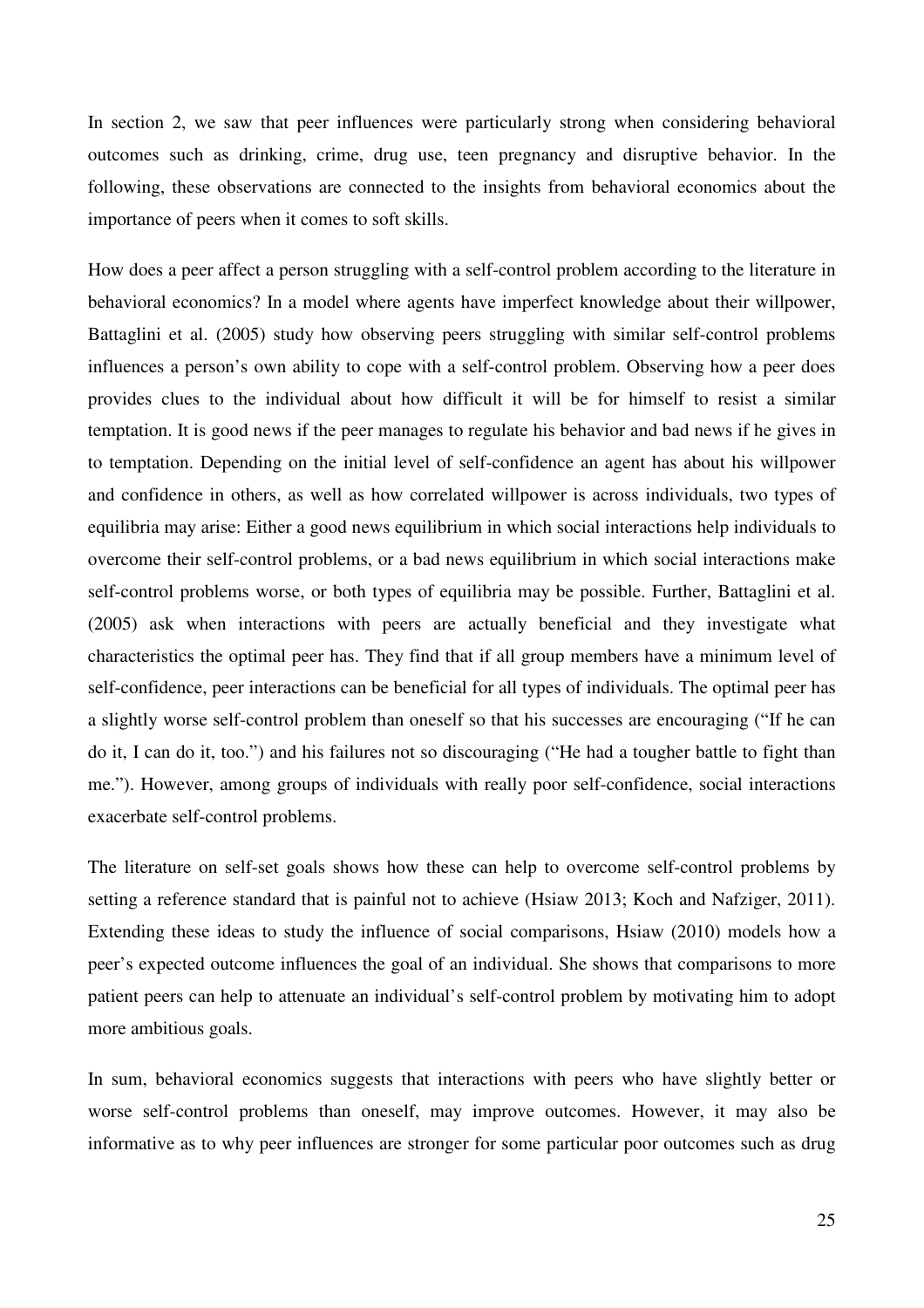use or teenage pregnancy than for test scores, since social interactions aggravate self-control problems among individuals with really poor self-confidence.

#### **5. Discussion, implications and concluding remarks**

With our review of selected theoretical and experimental studies combined with empirical evidence we attempt to illustrate how integrating behavioral economics with educational economics holds great promise for academics and practice. We need behavioral education economics to further our understanding of the complexity of educational decision making and to gain ground on some of the fundamental puzzles mentioned at the beginning of this article. But we also need it to formulate educational policy and to expand our knowledge of which educational interventions might possibly work and which not. Consider, for example, the question how one should design reward schemes for students or teachers. Do incentive schemes work at all and are they cost effective? If rewards work, then which ones are most effective (grading, financial, non-financial) and how should incentives be designed? Do explicit incentives lead to crowding out of intrinsic motivation and do they affect how teachers and students sort into schools? We discussed how behavioral economics can help address some of these questions. For example, analyzing how students respond to competition and what concerns for status they have can help to design better grading schemes (cf. Jalava et al., 2014). Understanding non-standard preferences, such as loss aversion, timeinconsistent preferences, or social preferences can help to think about how to design effective incentive schemes (cf. the field experiments by Fryer et al. 2012; Levitt et al. 2012).

Another example where behavioral economics can inform policy makers is the understanding of how self-control problems affect educational outcomes and how to design programs to cope with these problems. Here it is imperative to draw on existing experience with methods that address selfcontrol problems. For instance, mental contrasting and implementation intentions can help to improve student performance (cf. the intervention study by Duckworth et al., 2011). The intervention study "KIDS-WIN" by a research team around Daniel Schunk and Ernst Fehr at the Universities of Mainz and Zurich takes up these ideas to investigate how successful these tools are over a longer time horizon.<sup>22</sup> Experiments can also reveal how environmental factors affect selfcontrol. For example, Bucciol et al. (2011) conduct an experiment with children aged 6-13 in Italy to investigate the effect of temptation (working in view of one's favorite snack) on children's productivity (folding papers and marking items with a pen). When pooling all age groups together

 $^{22}$  See http://www.public.economics.uni-mainz.de/251\_DEU\_HTML.php.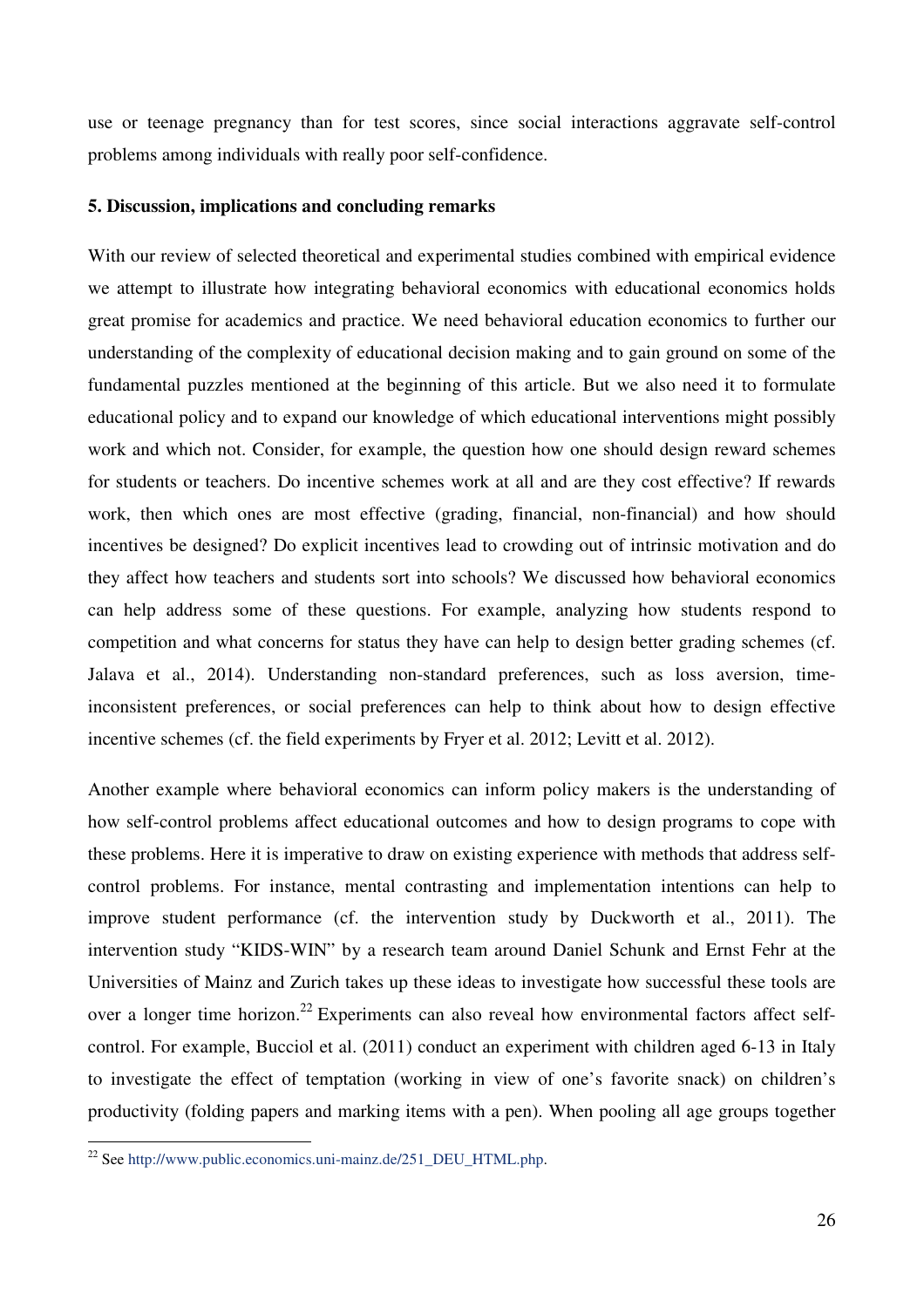Bucciol et al. (2011) find no significant effect from temptation on productivity. However, they find that the productivity of young children is negatively affected by temptation, even though the subjects did not give in to the temptation. Another example is an experiment by Houser et al. (2012), who find that older children are better able to resist a temptation<sup>23</sup> when their decision to resist is publicly observed by their classmates rather than privately made. However, for younger children there is no such effect.

Furthermore, issues such as framing effects (Kahneman and Tversky, 1984), default effects (Thaler and Benartzi, 2004), nudges (Thaler and Sunstein, 2008), or cognitive limitations (such as choice and information overload) can play a role when designing educational policies. For example, Bettinger et al. (2012) report the results from a field experiment in which students from low-income families received a special nudge – namely personal assistance with filling out the very complicated "Free Application for Federal Student Aid" form. They observe that such assistance increased submissions for aid and then also college attendance. In contrast, providing information only had no effect. The review article by Lavecchia et al. (2014) discusses in more detail intervention studies that have been inspired by behavioral economics, including interventions that affect self-control, reduce inertia, change defaults, strengthen positive identities, or simplify choice options.

Finally, it is important for the designer of an intervention to know to which extent certain preferences, or cognitive and soft skills, are transmitted from parents to the child and to which extent these traits and skills are malleable. Both genetic factors (Benjamin et al., 2012), as well as the social environment (Bettinger and Slonin,  $2006^{24}$ ; Almås et al., 2014; Booth and Nolen, 2012; Eckel et al., 2012<sup>25</sup>; Zumbuehl et al., 2013; Holmlund et al., 2011) appear to play important roles here.

#### **References**

 $23$  The children had the option of resisting versus not resisting a temptation for several minutes. If they did not manage to resist, this had no negative consequences for themselves, but for their classmates.

 $^{24}$  They report the results from an educational intervention on the introduction of a voucher program which influences the altruism of participants.

<sup>&</sup>lt;sup>25</sup> Eckel et al. (2012) elicit the risk preferences of  $9<sup>th</sup>$ -11<sup>th</sup> graders. One of their aims is to examine the impact of the school environment on these preferences. They find that students who attend a school with a higher percentage of lowincome families are more risk-averse, while students attending schools with smaller classes and more, and higher educated teachers are less risk averse.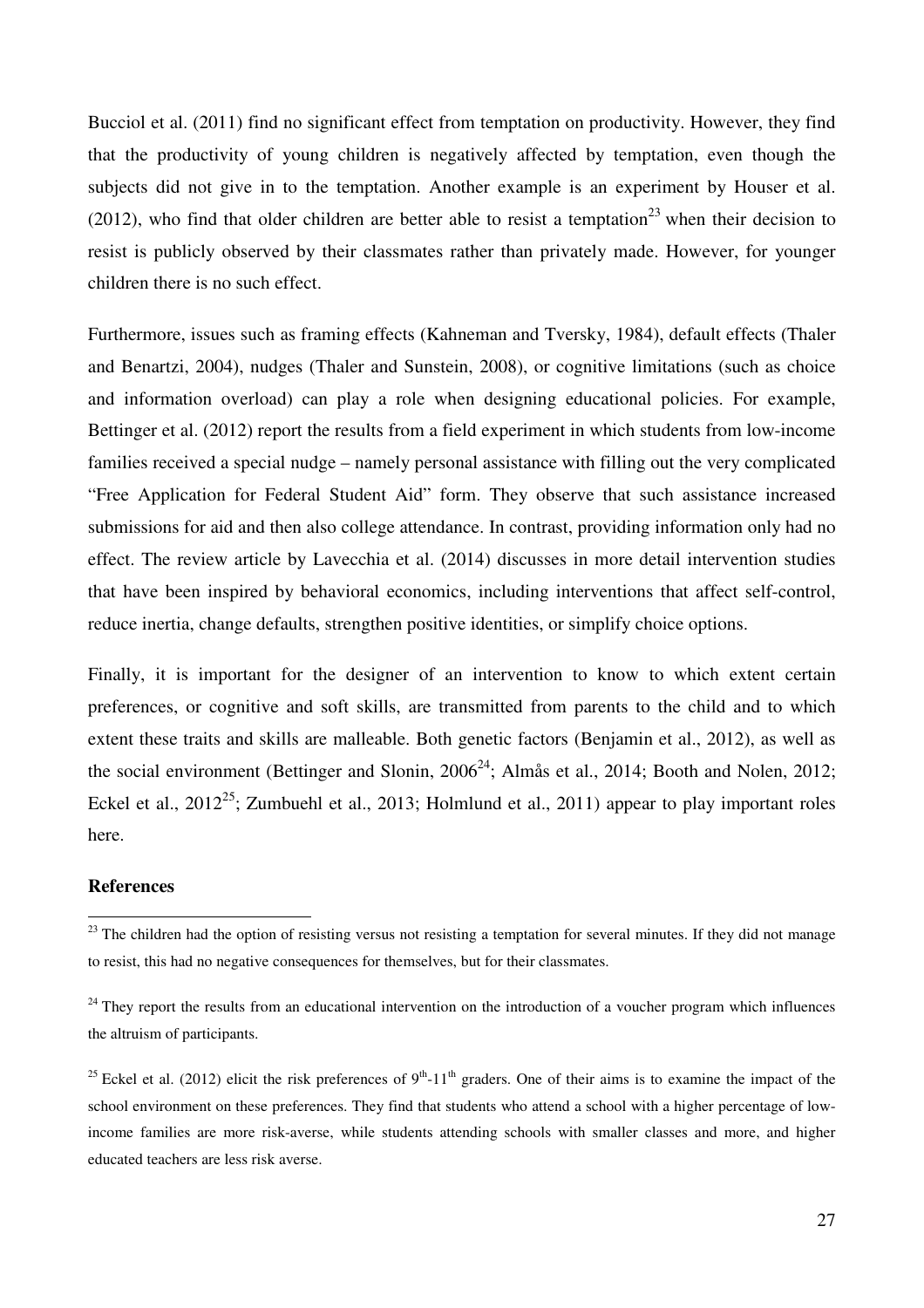Akerlof, G. A., and R. E. Kranton (2002): "Identity and schooling: Some lessons for the economics of education," *Journal of Economic Literature*, 40(4), 1167–1201.

Almås, I., A. W. Cappelen, E. Ø. Sørensen, and B. Tungodden (2010): "Fairness and the development of inequality acceptance," *Science*, 328(5982), 1176–1178.

Almås, I., A. W., Cappelen, K. G. Salvanes, E. O. Sørensen,, and B. Tungodden (2014): "Willingness to compete: family matters", Department of Economics, NHH, Discussion paper Nr. 3.

Almlund, M., A. L. Duckworth, J. J. Heckman, and T. D. Kautz (2011): "Personality psychology and economics," *Handbook of the Economics of Education,* 1-181.

Andersen, S., S. Ertac, U. Gneezy, J. A. List, and S. Maximiano (2010): "Gender, competitiveness and socialization at a young age: evidence from a matrilineal and a patriarchal society", *Review of Economics and Statistics,* 95(4), 1438-1443.

Anger, S. (2011): "The Intergenerational Transmission of Cognitive and Non-Cognitive Skills During Adolescence and Young Adulthood," *IZA Discussion Paper,* No. 5749.

Angrist, J., E. Bettinger, and M. Kremer (2006): "Long-term educational consequences of secondary school vouchers: Evidence from administrative records in Colombia," *American Economic Review*, 96(3), 847–862.

Angrist, J., and V. Lavy (2009): "The effects of high stakes high school achievement awards: Evidence from a randomized trial," *American Economic Review*, 99, 1384–1414.

Angrist, J. (2014): "The perils of peer effects," Forthcoming in *Labour Economics*.

Arcidiacono, P., P. Bayer, and A. Hizmo (2010): "Beyond signaling and human capital: Education and the revelation of ability," *American Economic Journal: Applied Economics,* (2), 76-104.

Ariely, D., and K. Wertenbroch (2002): "Procrastination, deadlines, and performance: Self-control by precommitment," *Psychological Science*, 13(3), 219–224.

Ashraf, N. Bandiera, O. and S.S. Lee (2014) "Do-gooders and go-getters: career incentives, selection, and performance in public service delivery" Working Paper, London School of Economics.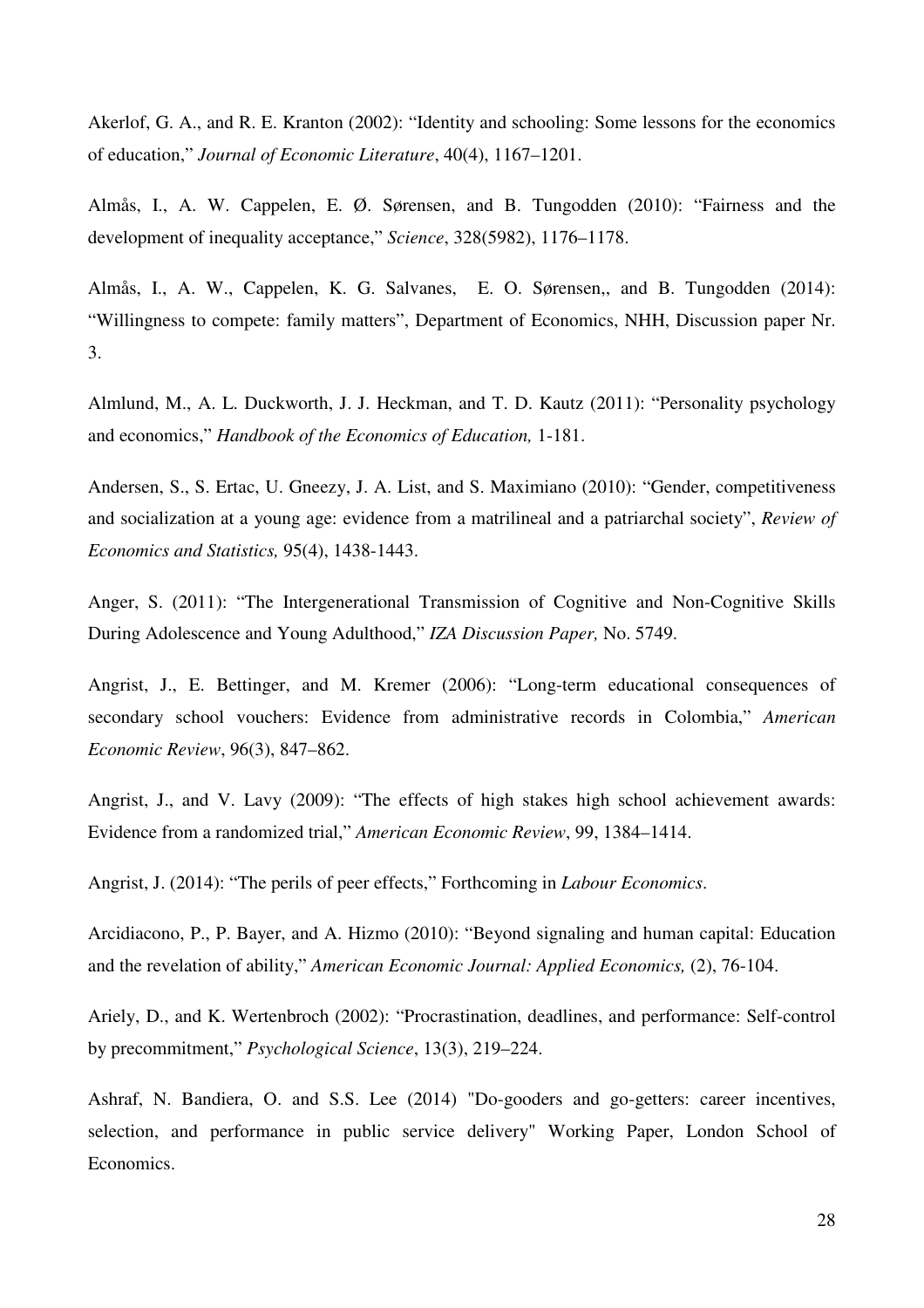Barberis, N. C. (2013): "Thirty Years of Prospect Theory in Economics: A Review and Assessment," *Journal of Economic Perspectives*, 27(1):173-96.

Battaglini, M., R. Benabou, and J. Tirole (2005): "Self-control in peer groups," *Journal of Economic Theory*, 123, 105–134.

Bauer, M., J. Chytilová, and B. Pertold-Gebicka (2012): "Parental background and other-regarding preferences in children", *Experimental Economics*, 1-23.

Behrman, J. R., P. Sengupta, and P. Todd (2005): "Progressing through PROGRESA: An impact assessment of a school subsidy experiment in rural Mexico," *Economic Development and Cultural Change*, 54(1), 237–75.

Belot, M., and J. van de Ven (2011): "Friendships and favoritism on the schoolground - a framed field experiment," *Economic Journal*, 121(557), 1228-1251.

Benabou, R., and J. Tirole (2002): "Self-confidence and personal motivation," *Quarterly Journal of Economics,* 117(3), 871–916.

Benabou, R., and J. Tirole (2003): "Intrinsic and extrinsic motivation," *Review of Economic Studies*, 70, 489–520.

Benjamin, D. J., D. Cesarini, C. F. Chabris, E. L. Glaeser, D. L. Laibson, V.Guðnason, T. B. Harris, L. J.Launer, S. Purcell, A. V. Smith, M. Johannesson, P. K. E. Magnusson, J. P. Beauchamp, N. A. Christakis, C. S. Atwood, B. Herbert, J. Freese, R. M. Hauser, T. S. Hauser, A. Grankvist, C. M. Hultman and P. Lichtenstein, (2012): "The promises and pitfalls of genoeconomics", *Annual Review of Economics,* 4, 627-662.

Besley, T., and M. Ghatak (2006): "Sorting with motivated agents: Implications for school competition and teacher incentives," *Journal of the European Economic Association*, 4(2-3), 404- 414.

Bettinger, E., and R. Slonim (2006): "Using experimental economics to measure the effects of a natural educational experiment on altruism," *Journal of Public Economics*, 90 (8-9),1625–1648.

Bettinger, E., and R. Slonim (2007): "Patience among children," *Journal of Public Economics*, 91 (1-2), 343–363.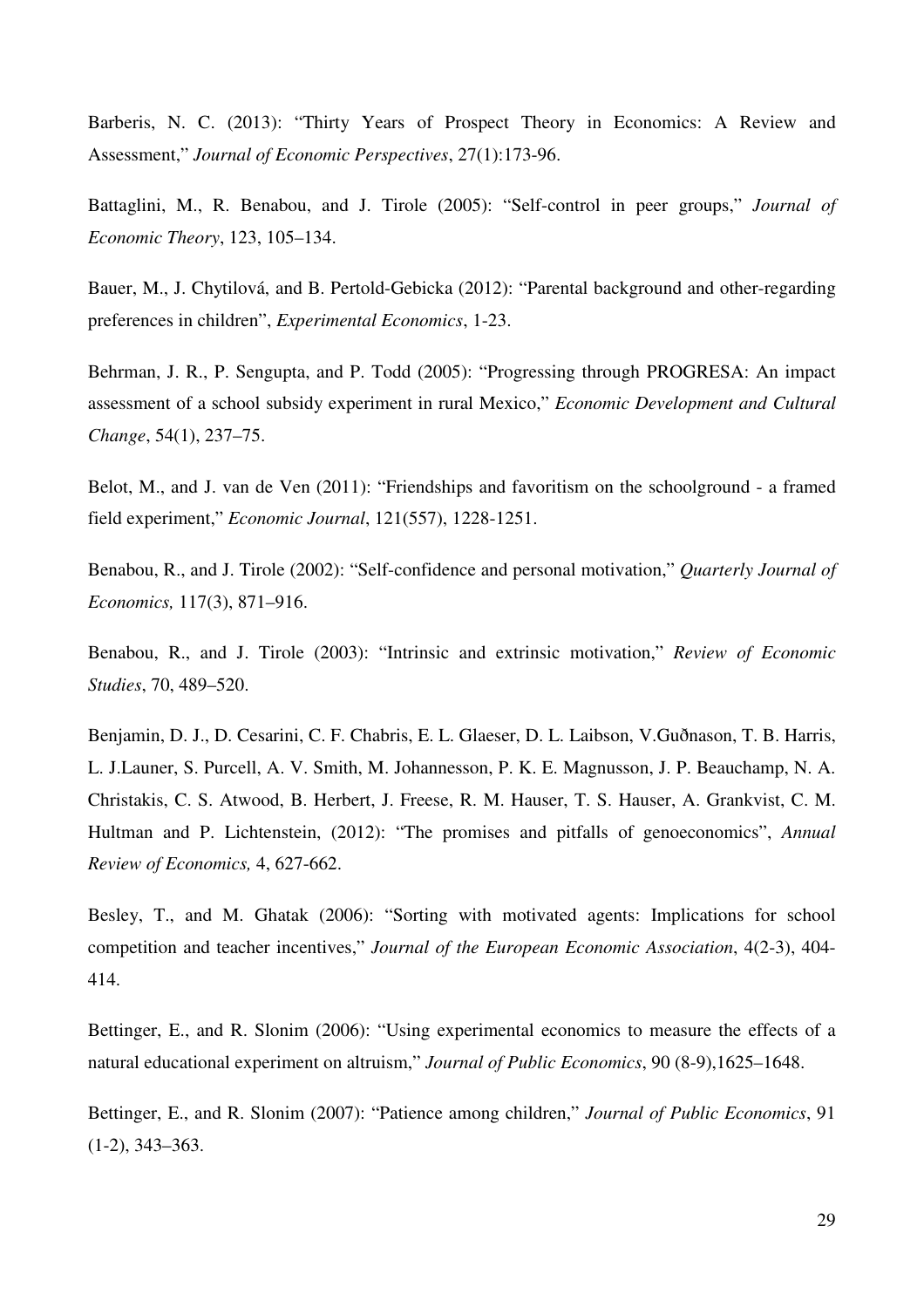Bettinger, E. (2012): "Paying to learn: The effect of financial incentives on elementary school test scores," *Review of Economics and Statistics*, 94(3), 686–698.

Bettinger, E. P., B. T. Long, P. Oreopoulos, and L. Sanbonmatsu (2012): "The role of application assistance and information in college decisions: Results from the H&R block Fafsa experiment", *Quarterly Journal of Economics*, *127*(3), 1205-1242.

Bisin, A., and K. Hyndman (2014): "Present-bias, procrastination and deadlines in a field experiment," NBER DP #19874.

Booth, A., and P. Nolen (2012): "Choosing to compete: How different are girls and boys?" *Journal of Economic Behavior & Organization,* 81(2), 542-555.

Bowles, S., H. Gintis, and M. Osborne (2001): "The determinants of earnings: A behavioral approach," *Journal of Economic Literature*, 39(4), 1137–1176.

Bryan, G., D. Karlan, D., and S. Nelson (2010): "Commitment devices," *Annual Review of Economics*, *2*(1), 671-698.

Bucciol, A., D. Houser, and M. Piovesan (2011): "Temptation and productivity: A field experiment with children," *Journal of Economic Behavior & Organization*, 78, 126–136.

Burger, N., G. Charness, and J. Lynham (2011): "Field and online experiments on self-control," *Journal of Economic Behavior & Organization*, 77(3), 393-404.

Buser, T., M. Niederle, and H. Oosterbeek (2014): "Gender, competitiveness and career choices", *Quarterly Journal of Economics,* 129(3).

Cameron, J., K. M. Banko, and W. D. Pierce (2001): "Pervasive negative effects of rewards on intrinsic motivation: The myth continues," *The Behavior Analyst*, 24(1), 1-44.

Cameron, J., and W. D. Pierce (2002): *Rewards and Intrinsic Motivation: Resolving the Controversy*. Bergin & Garvey: London.

Cárdenas, J. C., A. Dreber, E. von Essen, and E. Ranehill (2012): "Gender differences in competitiveness and risk taking: Comparing children in Colombia and Sweden," *Journal of Economic Behavior & Organization*, 83(1), 11-23.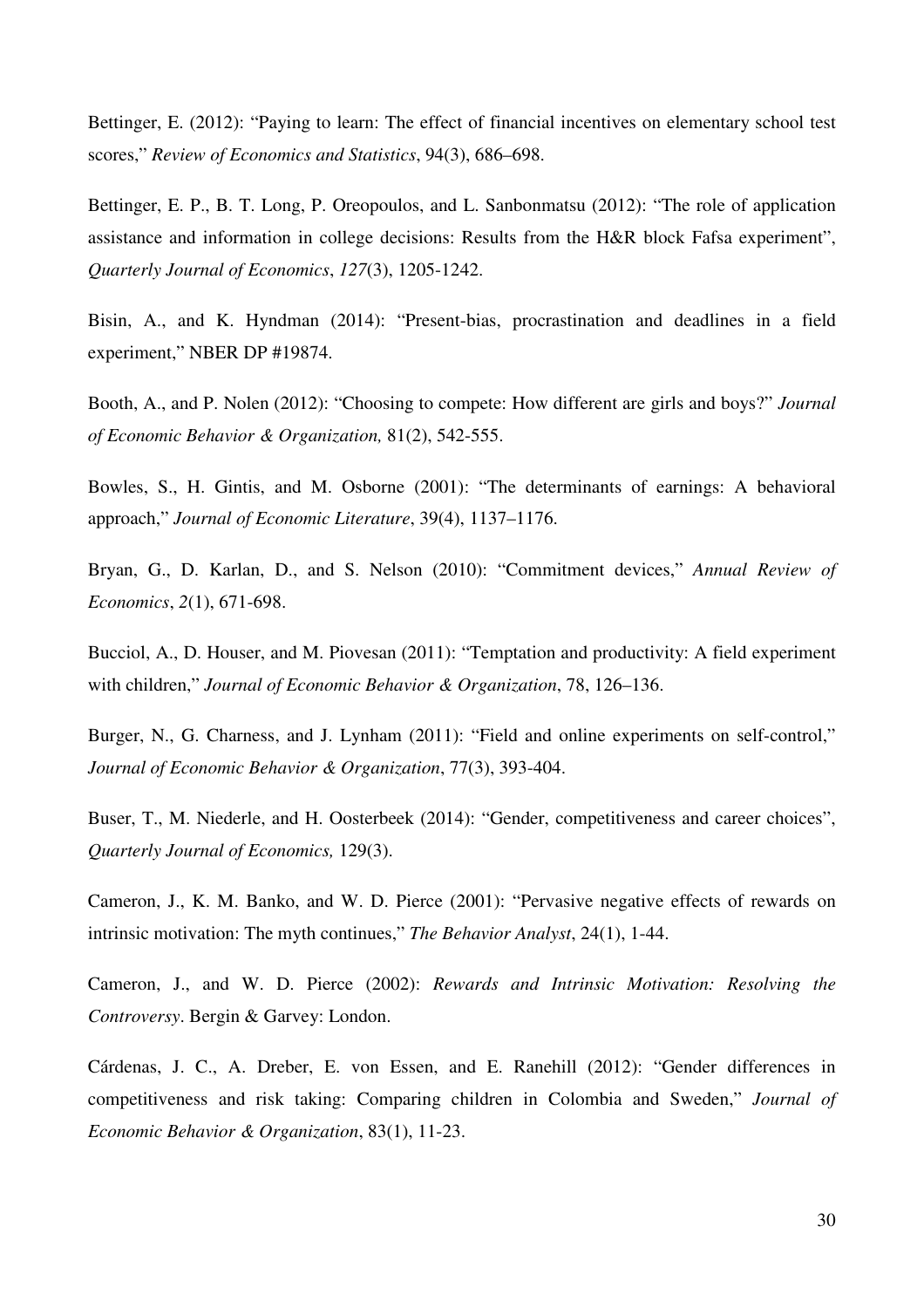Carrell, S. E., B. I. Sacerdote and J. E. West (2013): "From Natural Variation to Optimal Policy? The Importance of Endogenous Peer Group Formation," *Econometrica* 81(3), 855-882.

Castillo, M., P. J. Ferraro, J. L. Jordan, and R. Petrie (2011): "The today and tomorrow of kids: Time Preferences and educational outcomes of children," *Journal of Public Economics*, 95, 1377– 1385.

Chevalier, A., S. Gibbons, A. Thorpe, M. Snell, and S. Hoskins (2009): "Students' academic selfperception," *Economics of Education Review*, 28, 716–727.

Charles, K.K., and M.C. Luoh (2003): "Gender Differences in Completed Schooling," *Review of Economics and Statistics*, 85(3), 559–577.

Chowdry, H., C. Crawford, and A. Goodman (2011): "The role of attitudes and behaviours in explaining socio-economic differences in attainment at age 16*," Longitudinal and Life Course Studies*, 2, 5–76.

Coleman, J. S., (1966): "Equality of educational opportunity," Washington: U.S. Govt. Print. Off., Summary report.

Cunha, F., and J. Heckman (2007): "The technology of skill formation," *American Economic Review*, 97(2), 31–47.

Cunha, F., J. J. Heckman, L. Lochner, and D. V. Masterov (2006): "Interpreting the Evidence on Life Cycle Skill Formation," *Handbook of the Economics of Education*, Vol. 1, pp. 697–812.

Datta Gupta, N., A. Poulsen, and M. C. Villeval (2013): "Gender matching and competitiveness: experimental evidence", *Economic Inquiry*, 51(1), 816-835.

Datta Gupta, N., and M. Simonsen (2010): "Non-cognitive child outcomes and universal high quality child care," *Journal of Public Economics*, 94(1), 30-43.

Deci, E. L., (1971): "Effects of external mediated rewards on intrinsic motivation," *Journal of Personality and Social Psychology*, 18(1), 105–115.

Deci, E. L., R. Koestner, and R.M. Ryan (1999): "A meta-analytic review of experiments examining the effects of extrinsic rewards on intrinsic motivation," *Psychological Bulletin*, 126 (6), 627-668.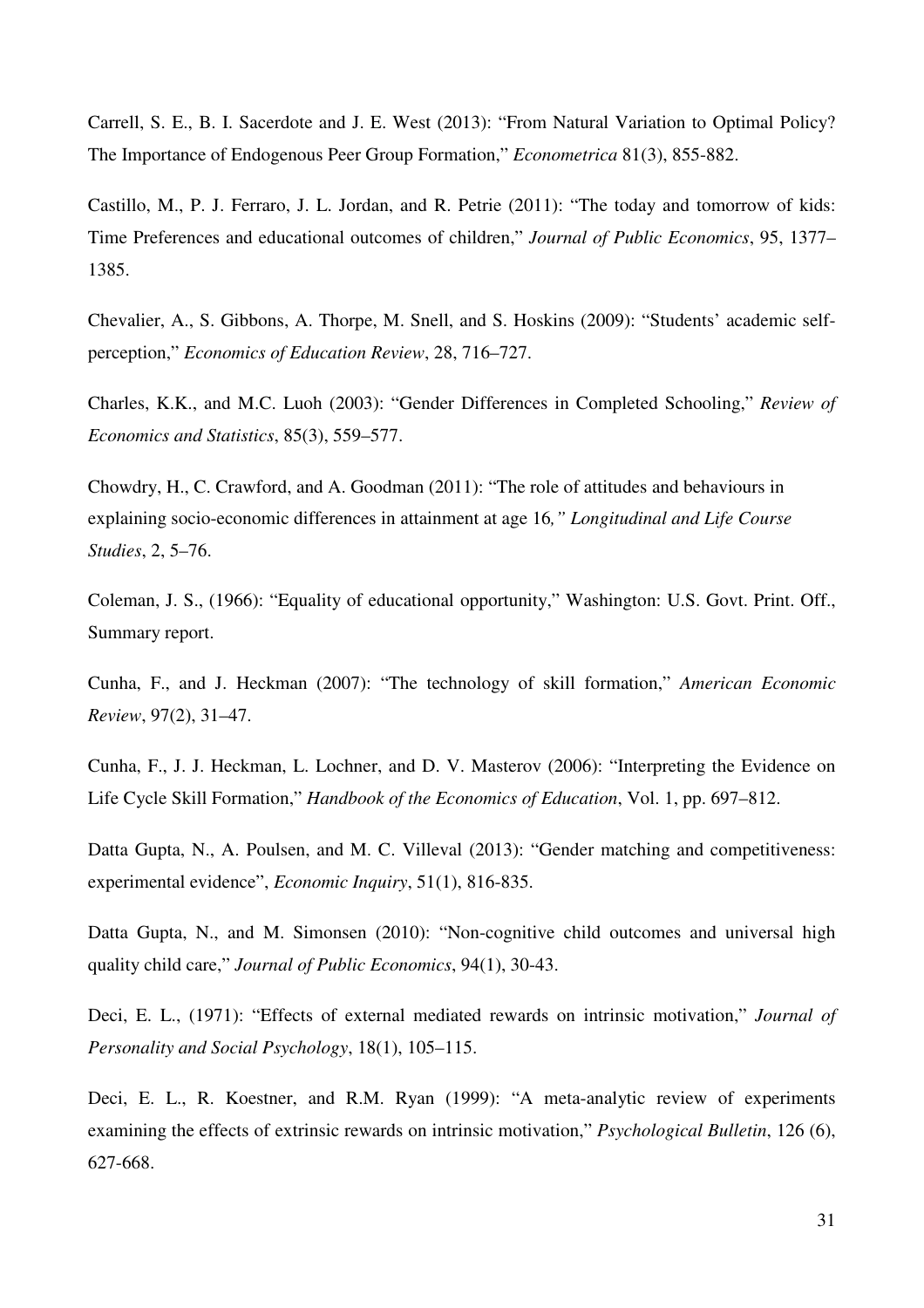DellaVigna, S. (2009): "Psychology and economics: Evidence from the field," *Journal of Economic Literature*, 47(2), 315–372.

Dohmen, T., and A. Falk (2010): "You get what you pay for: Incentives and selection in the education system", *Economic Journal*, 120(546), 256-271.

Dohmen, T., A. Falk, D. Huffman, and U. Sunde (2012): "The intergenerational transmission of risk and trust attitudes", *Review of Economic Studies*, *79*(2), 645-677.

Dreber, A., E. von Essen, and E. Ranehill (2011): "Outrunning the gender gap—boys and girls compete equally", *Experimental Economics*, 14(4), 567-582.

Dreber, A., E. von Essen, and E. Ranehill (2013): "Gender and competition in adolescence: task matters", *Experimental Economics*, 1-19.

Dubey, P., and J. Geanakoplos (2010): "Grading exams: 100, 99, 98, ... or A, B, C?," *Games and Economic Behavior*, 69, 72–94.

Duckworth, A. L., and M. E. Seligman (2005): "Self-discipline outdoes IQ in predicting academic performance of adolescents," *Psychological Science*, 16(12), 939–944.

Duckworth A. L., and M. E. Seligman (2006): "Self-discipline gives girls the edge: gender in selfdiscipline, grades, and achievement test scores." *Journal of Educational Psychology* 98(1), 198– 208.

Duckworth, A. L., H. Grant, B. Loew, G. Oettingen, and P. M. Gollwitzer (2011): "Self-regulation strategies improve self‐discipline in adolescents: benefits of mental contrasting and implementation intentions", *Educational Psychology*, 31(1), 17-26.

Eckel, C. C., P. J. Grossman, C. A. Johnson, A. C. de Oliveira, C. Rojas, and R. K. Wilson (2012): "School environment and risk preferences: Experimental evidence", *Journal of Risk and Uncertainty*, 45(3), 265-292.

Eckstein, Z., and K. I. Wolpin (1999): "Why youths drop out of high school: The impact of preferences, opportunities and abilities," *Econometrica,* 67(6), 1295–1339.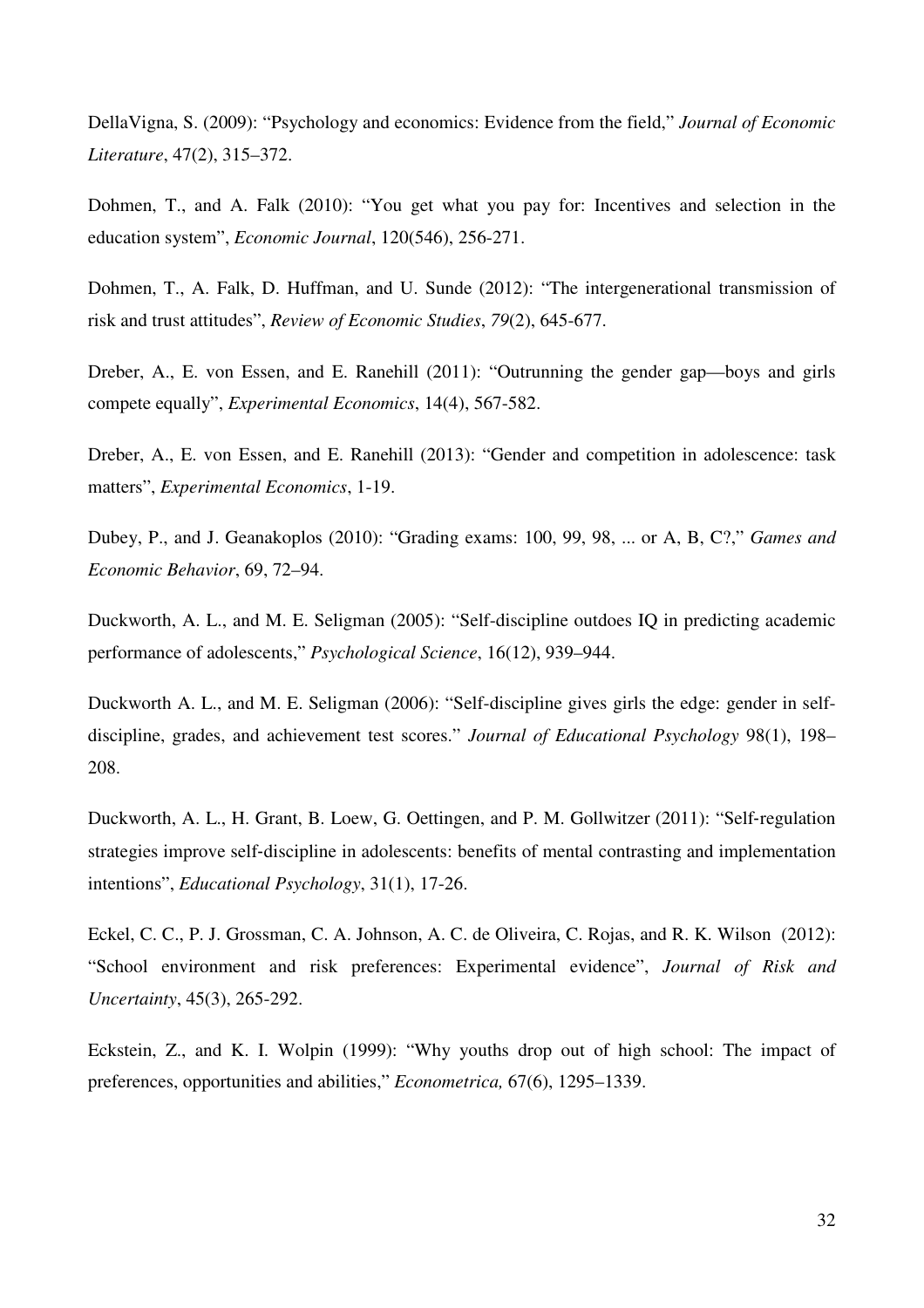Eil, D., and J. M. Rao (2011): "The good news-bad news effect: Asymmetric processing of objective information about yourself," *American Economic Journal: Microeconomics*, 3(2), 114- 138.

Eisenkopf, G., Z. Hessami, U. Fischbacher, and H. W. Ursprung (2014): "Academic Performance and Single-Sex Schooling: Evidence from a Natural Experiment in Switzerland," Forthcoming in *Journal of Economic Behavior & Organization.*

Eriksen, T. L. M., H. S. Nielsen, and M. Simonsen (2014): "Bullying in elementary school," *Journal of Human Resources*, 49(4), 839-871

Falk, A., and J. Heckman (2009): "Lab experiments are a major source of knowledge in the social sciences," *Science*, 326, 535-538.

Fehr, E., H. Bernhard, and B. Rockenbach (2008): "Egalitarianism in young children," *Nature*, 454(7208), 1079–1083.

Fehr, E., D. Rützler, and M. Sutter (2013): "The development of egalitarianism, altruism, spite and parochialism in childhood adolescence," *European Economic Review*, 64, 369–383.

Figlio, D.N., (2007), "Boys named Sue: Disruptive children and their peers," *Education Finance and Policy,* 2(4), 376-394.

Filippin, A., and M. Paccagnella (2012): "Family background, self-confidence and economic outcomes," *Economics of Education Review*, 31, 824–834.

Frank, R. H. (1985): *Choosing the right pond: Human behavior and the quest for status*, New York: NY, US: Oxford University Press.

Fredriksson, P., H. Oosterbeek and B. Öckert (2013): "Long-term Effects of class size," *Quarterly Journal of Economics* 128(1), 249-285.

Fryer, R. G. (2011): "Financial incentives and student achievement: Evidence from randomized trials," *Quarterly Journal of Economics*, 126(4), 1755–1798.

Fryer Jr, R. G., S. D. Levitt, J. List, and S. Sadoff (2012): "Enhancing the efficacy of teacher incentives through loss aversion: A field experiment," NBER Discussion Paper Nr. 18237.

Gensowski, M. (2013): "Personality, IQ, and lifetime earnings", mimeo, University of Chicago*.*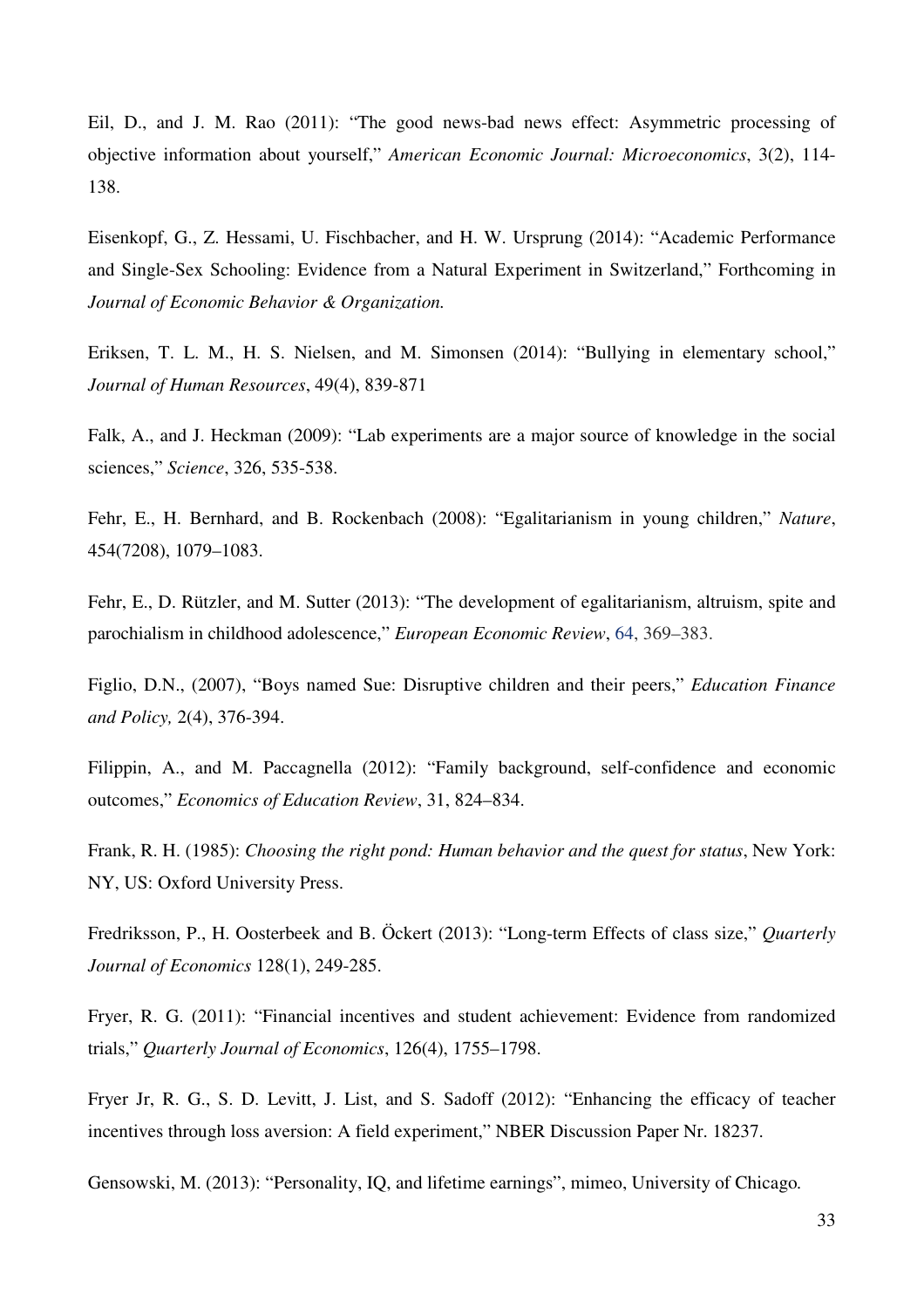Gneezy, U., S. Meier, and P. Rey-Biel (2011): "When and why incentives (Don't) work to modify behavior," *Journal of Economic Perspectives*, 25(4), 191–209.

Gneezy, U., M. Niederle, and A. Rustichini (2003): "Performance in Competitive Enviroments: Gender Differences," *Quarterly Journal of Economics*, 118(3), 1049–74.

Gneezy, U., and A. Rustichini (2000): "Pay enough or don't pay at all," *Quarterly Journal of Economics*, 115(3), 791–810.

Goldin, C., L.F. Katz, and I. Kuziemko (2006): "The Homecoming of American College Women: The Reversal of the College Gender Gap," *Journal of Economic Perspectives*, 20(4), 133–156.

Gregg, P., and E. Washbrook (2011): "The role of attitudes and behaviours in explaining socioeconomic differences in attainment at age 11," *Longitudinal and Life Course Studies*, 2, 41–58.

Hattie, J. (2008): "*Visible learning: A synthesis of over 800 meta-analyses relating to achievement*," London, Routledge.

Hanushek, E. A. (1979): "Conceptual and empirical issues in the estimation of the educational production functions," *Journal of Human Resources*, 14(3), 351-388.

Hanushek, E. A. (2006): "School resources," *Handbook of the Economics of Education*, 2, 865– 908.

Hanushek, E. A., and S. G. Rivkin (2006): "Teacher quality," *Handbook of the Economics of Education*, 2, 1051–1078.

Heckman, J. J., L. J. Lochner, and P. E. Todd (2006): "Earnings functions, rates of return and treatment effects: The Mincer equation and beyond," *Handbook of the Economics of Education*, 1, 307–458.

Heckman, J. J. (2008): "Schools, Skills, and Synapses." *Economic Inquiry*, 4(3), 289-324.

Heckman, J. J. and T. Kautz (2012): "Hard Evidence on Soft Skills." *Labour Economics* 19(4) 451- 464.

Heckman, J. J., S. H. Moon, R. Pinto, P. A. Savelyev, and A. Yavitz (2010): "The rate of return to the High Scope Perry Preschool Program," *Journal of Public Economics*, 94(1), 114–128.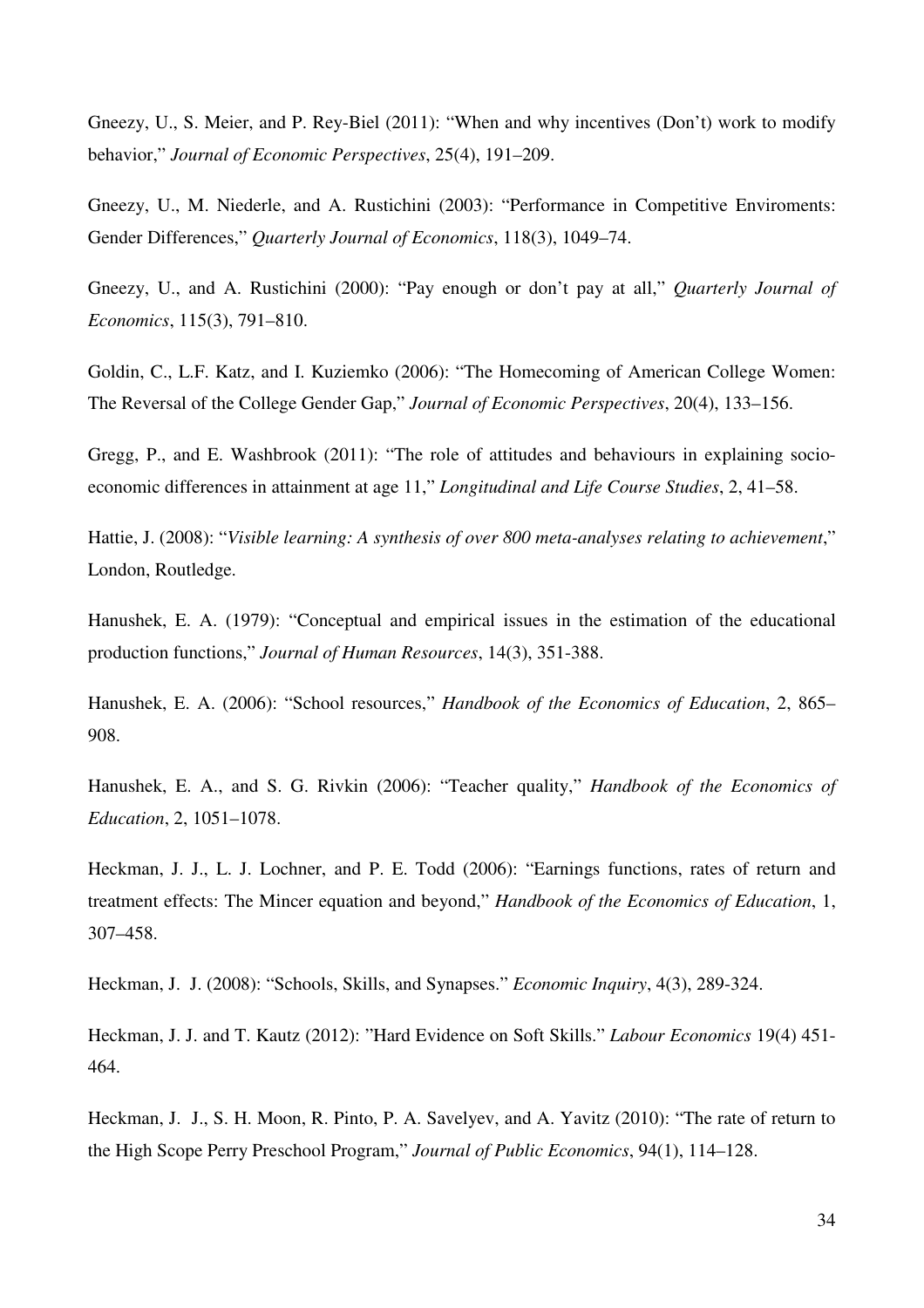Heckman, J. J., and Y. Rubinstein (2001), "The importance of non-cognitive skills: Lessons from the GED Testing Program," *American Economic Review* 91(2): 145-149.

Hedges, L.V., and A. Nowell (1995): "Sex Differences in Mental Test Scores, Variability, and Numbers of High-Scoring Individuals," *Science*, 269(5220), 41–45

Heinesen, E. (2010): "Estimating class-size effects using within-school variation in subject-specific classes," *Economic Journal*, 120, 737-760.

Holmlund, H., M. Lindahl, and E. Plug (2011): "The causal effect of parents' schooling on children' schooling: A comparison of estimation methods," *Journal of Economic Literature*, 49(3), 615-651.

Houser, D., N. Montinari, and M. Piovesan (2012): "Private and public decisions in social dilemmas: Evidence from children's behavior", *PloS one*, *7*(8), e41568.

Hsiaw, A. (2010): "Goal-setting, social comparison, and self-control," mimeo, Harvard University.

Hsiaw, A. (2013): "Goal-setting and self-control," *Journal of Economic Theory*, 148(2), 601-626.

Hyde, J. S., E. Fennema, and S. J. Lamon (1990): "Gender Differences in Mathematics Performance: A Meta-Analysis," *Psychological Bulletin*, 107(2), 139–155.

Jackson, C. K. (2013): "Non-Cognitive Ability, Test Scores, and Teacher Quality: Evidence from 9<sup>th</sup> Grade Teachers in North Carolina." NBER DP #18624.

Jalava, N., J. S. Joensen, and E. Pellas (2014): "Grades and Rank: Impacts of Non-Financial Incentives on Test Performance," Manuscript, Stockholm School of Economics.

Joensen, J. S., and H. S. Nielsen (2014): "Mathematics and Gender: Heterogeneity in Causes and Consequences," Forthcoming in *Economic Journal*.

Jurajda, S., and D. Münich, (2011): "Gender Gap in Performance under Competitive Pressure: Admissions to Czech Universities", *American Economic Review: Papers & Proceedings,* 101(3), 514–518.

Kahneman, D., and A. Tversky (1984): "Choices, values, and frames", *American Psychologist*, 39(4), 341-350.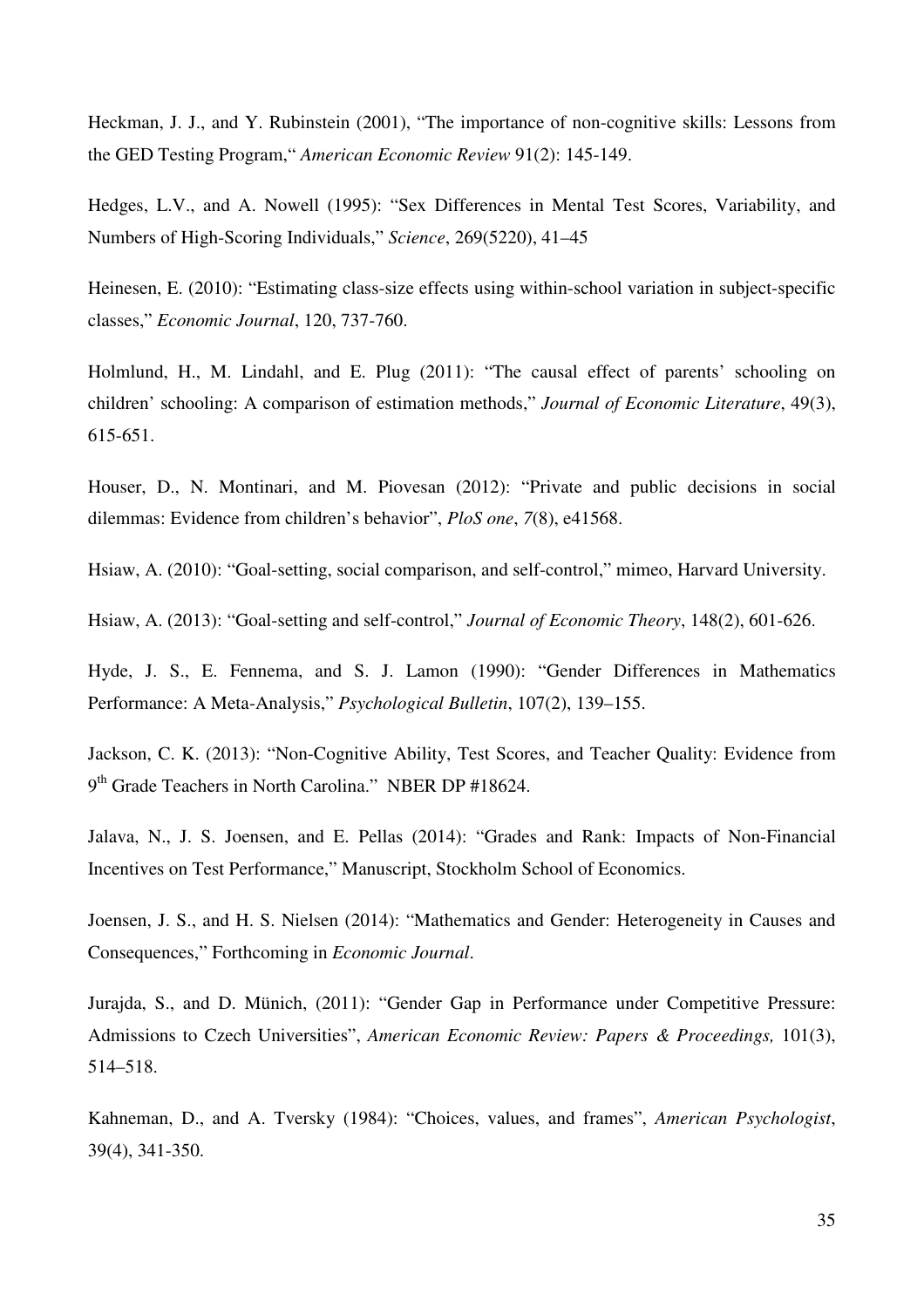Koch, A. K., and J. Nafziger (2011): "Self‐regulation through Goal Setting," *Scandinavian Journal of Economics*, 113(1), 212-227.

Koch, A. K., and J. Nafziger (2014): "Goals and Mental Accounting", mimeo, Aarhus University.

Koch, A. K., J. Nafziger, A. Suvorov and J. van de Ven (2014): "Self-rewards and personal motivation," *European Economic Review*, *68*, 151-167.

Kosse, F., and F. Pfeiffer (2013): "Quasi-hyperbolic time preferences and their intergenerational transmission," *Applied Economics Letters*, 20(10), 983-986.

Kosse, F., and F. Pfeiffer (2012): "Impatience among preschool children and their mothers", *Economics Letters*, 115(3), 493-495.

Koszegi, B. (2014): "Behavioral Contract Theory," Forthcoming in *Journal of Economic Literature*.

Krueger, A. B. (2003): "Economic Considerations and Class Size," *Economic Journal*, 113(485), 34-63.

Laibson, D. (1997): "Golden Eggs and Hyperbolic Discounting," *The Quarterly Journal of Economics*, 112(2), 443-477.

Lavecchia, A., Liu, H. and P. Oreopoulos (2014): "Behavioral Economics of Education: Progress and Possibilities" *In progress for* the Handbook of Economics of Education vol. 5.

Lavy, V., O. Silva, and F. Weinhardt (2012): "The Good, the Bad, and the Average: Evidence on Ability Peer Effects in Schools," *Journal of Labor Economics*, 30(2), 367-414.

Leuven, E., H. Oosterbeek, and B. Klaauw (2010): "The Effect of Financial Rewards on Students' Achievement: Evidence from a Randomized Experiment," *Journal of the European Economic Association*, 8(6), 1243–1265.

Levitt, S. D., J. A. List, S. Neckermann, and S. Sadoff (2012): "The Behavioralist goes to School: Leveraging Behavioral Economics to Improve Educational Performance," NBER DP #18165.

Lindahl, L., B. H. Golsteyn, and H. Grönqvist (2014): "Adolescent Time Preferences Predict Lifetime Outcomes," Forthcoming in *Economic Journal.*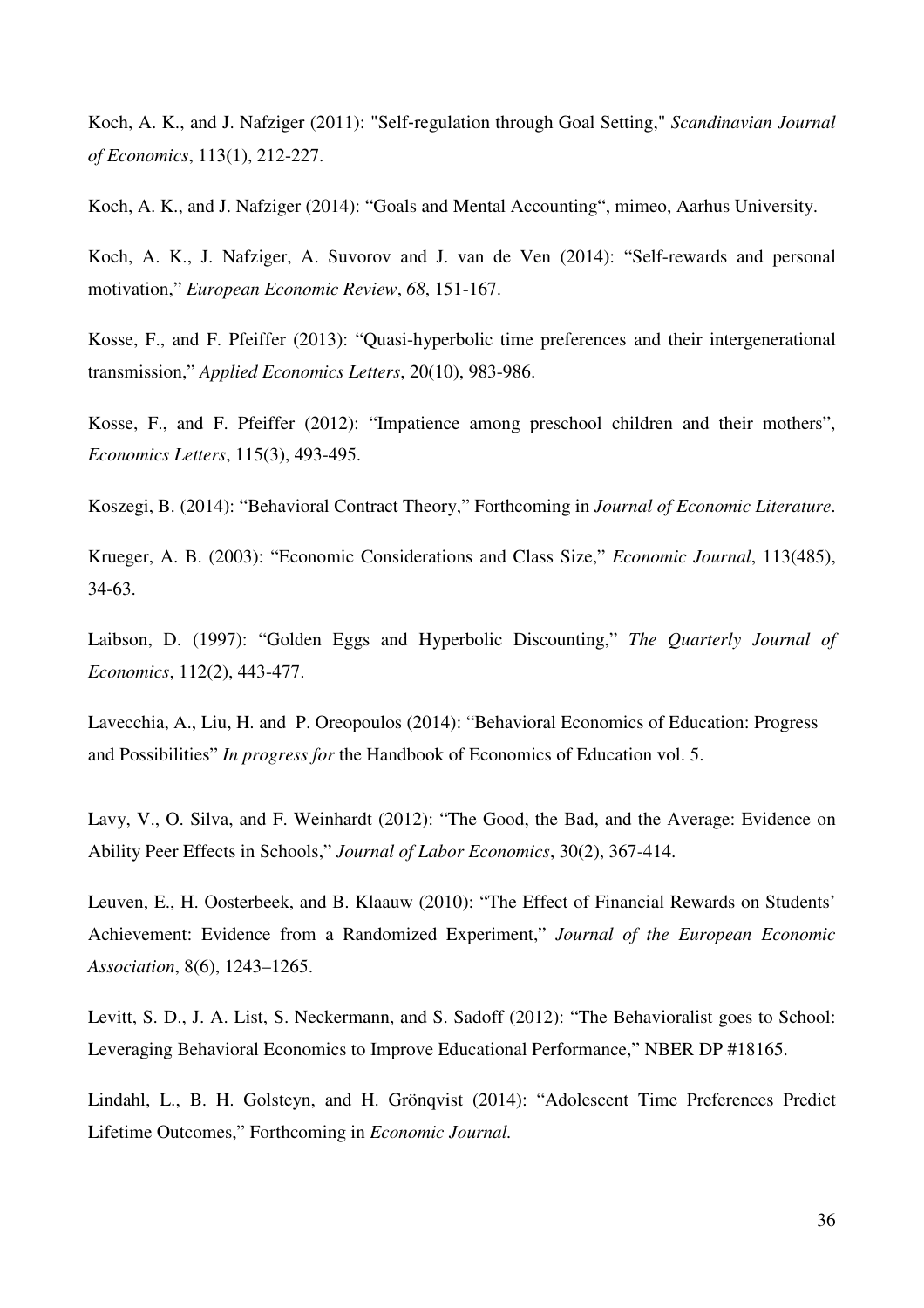Lochner, L. (2011): "Nonproduction Benefits of Education: Crime, Health, and Good Citizenship," *Handbook of the Economics of Education*, 4, 183-282.

Locke, E. A., and G. P. Latham (1990): "*A Theory of Goal Setting & Task Performance*," Prentice Hall, Englewood Cliffs, NJ.

Mischel, W., E. B. Ebbesen, and A. R. Zeiss (1972): "Cognitive and attentional mechanisms in delay of gratification," *Journal of Personality and Social Psychology,* 21(2): 204–218.

Murphy, R., and F. Weinhardt (2014): "Top of the Class: The Importance of Ordinal Rank", CESifo WP #4815.

Neal, D. (2011): "The Design of Performance Pay in Education," *Handbook of the Economics of Education*, 4, 495-550.

Niederle, M., and L. Vesterlund (2007): "Do Women Shy Away From Competition? Do Men Compete Too Much?" *Quarterly Journal of Economics*, 122(3), 1067–1101.

Niederle, M., and L. Vesterlund (2010): "Explaining the Gender Gap in Math Test Scores: The Role of Competition," *Journal of Economic Perspectives*, 24, 129–144.

Novarese, M., and V. Di Giovinazzo (2013): "Promptness and academic performance," mimeo, University A. Avogadro.

O'Donoghue, T., and M. Rabin (1999): "Doing it now or later," *American Economic Review*, 89(1), 103-124.

Oreopoulos, P. (2007): "Do dropouts drop out too soon? Wealth, health and happiness from compulsory schooling," *Journal of Public Economics*, 97, 2213–2229.

Ors, E., F. Palomino, and E. Peyrache (2013): "Performance Gender Gap: Does Competition Matter?" *Journal of Labor Economics*, 31(3), 443-499.

Pekkarinen, T. (2014): "Gender differences in behaviour under competitive pressure: Evidence on omission patterns in university entrance examinations," Forthcoming in *Journal of Economic Behavior & Organization.*

Pope, D. G., and J. R. Sydnor (2010): "Geographic Variation in the Gender Differences in Test Scores," *Journal of Economic Perspectives*, 24(2), 95-108.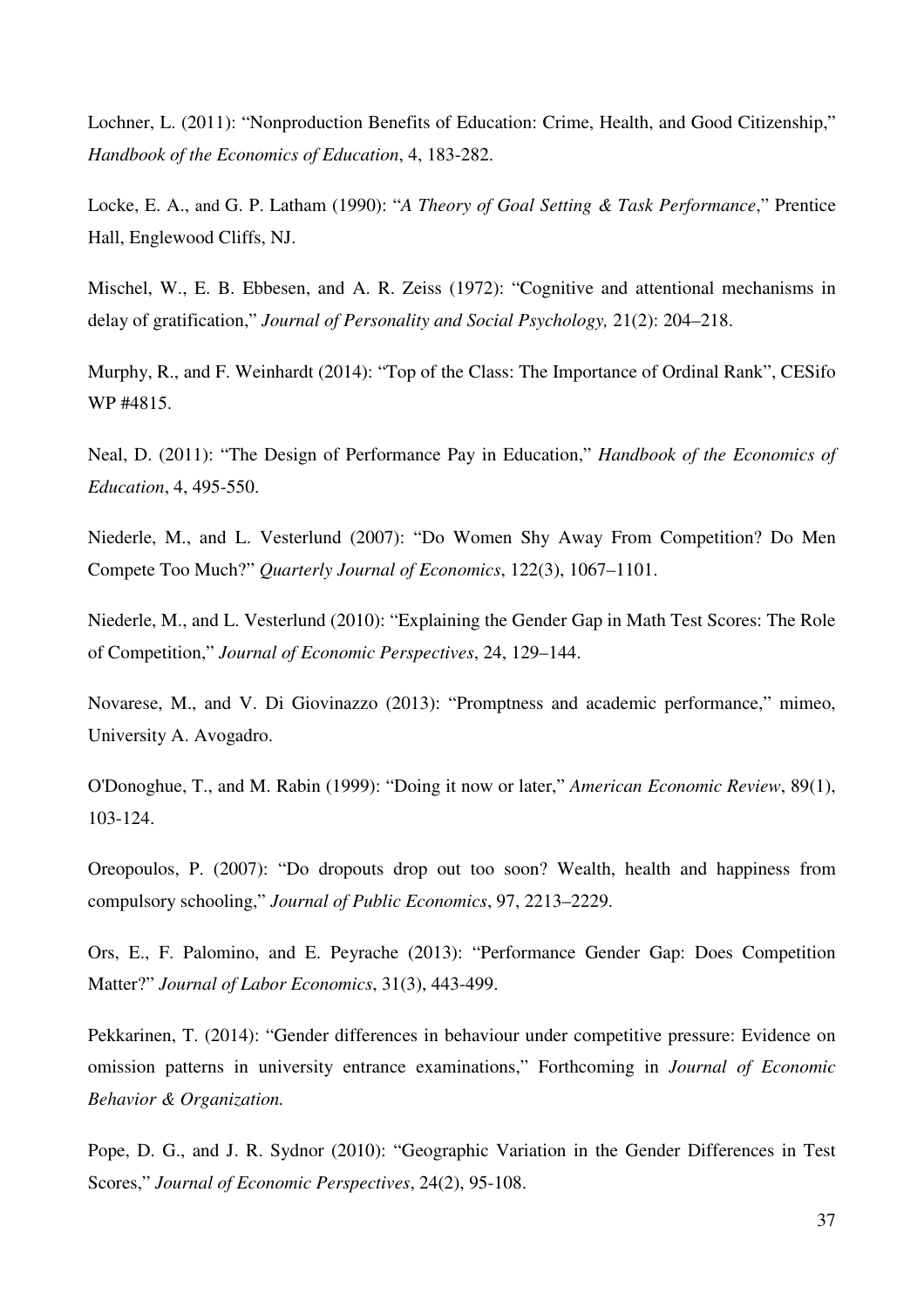Prendergast, C. (1999): "The provision of incentives in firms," *Journal of Economic Literature*, 37(1), 7–63.

Reuben, E., M. Wiswall, and B. Zafar (2013): "Preferences and biases in educational choices and labor market expectations: shrinking the black box of gender", IZA DP # 7579.

Rabin, M. (1998): "Psychology and economics," *Journal of Economic Literature*, 36(1), 11–46.

Rodriguez-Planas, N. (2014): "Do youth mentoring programs change the perspectives and improve the life opportunities of at-risk youth?"*IZA World of Labor* 2014: 62.

Sacerdote, B. (2011), "Peer Effects in Education: How Might They Work, How Big Are They and How Much Do We Know Thus Far?" *Handbook of the Economics of Education*, 3, 249-277.

Shoda, Y., W. Mischel, and P. K. Peake (1990): "Predicting adolescent cognitive and selfregulatory competencies from preschool delay of gratification: Identifying diagnostic conditions," *Developmental Psychology*, 26(6), 978-986.

Solomon, L. J., and E. D. Rothblum (1984): "Academic procrastination: Frequency and cognitivebehavioral correlates," *Journal of Counseling Psychology*, 31(4), 503.

Spence, M. (1973): "Job market signaling," *Quarterly Journal of Economics,* 87(3), 355–374.

Steel, P. (2007): "The nature of procrastination: a meta-analytic and theoretical review of quintessential self-regulatory failure," *Psychological Bulletin*, 133(1), 65.

Sutter, M., and M. G. Kocher (2007): "Trust and trustworthiness across different age groups," *Games and Economic Behavior*, 59(2), 364–382.

Sutter, M., F. Feri, M. Kocher, P. Martinsson, K. Nordblom, and D. Rützler (2010): "Social preferences in childhood and adolescence: a large-scale experiment", IZA Discussion Paper Nr. 5016.

Sutter, M., and D. Rützler (2010): "Gender Differences in Competition Emerge Early in Life", IZA Discussion Paper No. 5015.

Sutter, M., M. G. Kocher, D. Rützler, and S. Trautmann (2013): "Impatience and uncertainty: experimental decisions predict adolescents' field behavior", *American Economic Review,* 103(1), 510-531.